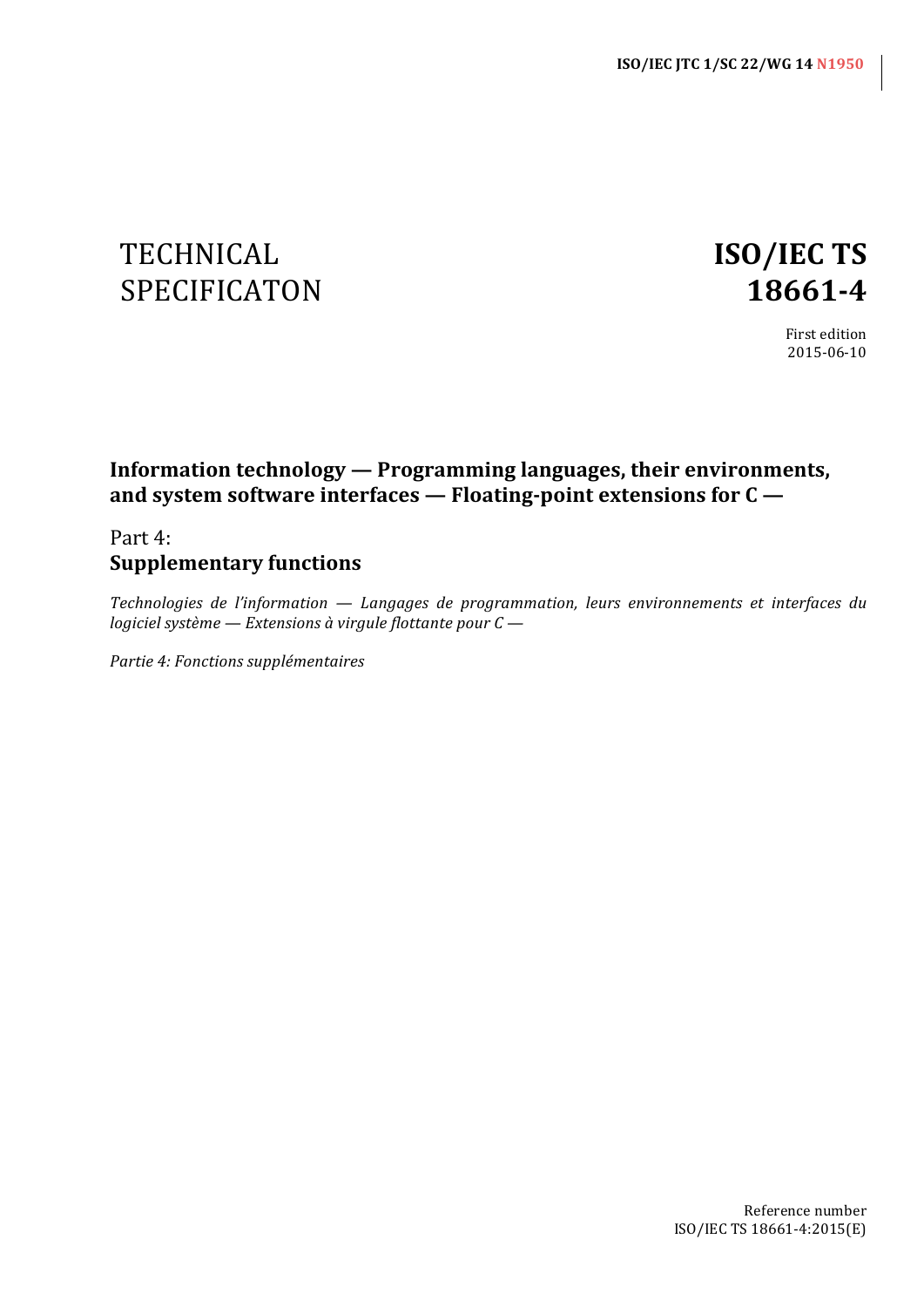

© ISO/IEC 2015 

All rights reserved. Unless otherwise specified, no part of this publication may be reproduced or utilized otherwise in any form or by any means, electronic or mechanical, including photocopying, or posting on the internet or an intranet, without prior written permission. Permission can be requested from either ISO at the address below or ISO's member body in the country of the requester.

ISO copyright office Case postale 56 • CH-1211 Geneva 20 Tel. + 41 22 749 01 11 Fax + 41 22 749 09 47 E-mail copyright@iso.org Web www.iso.org

Published in Switzerland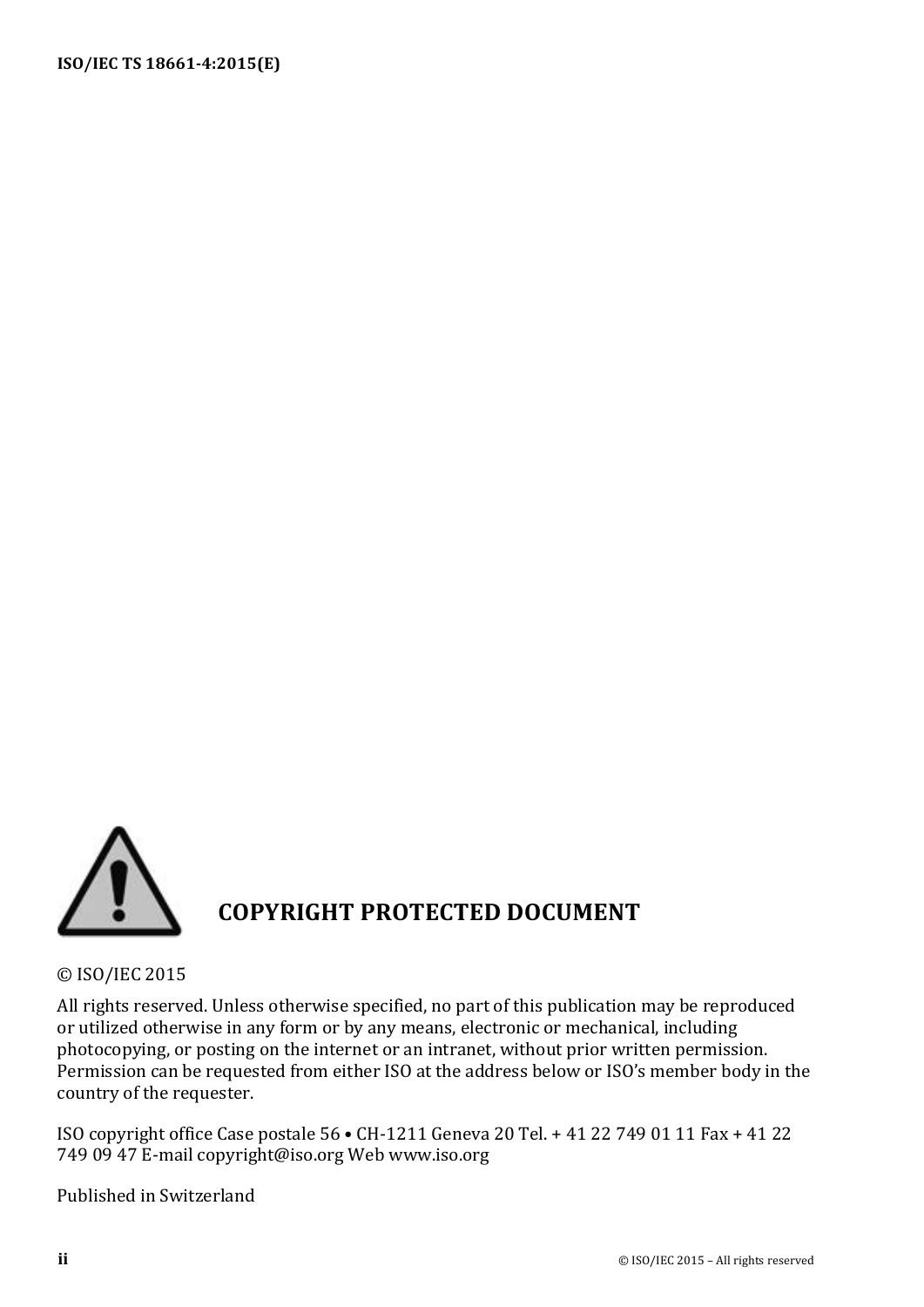| $\mathbf{1}$       | $\textbf{Scope} \textit{} \textit{} \textit{} \textit{} \textit{} \textit{} \textit{} \textit{} \textit{} \textit{} \textit{} \textit{} \textit{} \textit{} \textit{} \textit{} \textit{} \textit{} \textit{} \textit{} \textit{} \textit{} \textit{} \textit{} \textit{} \textit{} \textit{} \textit{} \textit{} \textit{} \textit{} \textit{} \textit{} \textit{} \textit{} \textit{$ |  |
|--------------------|-----------------------------------------------------------------------------------------------------------------------------------------------------------------------------------------------------------------------------------------------------------------------------------------------------------------------------------------------------------------------------------------|--|
| $\mathbf{2}$       |                                                                                                                                                                                                                                                                                                                                                                                         |  |
| 3                  |                                                                                                                                                                                                                                                                                                                                                                                         |  |
| $\boldsymbol{4}$   |                                                                                                                                                                                                                                                                                                                                                                                         |  |
| $5^{\circ}$<br>5.1 |                                                                                                                                                                                                                                                                                                                                                                                         |  |
| 5.2<br>5.3         |                                                                                                                                                                                                                                                                                                                                                                                         |  |
| 6                  |                                                                                                                                                                                                                                                                                                                                                                                         |  |
| 7                  |                                                                                                                                                                                                                                                                                                                                                                                         |  |
| 8                  |                                                                                                                                                                                                                                                                                                                                                                                         |  |
| 9                  |                                                                                                                                                                                                                                                                                                                                                                                         |  |
| 10                 |                                                                                                                                                                                                                                                                                                                                                                                         |  |
| 11                 |                                                                                                                                                                                                                                                                                                                                                                                         |  |
|                    |                                                                                                                                                                                                                                                                                                                                                                                         |  |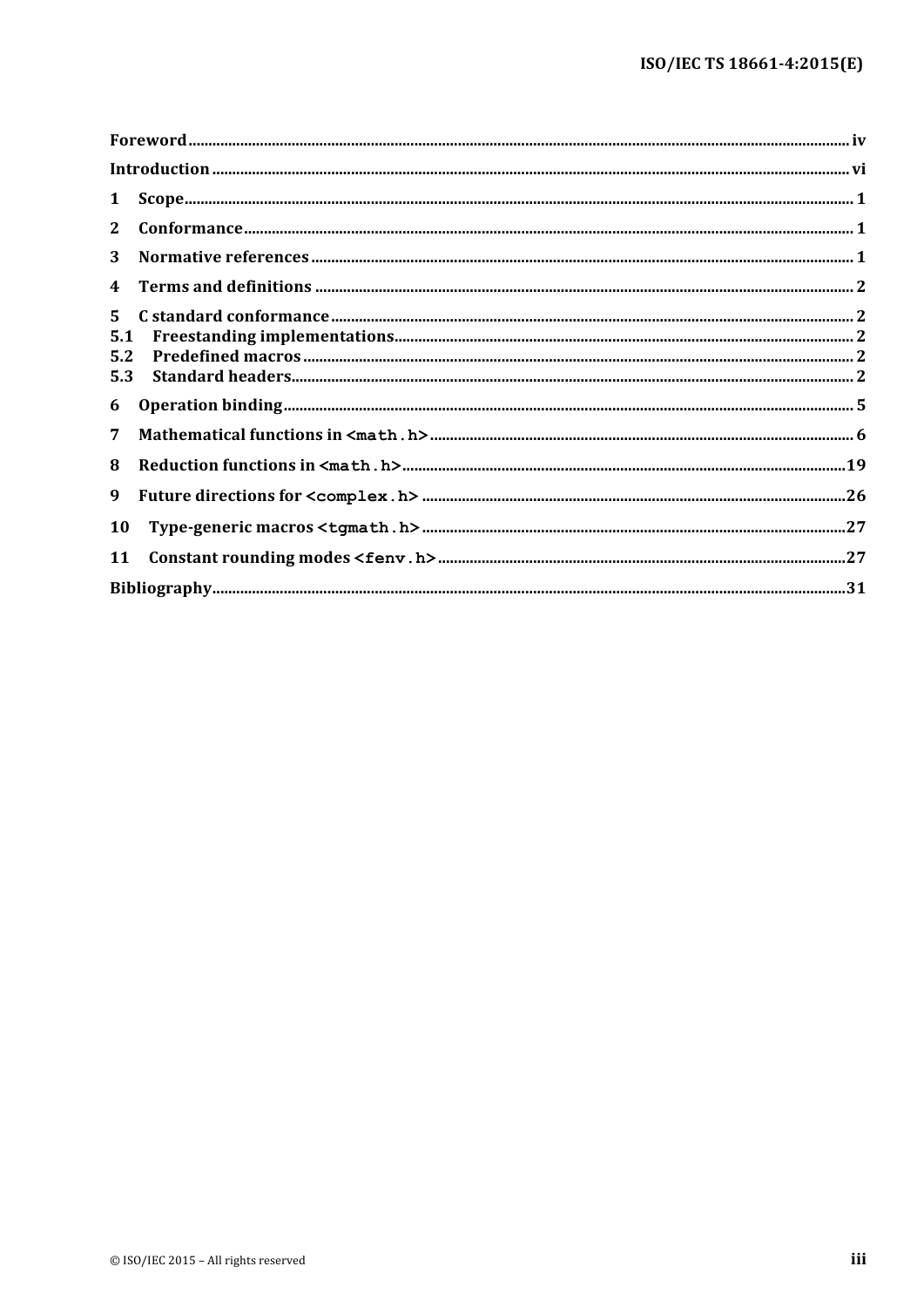# **Foreword**

ISO (the International Organization for Standardization) and IEC (the International Electrotechnical Commission) form the specialized system for worldwide standardization. National bodies that are members of ISO or IEC participate in the development of International Standards through technical committees established by the respective organization to deal with particular fields of technical activity. ISO and IEC technical committees collaborate in fields of mutual interest. Other international organizations, governmental and non-governmental, in liaison with ISO and IEC, also take part in the work. In the field of information technology, ISO and IEC have established a joint technical committee, ISO/IEC JTC 1.

The procedures used to develop this document and those intended for its further maintenance are described in the ISO/IEC Directives, Part 1. In particular the different approval criteria needed for the different types of document should be noted. This document was drafted in accordance with the editorial rules of the ISO/IEC Directives, Part 2 (see www.iso.org/directives).

Attention is drawn to the possibility that some of the elements of this document may be the subject of patent rights. ISO and IEC shall not be held responsible for identifying any or all such patent rights. Details of any patent rights identified during the development of the document will be in the Introduction and/or on the ISO list of patent declarations received (see www.iso.org/patents).

Any trade name used in this document is information given for the convenience of users and does not constitute an endorsement.

For an explanation on the meaning of ISO specific terms and expressions related to conformity assessment, as well as information about ISO's adherence to the WTO principles in the Technical Barriers to Trade (TBT) see the following URL: Foreword - Supplementary information

The committee responsible for this document is ISO/IEC JTC 1, *Information technology*, Subcommittee SC 22, *Programming languages, their environments, and system software interfaces.* 

ISO/IEC TS 18661 consists of the following parts, under the general title *Information technology — Programming languages, their environments, and system software interfaces — Floating-point extensions for C*:

- ⎯ *Part 1: Binary floating-point arithmetic*
- $\rightarrow$  *Part 2: Decimal floating-point arithmetic*
- $\rightarrow$  *Part 3: Interchange and extended types*
- ⎯ *Part 4: Supplementary functions*

The following part is under preparation:

⎯ *Part 5: Supplementary attributes*

ISO/IEC TS 18661-1 updates ISO/IEC 9899:2011, *Information technology — Programming Language C*, annex F in particular, to support all required features of ISO/IEC/IEEE 60559:2011, *Information technology — Microprocessor Systems — Floating-point arithmetic*.

ISO/IEC TS 18661-2 supersedes ISO/IEC TR 24732:2009, *Information technology — Programming languages, their environments and system software interfaces — Extension for the programming language C to support decimal floating-point arithmetic*.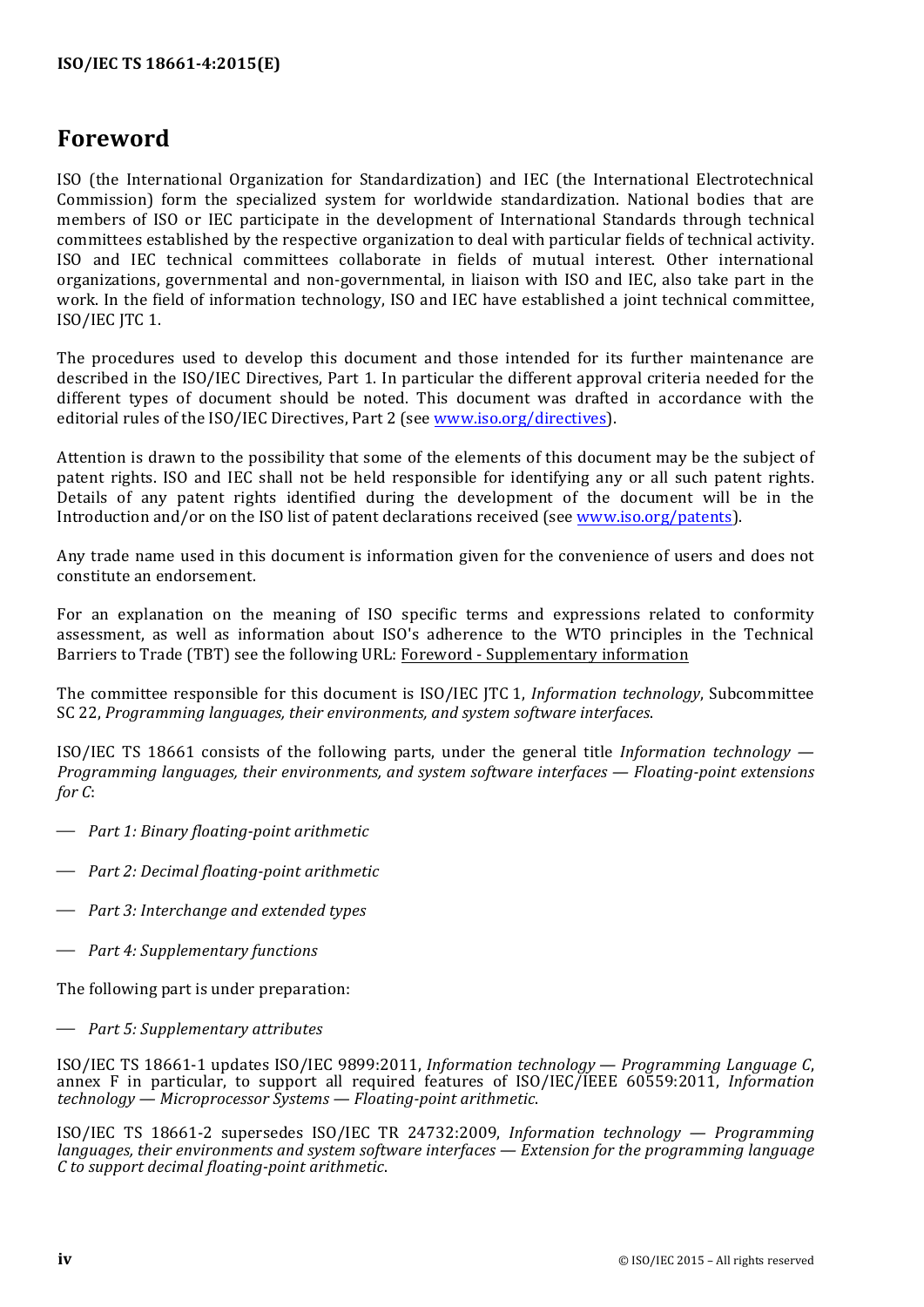$\overline{\phantom{a}}$ 

ISO/IEC TS 18661-3, ISO/IEC TS 18661-4, and ISO/IEC TS 18661-5 specify extensions to ISO/IEC 9899:2011 for features recommended in ISO/IEC/IEEE 60559:2011.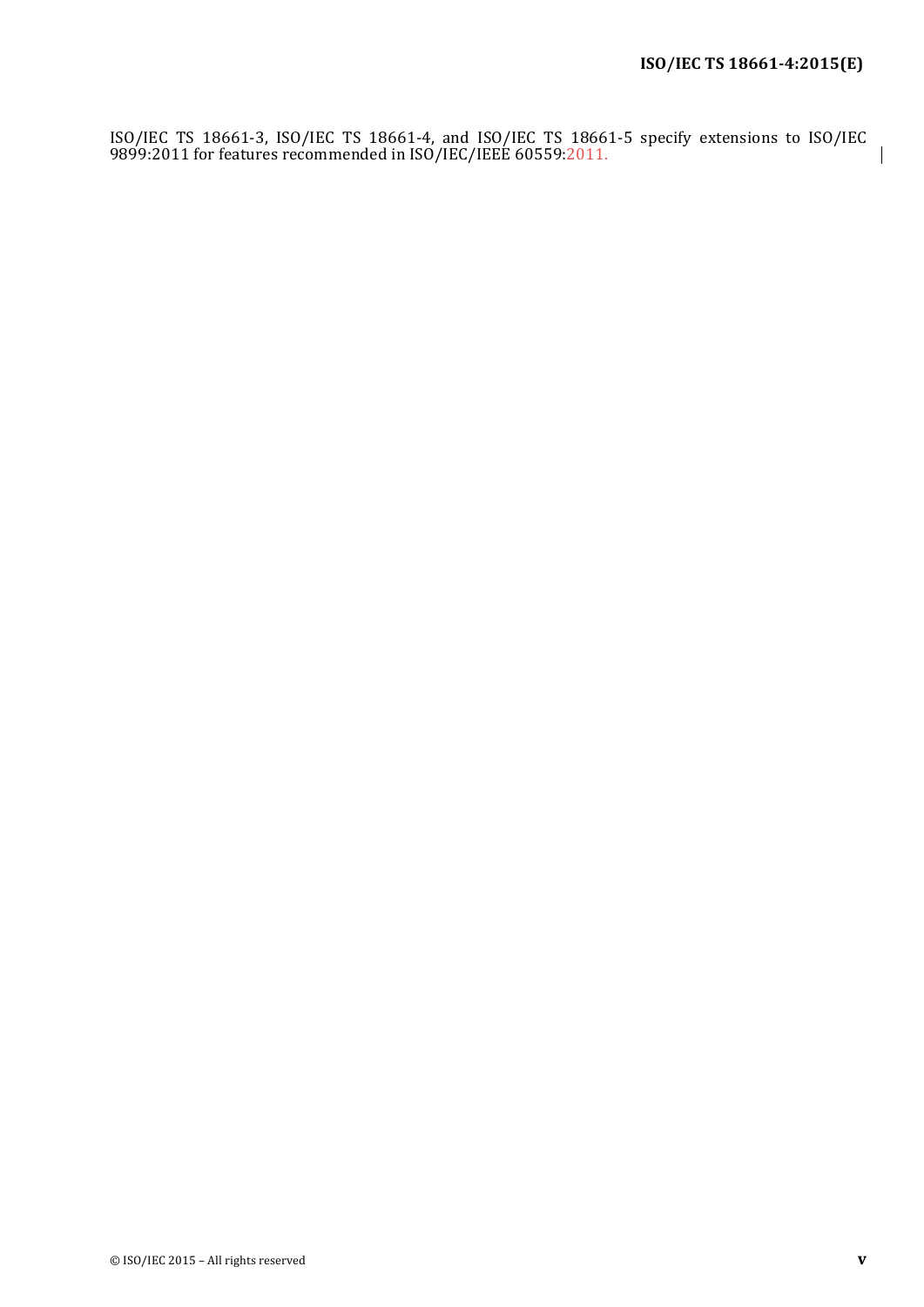# **Introduction**

## **Background**

#### **IEC 60559 floating-point standard**

The IEEE 754-1985 standard for binary floating-point arithmetic was motivated by an expanding diversity in floating-point data representation and arithmetic, which made writing robust programs, debugging, and moving programs between systems exceedingly difficult. Now the great majority of systems provide data formats and arithmetic operations according to this standard. The IEC 60559:1989 international standard was equivalent to the IEEE 754-1985 standard. Its stated goals were the following:

- 1 Facilitate movement of existing programs from diverse computers to those that adhere to this standard.
- 2 Enhance the capabilities and safety available to programmers who, though not expert in numerical methods, may well be attempting to produce numerically sophisticated programs. However, we recognize that utility and safety are sometimes antagonists.
- 3 Encourage experts to develop and distribute robust and efficient numerical programs that are portable, by way of minor editing and recompilation, onto any computer that conforms to this standard and possesses adequate capacity. When restricted to a declared subset of the standard, these programs should produce identical results on all conforming systems.
- 4 Provide direct support for
	- a. Execution-time diagnosis of anomalies
	- b. Smoother handling of exceptions
	- c. Interval arithmetic at a reasonable cost
- 5 Provide for development of
	- a. Standard elementary functions such as exp and cos
	- b. Very high precision (multiword) arithmetic
	- c. Coupling of numerical and symbolic algebraic computation
- $6$  Enable rather than preclude further refinements and extensions.

To these ends, the standard specified a floating-point model comprising the following:

- formats for binary floating-point data, including representations for Not-a-Number (NaN) and signed infinities and zeros
- operations basic arithmetic operations (addition, multiplication, etc.) on the format data to compose a well-defined, closed arithmetic system; also specified conversions between floatingpoint formats and decimal character sequences, and a few auxiliary operations
- *context* status flags for detecting exceptional conditions (invalid operation, division by zero, overflow, underflow, and inexact) and controls for choosing different rounding methods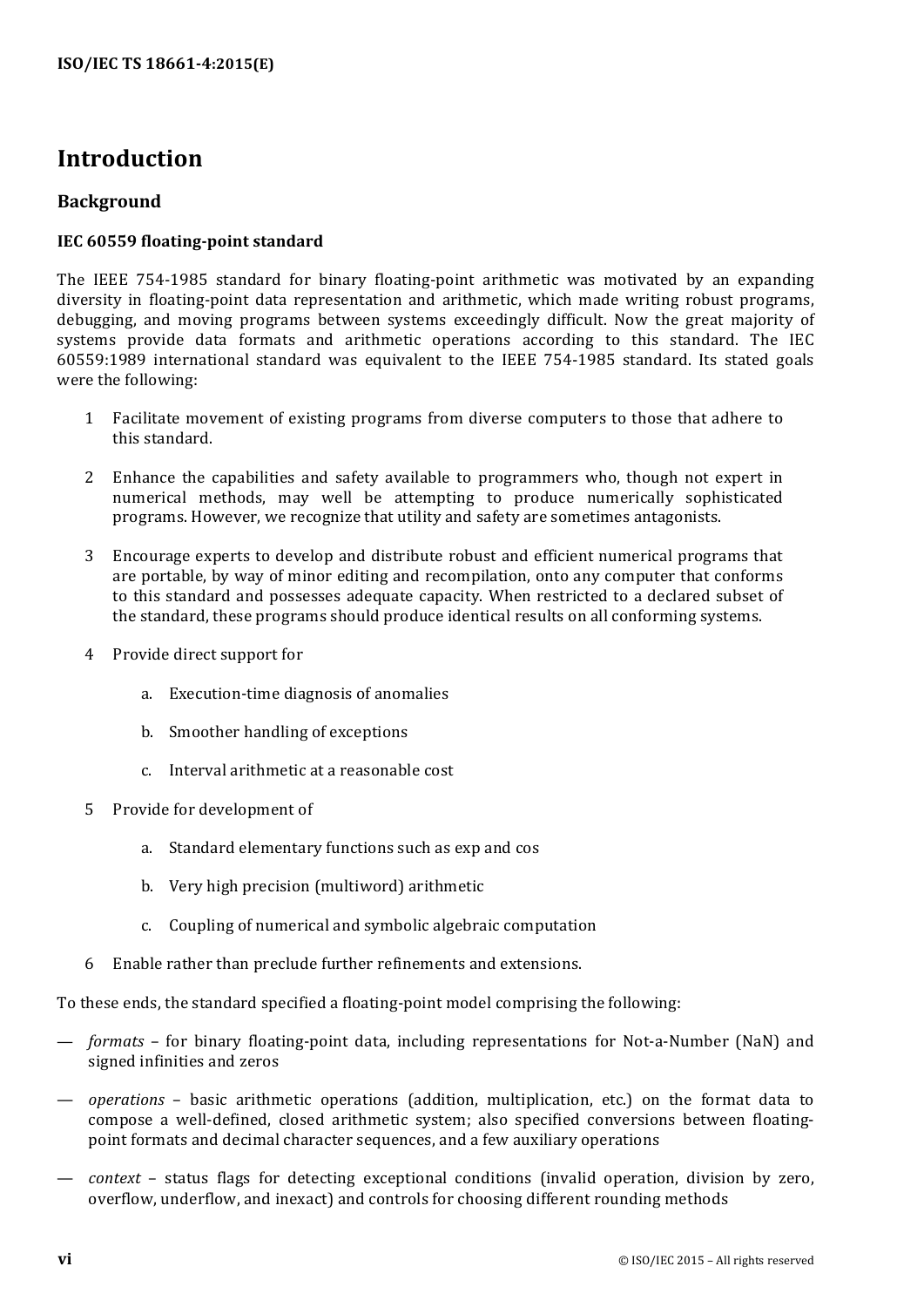The ISO/IEC/IEEE 60559:2011 international standard is equivalent to the IEEE 754-2008 standard for floating-point arithmetic, which is a major revision to IEEE 754-1985.

The revised standard specifies more formats, including decimal as well as binary. It adds a 128-bit binary format to its basic formats. It defines extended formats for all of its basic formats. It specifies data interchange formats (which may or may not be arithmetic), including a 16-bit binary format and an unbounded tower of wider formats. To conform to the floating-point standard, an implementation must provide at least one of the basic formats, along with the required operations.

The revised standard specifies more operations. New requirements include  $-$  among others  $-$  arithmetic operations that round their result to a narrower format than the operands (with just one rounding), more conversions with integer types, more classifications and comparisons, and more operations for managing flags and modes. New recommendations include an extensive set of mathematical functions and seven reduction functions for sums and scaled products.

The revised standard places more emphasis on reproducible results, which is reflected in its standardization of more operations. For the most part, behaviors are completely specified. The standard requires conversions between floating-point formats and decimal character sequences to be correctly rounded for at least three more decimal digits than is required to distinguish all numbers in the widest supported binary format; it fully specifies conversions involving any number of decimal digits. It recommends that transcendental functions be correctly rounded.

The revised standard requires a way to specify a constant rounding direction for a static portion of code, with details left to programming language standards. This feature potentially allows rounding control without incurring the overhead of runtime access to a global (or thread) rounding mode.

Other features recommended by the revised standard include alternate methods for exception handling, controls for expression evaluation (allowing or disallowing various optimizations), support for fully reproducible results, and support for program debugging.

The revised standard, like its predecessor, defines its model of floating-point arithmetic in the abstract. It neither defines the way in which operations are expressed (which might vary depending on the computer language or other interface being used), nor does it define the concrete representation (specific layout in storage, or in a processor's register, for example) of data or context, except that it does define specific encodings that are to be used for the exchange of floating-point data between different implementations that conform to the specification.

IEC 60559 does not include bindings of its floating-point model for particular programming languages. However, the revised standard does include guidance for programming language standards, in recognition of the fact that features of the floating-point standard, even if well supported in the hardware, are not available to users unless the programming language provides a commensurate level of support. The implementation's combination of both hardware and software determines conformance to the floating-point standard.

#### **C support for IEC 60559**

The C standard specifies floating-point arithmetic using an abstract model. The representation of a floating-point number is specified in an abstract form where the constituent components (sign, exponent, significand) of the representation are defined but not the internals of these components. In particular, the exponent range, significand size, and the base (or radix) are implementation-defined. This allows flexibility for an implementation to take advantage of its underlying hardware architecture. Furthermore, certain behaviors of operations are also implementation-defined, for example in the area of handling of special numbers and in exceptions.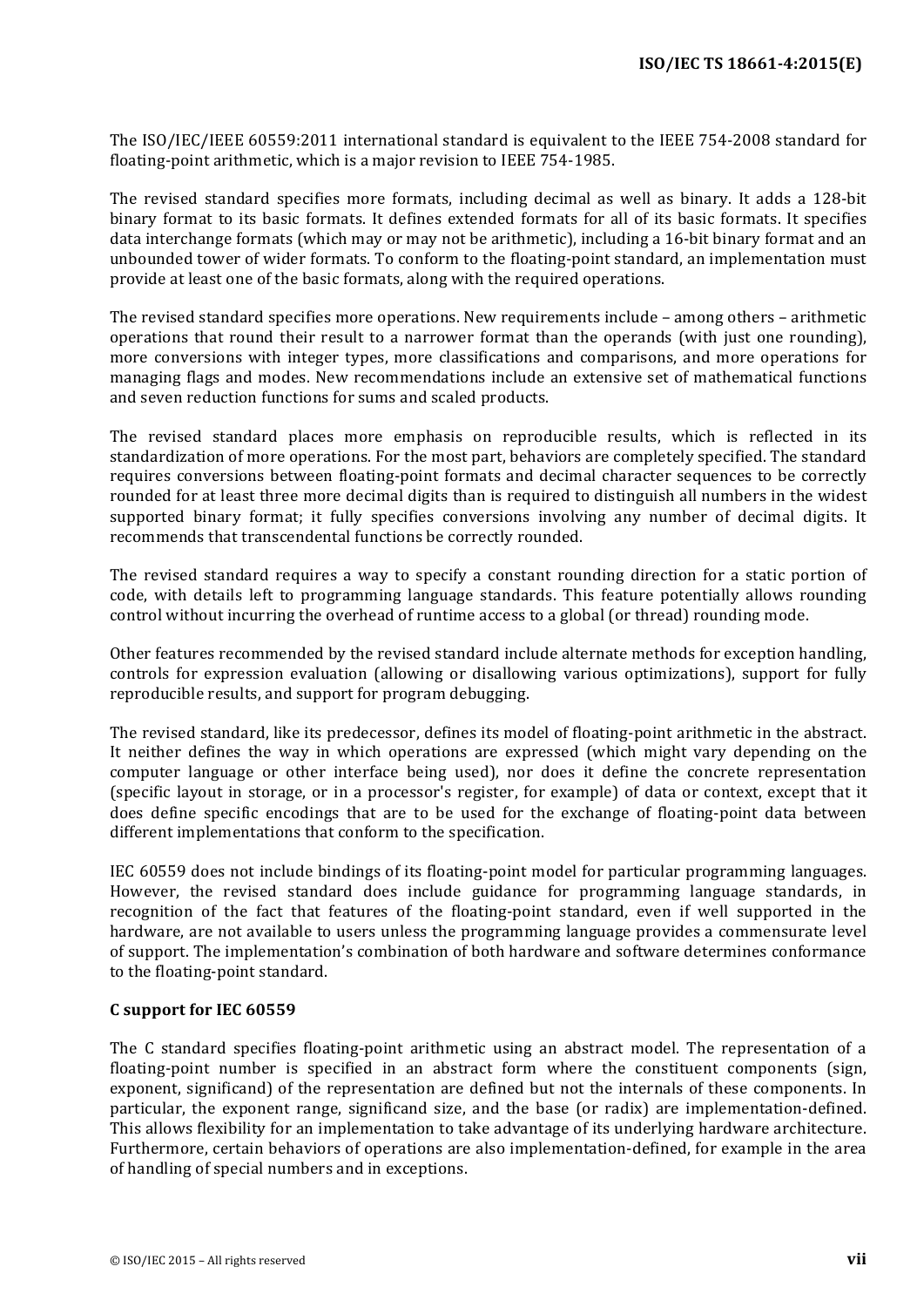The reason for this approach is historical. At the time when C was first standardized, before the floatingpoint standard was established, there were various hardware implementations of floating-point arithmetic in common use. Specifying the exact details of a representation would have made most of the existing implementations at the time not conforming.

Beginning with ISO/IEC 9899:1999 (C99), C has included an optional second level of specification for implementations supporting the floating-point standard. C99, in conditionally normative annex F, introduced nearly complete support for the IEC 60559:1989 standard for binary floating-point arithmetic. Also, C99's informative annex G offered a specification of complex arithmetic that is compatible with IEC 60559:1989.

ISO/IEC 9899:2011 (C11) includes refinements to the C99 floating-point specification, though it is still based on IEC 60559:1989. C11 upgraded annex G from "informative" to "conditionally normative".

ISO/IEC TR 24732:2009 introduced partial C support for the decimal floating-point arithmetic in ISO/IEC/IEEE 60559:2011. ISO/IEC TR 24732, for which technical content was completed while IEEE 754-2008 was still in the later stages of development, specifies decimal types based on ISO/IEC/IEEE 60559:2011 decimal formats, though it does not include all of the operations required by ISO/IEC/IEEE 60559:2011.

## **Purpose**

The purpose of  $ISO/IEC$  TS 18661 is to provide a C language binding for  $ISO/IEC/IEEE$  60559:2011, based on the C11 standard, that delivers the goals of ISO/IEC/IEEE 60559 to users and is feasible to implement. It is organized into five parts.

ISO/IEC TS 18661-1 provides changes to C11 that cover all the requirements, plus some basic recommendations, of ISO/IEC/IEEE 60559:2011 for binary floating-point arithmetic. C implementations intending to support ISO/IEC/IEEE 60559:2011 are expected to conform to conditionally normative annex  $F$  as enhanced by the changes in ISO/IEC TS 18661-1.

ISO/IEC TS 18661-2 enhances ISO/IEC TR 24732 to cover all the requirements, plus some basic recommendations, of ISO/IEC/IEEE 60559:2011 for decimal floating-point arithmetic. C implementations intending to provide an extension for decimal floating-point arithmetic supporting ISO/IEC/IEEE 60559:2011 are expected to conform to ISO/IEC TS 18661-2.

ISO/IEC TS 18661-3 (Interchange and extended types), ISO/IEC TS 18661-4 (Supplementary functions), and ISO/IEC TS 18661-5 (Supplementary attributes) cover recommended features of ISO/IEC/IEEE  $60559:2011$ . C implementations intending to provide extensions for these features are expected to conform to the corresponding parts.

#### **Additional background on supplementary functions**

This document uses the term supplementary functions to refer to functions that provide operations recommended, but not required, by IEC 60559.

ISO/IEC/IEEE 60559:2011 specifies and recommends a more extensive set of mathematical operations than  $C11$  provides. The IEC 60559 specification is generally consistent with  $C11$ , though it adds requirements for symmetry and antisymmetry. This part of ISO/IEC TS 18661 extends the specification in Library subclause 7.12 Mathematics to include the complete set of IEC 60559 mathematical operations. For implementations conforming to annex  $F$ , it also requires full IEC 60559 semantics, including symmetry and antisymmetry properties.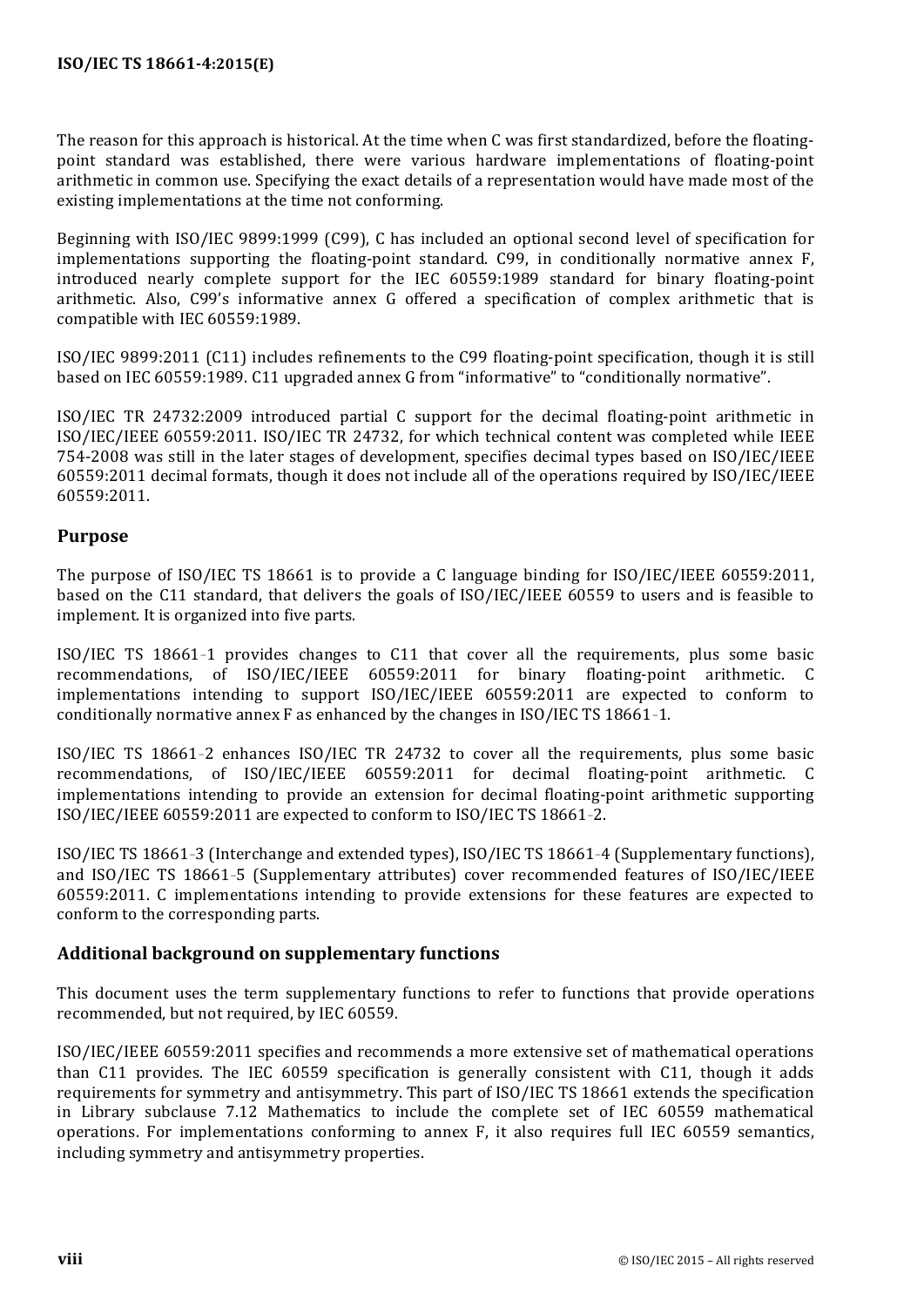IEC 60559 requires correct rounding for its required operations (squareRoot, fusedMultiplyAdd, etc.), and recommends correct rounding for its recommended mathematical operations. This part of ISO/IEC TS 18661 reserves identifiers, with  $cr$  prefixes, for C functions corresponding to correctly rounded versions of the IEC 60559 mathematical operations, which may be provided at the option of the implementation. For example, the identifier **crexp** is reserved for a correctly rounded version of the **exp** function.

IEC 60559 also specifies and recommends reduction operations, which operate on vector operands. These operations, which compute sums and products, may associate in any order and may evaluate in any wider format. Hence, unlike other IEC 60559 operations, they do not have unique specified results. This part of ISO/IEC TS 18661 extends the specification in Library subclause 7.12 Mathematics to include functions corresponding to the IEC 60559 reduction operations. For implementations conforming to annex F, it also requires the IEC 60559 specified behavior for floating-point exceptions.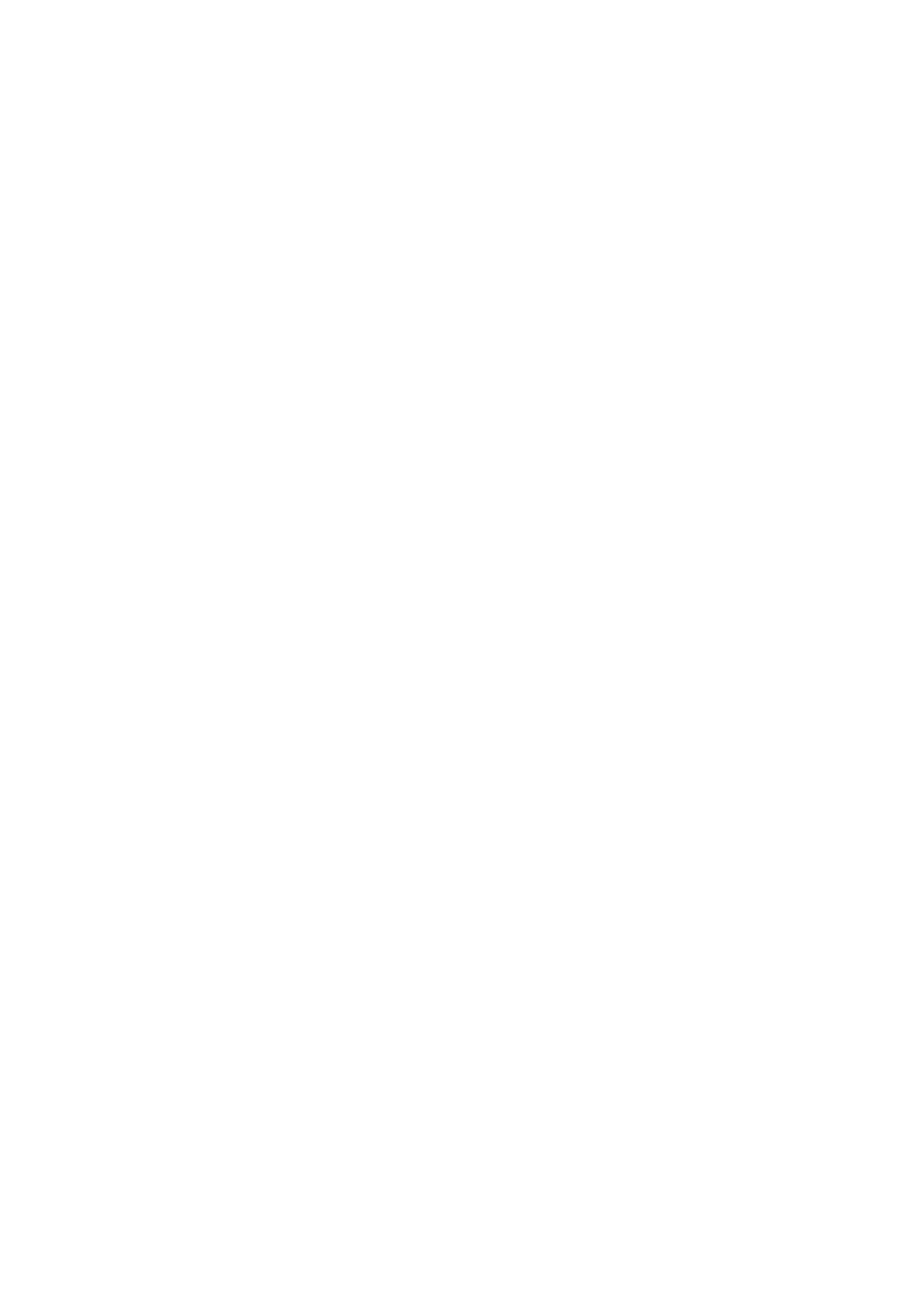# **Information technology — Programming languages, their environments, and system software interfaces — Floating-point extensions for C —**

# Part 4: **Supplementary functions**

# **1 Scope**

This part of ISO/IEC TS 18661 extends programming language C to include functions specified and recommended in ISO/IEC/IEEE 60559:2011.

# **2 Conformance**

An implementation conforms to this part of ISO/IEC TS 18661 if

- a) it meets the requirements for a conforming implementation of C11 with all the changes to C11 as specified in parts 1-4 of ISO/IEC TS 18661;
- b) it conforms to ISO/IEC TS 18661-1 or ISO/IEC TS 18661-2 (or both); and
- c) it defines **\_\_STDC\_IEC\_60559\_FUNCS\_\_** to **201506L.**

### **3** Normative references

The following documents, in whole or in part, are normatively referenced in this document and are indispensable for its application. For dated references, only the edition cited applies. For undated references, the latest edition of the referenced document (including any amendments) applies.

ISO/IEC 9899:2011, *Information technology — Programming languages — C*

ISO/IEC/IEEE 60559:2011, *Information technology — Microprocessor Systems — Floating-point arithmetic*

ISO/IEC TS 18661-1:2014, *Information technology — Programming languages, their environments and system software interfaces — Floating-point extensions for C — Part 1: Binary floating-point arithmetic*

ISO/IEC TS 18661-2:2015, *Information technology — Programming languages, their environments and system software interfaces* — *Floating-point extensions for C* — *Part 2: Decimal floating-point arithmetic* 

ISO/IEC TS 18661-3:2015, *Information technology* — *Programming languages, their environments and system software interfaces* — *Floating-point extensions for C* — *Part 3: Interchange and extended types*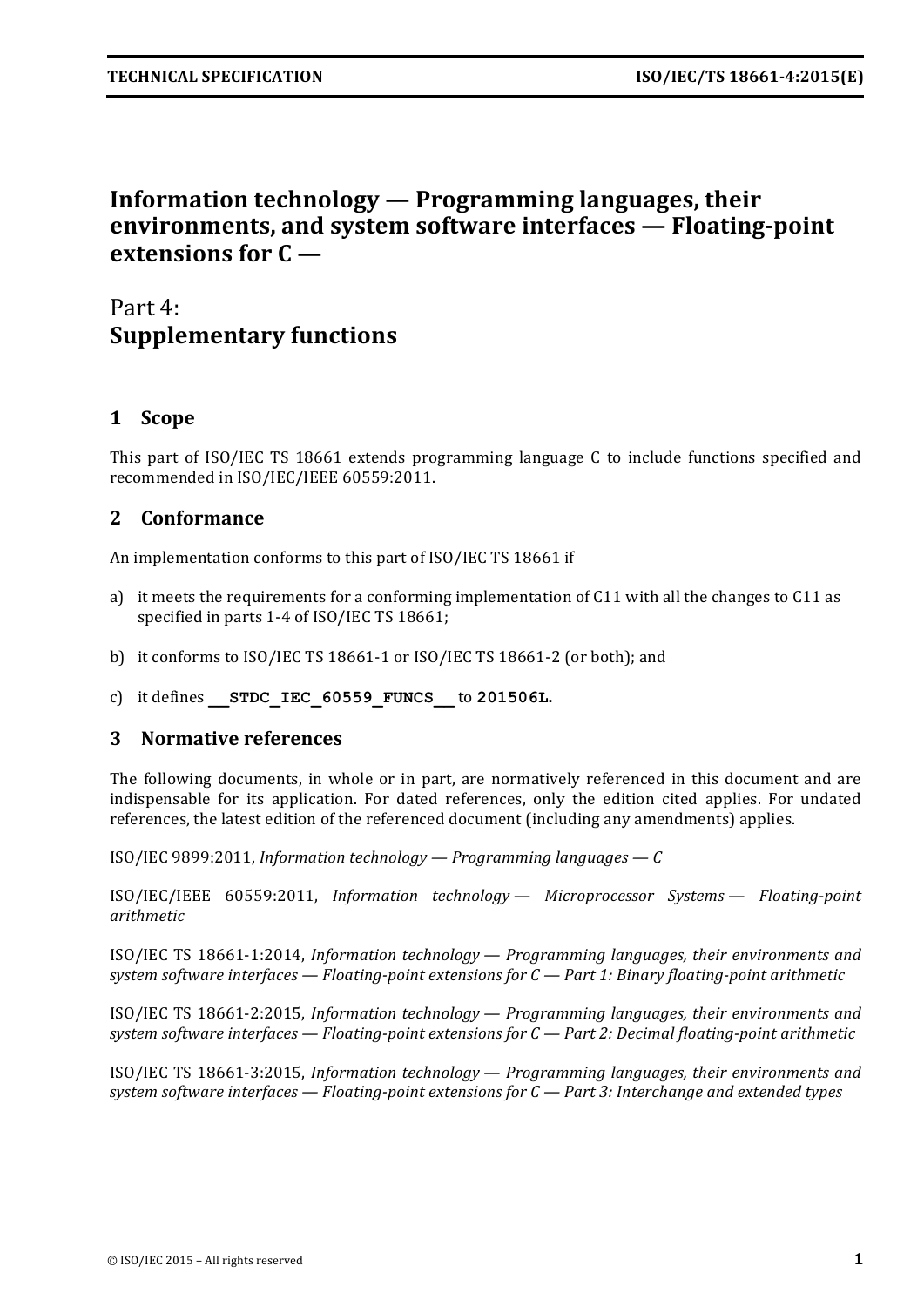# **4 Terms and definitions**

For the purposes of this document, the terms and definitions given in ISO/IEC 9899:2011, ISO/IEC/IEEE 60559:2011, ISO/IEC TS 18661-1:2014, ISO/IEC TS 18661-2:2015, ISO/IEC TS 18661-3:2015, and the following apply.

### **4.1**

#### **C11**

standard ISO/IEC 9899:2011, *Information technology — Programming languages C*, including *Technical Corrigendum 1* (ISO/IEC 9899:2011/Cor. 1:2012)

### **5 C standard conformance**

#### **5.1 Freestanding implementations**

The specification in C11 + TS18661-1 + TS18661-2 allows freestanding implementations to conform to this part of ISO/IEC TS 18661.

#### **5.2 Predefined macros**

#### Change to C11 + TS18661-1 + TS18661-2 + TS18661-3:

In 6.10.8.3#1, add:

**STDC IEC 60559 FUNCS** The integer constant **201506L**, intended to indicate support of functions specified and recommended in IEC 60559.

#### **5.3 Standard headers**

The new identifiers added to C11 library headers by this Part of Technical Specification 18661 are defined or declared by their respective headers only if **STDC WANT IEC 60559 FUNCS EXT** is defined as a macro at the point in the source file where the appropriate header is first included. The following changes to  $C11 + TS18661-1 + TS18661-2 + TS18661-3$  list these identifiers in each applicable library subclause.

#### Changes to C11 + TS18661-1 + TS18661-2 + TS18661-3:

In  $7.12$ , renumber paragraph 1e to 1h, and after paragraph 1d insert the paragraphs:

[1e] The following identifiers are declared only if **STDC WANT IEC 60559 FUNCS EXT** is defined as a macro at the point in the source file where  $\leq$  math.h> is first included:

| exp2m1   | rootnf  | sinpil        |
|----------|---------|---------------|
| exp2m1f  | rootnl  | tanpi         |
| exp2m11  | pown    | tanpif        |
| exp10    | pownf   | tanpil        |
| exp10f   | pownl   | reduc sum     |
| exp101   | powr    | reduc sumf    |
| exp10m1  | powrf   | reduc suml    |
| exp10m1f | powrl   | reduc sumabs  |
| exp10m11 | acospi  | reduc sumabsf |
| logp1    | acospif | reduc sumabsl |
| logp1f   | acospil | reduc sumsq   |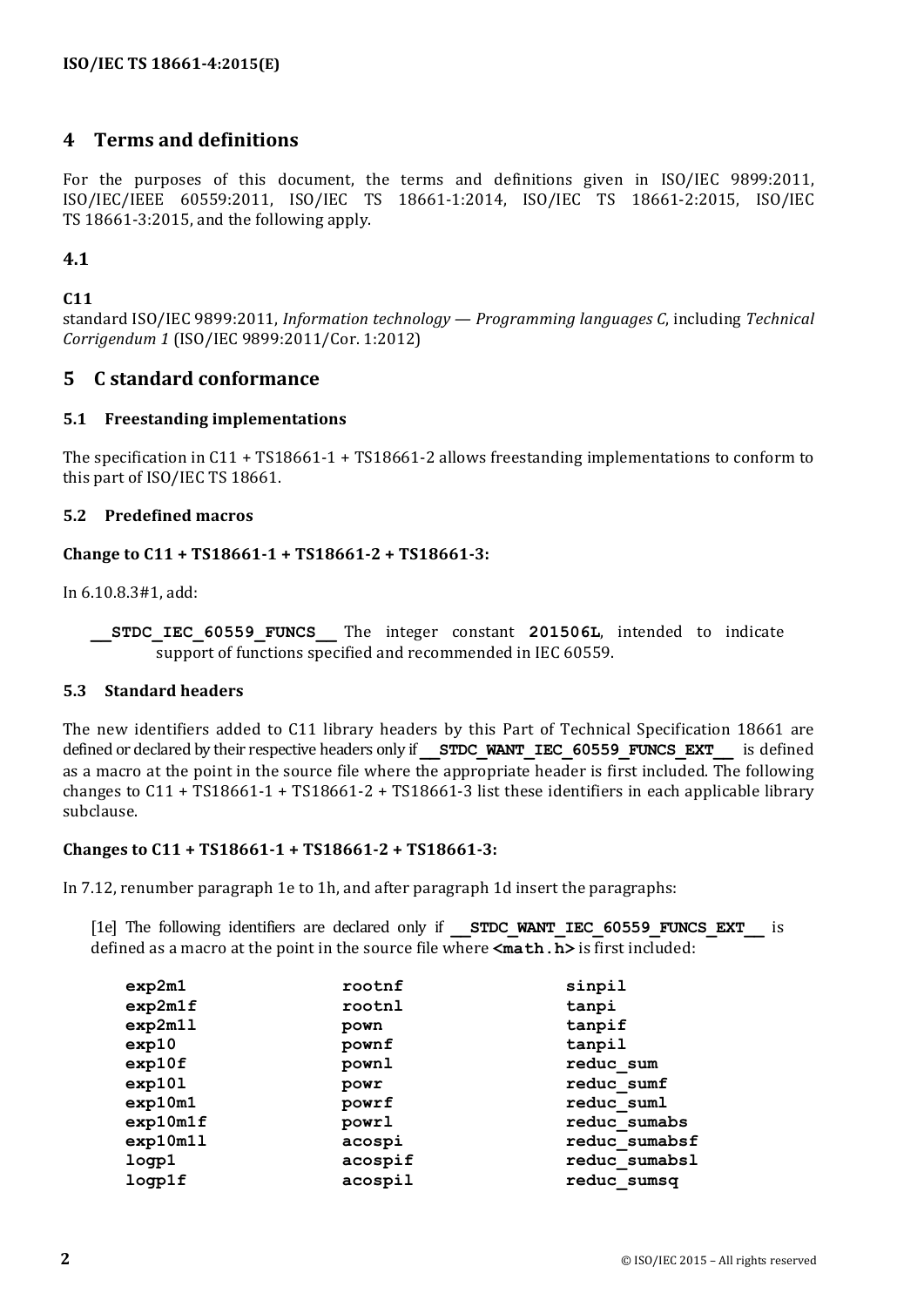| logp11     | asinpi   | reduc sumsqf     |
|------------|----------|------------------|
| log2p1     | asinpif  | reduc sumsql     |
| log2p1f    | asinpil  | reduc sumprod    |
| log2p11    | atanpi   | reduc sumprodf   |
| log10p1    | atanpif  | reduc sumprodl   |
| log10p1f   | atanpil  | scaled prod      |
| log10p11   | atan2pi  | scaled prodf     |
| rsqrt      | atan2pif | scaled prodl     |
| rsqrtf     | atan2pil | scaled prodsum   |
| rsqrtl     | cospi    | scaled prodsumf  |
| compoundn  | cospif   | scaled prodsuml  |
| compoundnf | cospil   | scaled proddiff  |
| compoundnl | sinpi    | scaled proddifff |
| rootn      | sinpif   | scaled proddiffl |
|            |          |                  |

[1f] The following identifiers are declared only if **\_\_STDC\_WANT\_IEC\_60559\_DFP\_EXT** and **STDC\_WANT\_IEC\_60559\_FUNCS\_EXT\_\_\_** are defined as macros at the point in the source file where  $\overline{\mathsf{c}}$  **math.h**> is first included:

for supported types  $DecimalN$ , where  $N = 32, 64$ , and 128:

| exp2m1dN    | powndN     | $t$ anpid $N$        |
|-------------|------------|----------------------|
| exp10dN     | powr dN    | reduc sumdN          |
| exp10m1dN   | acospidN   | reduc sumabsd $N$    |
| logp1dN     | asinpidN   | reduc sumsqdN        |
| log2p1dN    | at a npidN | $reduc$ sumprodd $N$ |
| log10p1dN   | atan2pidN  | scaled proddN        |
| rsqrtdN     | cospidN    | scaled prodsumdN     |
| compoundndN | sinpidN    | scaled proddiffdN    |
| rootndN     |            |                      |

[1g] The following identifiers are declared only if **STDC WANT IEC 60559 TYPES EXT** and **STDC WANT IEC 60559 FUNCS EXT** are defined as macros at the point in the source file where  $\overline{\mathsf{c}}$  **math.h**> is first included:

for supported types **Float***N*:

| exp2m1fN    | pownfN           | $t$ anpif $N$               |
|-------------|------------------|-----------------------------|
| exp10fN     | powerfN          | reduc sumf $N$              |
| exp10m1fN   | $\frac{1}{2}$    | reduc sumabsf $N$           |
| logp1fN     | asinpifN         | reduc sumsqf $N$            |
| log2p1fN    | at <i>appifN</i> | $reduc$ sumprodf $N$        |
| log10p1fN   | atan2pifN        | scaled $prodfN$             |
| rsqrtfN     | cospi fN         | scaled $\texttt{prodsumf}N$ |
| compoundnfN | $s$ inpif $N$    | scaled $productffN$         |
| rootnfN     |                  |                             |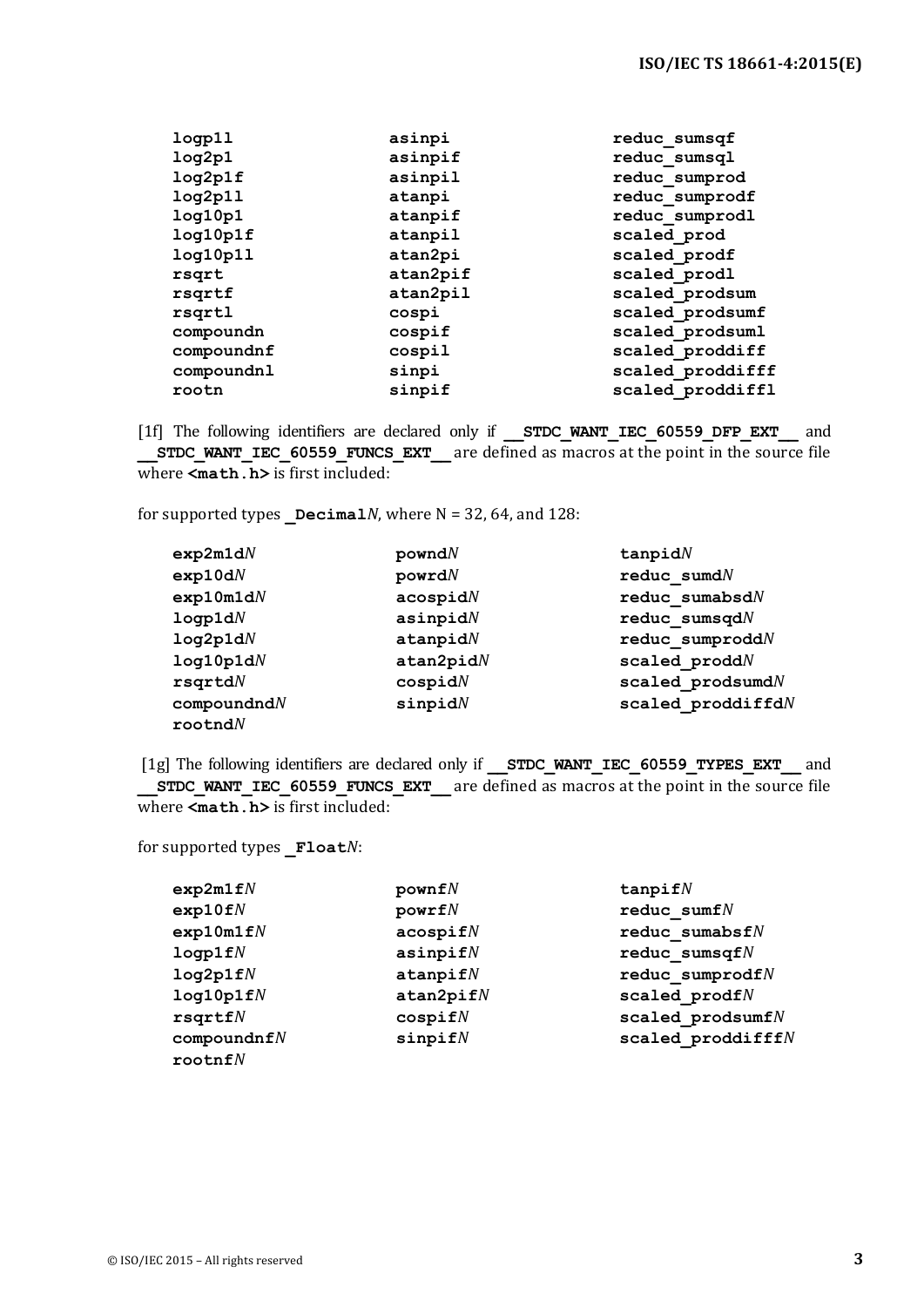for supported types **Float***N***x**:

| exp2m1fNx        | pownf Nx        | tanpifNx            |
|------------------|-----------------|---------------------|
| $exp10f\sqrt{x}$ | powerf/x        | reduc sum $f N x$   |
| exp10m1fNx       | acospifNx       | reduc sumabsf $N$ x |
| logp1f Nx        | asinpif/Nx      | reduc sumsqf $N$ x  |
| log2p1fNx        | $at$ apif $N$ x | reduc sumprodfNx    |
| log10p1fNx       | atan2pif/Nx     | scaled prodfNx      |
| rsqrtfNx         | cospif Nx       | scaled prodsumfNx   |
| compoundnf Nx    | $s$ inpif $N$ x | scaled proddifffNx  |
| rootnfNx         |                 |                     |

for supported types  $\Delta M$ , where  $N \neq 32$ , 64, and 128:

| exp2m1dN  | powndN       | $t$ anpid $N$               |
|-----------|--------------|-----------------------------|
| exp10dN   | powrdN       | $reduc$ sumd $N$            |
| exp10m1dN | acospidN     | reduc sumabsdN              |
| logp1dN   | asinpidN     | reduc sumsqdN               |
| log2p1dN  | at a rapid N | $reduc$ sumprodd $N$        |
| log10p1dN | atan2pidN    | scaled proddN               |
| rsqrtdN   | cospidN      | scaled $\texttt{prodsumdN}$ |
| compoundM | sinpidN      | scaled proddiffdN           |
| rootndN   |              |                             |

for supported types **Decimal** $N$ **x**:

| exp2m1dNx    | powndNx        | $t$ anpid $N$ x     |
|--------------|----------------|---------------------|
| exp10dNx     | powr dNx       | reduc sumdNx        |
| exp10m1dNx   | acospidNx      | reduc sumabsd $N$ x |
| logp1dNx     | asinpidNx      | reduc sumsqdNx      |
| log2p1dNx    | at a npid Nx   | reduc sumproddNx    |
| log10p1dNx   | atan2pidNx     | scaled proddNx      |
| rsqrtdNx     | cospidNx       | scaled prodsumdNx   |
| compoundndNx | $s$ inpid $Nx$ | scaled proddiffdNx  |
| rootndNx     |                |                     |

After 7.25#1c, insert the paragraph:

[1d] The following identifiers are defined as type-generic macros only if **\_\_STDC\_WANT\_IEC\_60559\_FUNCS\_EXT\_\_** is defined as a macro at the point in the source file where **<tgmath.h>** is first included:

| exp2m1  | rsqrt     | asinpi  |
|---------|-----------|---------|
| exp10   | compoundn | atanpi  |
| exp10m1 | rootn     | atan2pi |
| logp1   | pown      | cospi   |
| log2p1  | powr      | sinpi   |
| log10p1 | acospi    | tanpi   |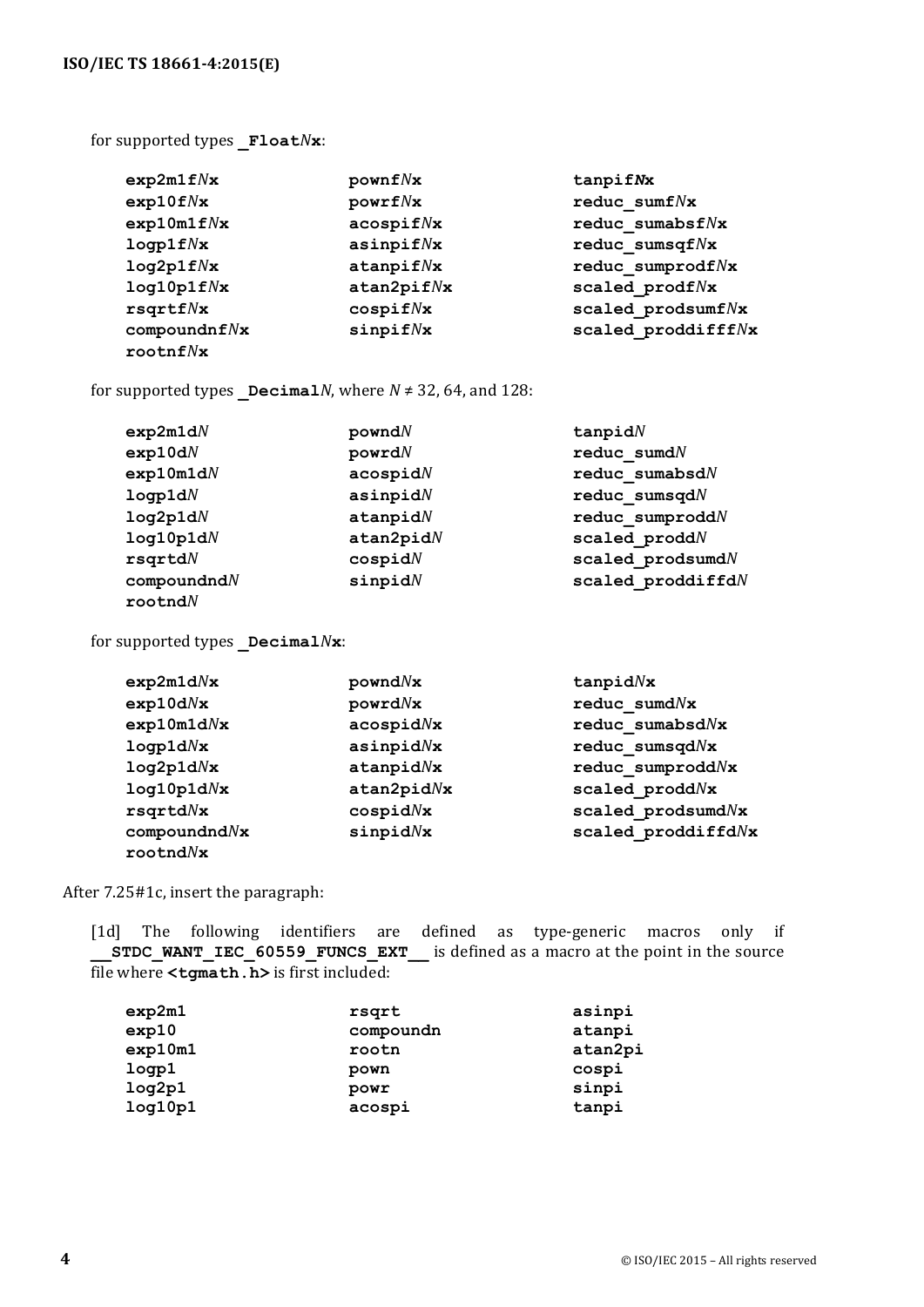# **6 Operation binding**

The following change to  $C11 + TS18661-1 + TS18661-2 + TS18661-3$  shows how functions in  $C11$  and in this Part of Technical Specification 18661 provide operations recommended in IEC 60559.

#### Change to C11 + TS18661-1 + TS18661-2 + TS18661-3:

After F.3#22, add:

[23] The C functions in the following table provide operations recommended by IEC 60559 and similar operations. Correct rounding, which IEC 60559 specifies for its operations (except for the reduction operations), is not required for the C functions in the table. See also 7.31.6a.

| IEC 60559 operation | C function        | Clauses - C11        |
|---------------------|-------------------|----------------------|
| exp                 | exp               | 7.12.6.1, F.10.3.1   |
| expm1               | exp <sub>m1</sub> | 7.12.6.3, F.10.3.3   |
| exp2                | exp2              | 7.12.6.2, F.10.3.2   |
| exp2m1              | exp2m1            | 7.12.6.14, F.10.3.14 |
| exp10               | exp10             | 7.12.6.15, F.10.3.15 |
| exp10m1             | exp10m1           | 7.12.6.16, F.10.3.16 |
| log                 | log               | 7.12.6.7, F.10.3.7   |
| log2                | log <sub>2</sub>  | 7.12.6.10, F.10.3.10 |
| log10               | log10             | 7.12.6.8, F.10.3.8   |
| logp1               | log1p, logp1      | 7.12.6.9, F.10.3.9   |
| log2p1              | log2p1            | 7.12.6.17, F.10.3.17 |
| log10p1             | log10p1           | 7.12.6.18, F.10.3.18 |
| hypot               | hypot             | 7.12.7.3, F.10.4.3   |
| rSqrt               | rsqrt             | 7.12.7.6, F.10.4.6   |
| compound            | compoundn         | 7.12.7.7, F.10.4.7   |
| rootn               | rootn             | 7.12.7.8, F.10.4.8   |
| pown                | pown              | 7.12.7.9, F.10.4.9   |
| pow                 | pow               | 7.12.7.4, F.10.4.4   |
| powr                | powr              | 7.12.7.10, F.10.4.10 |
| sin                 | sin               | 7.12.4.6, F.10.1.6   |
| $\cos$              | <b>COS</b>        | 7.12.4.5, F.10.1.5   |
| tan                 | tan               | 7.12.4.7, F.10.1.7   |
| sinPi               | sinpi             | 7.12.4.13, F.10.1.13 |
| cosPi               | cospi             | 7.12.4.12, F.10.1.12 |
|                     | tanpi             | 7.12.4.14, F.10.1.14 |
|                     | asinpi            | 7.12.4.9, F.10.1.9   |
|                     | acospi            | 7.12.4.8, F.10.1.8   |
| atanPi              | atanpi            | 7.12.4.10, F.10.1.10 |
| atan2Pi             | atan2pi           | 7.12.4.11, F.10.1.11 |
| asin                | asin              | 7.12.4.2, F.10.1.2   |
| acos                | acos              | 7.12.4.1, F.10.1.1   |
| atan                | atan              | 7.12.4.3, F.10.1.3   |
| atan2               | atan2             | 7.12.4.4, F.10.1.4   |
| sinh                | sinh              | 7.12.5.5, F.10.2.5   |
| cosh                | cosh              | 7.12.5.4, F.10.2.4   |
| tanh                | tanh              | 7.12.5.6, F.10.2.6   |
| asinh               | asinh             | 7.12.5.2, F.10.2.2   |
| acosh               | acosh             | 7.12.5.1, F.10.2.1   |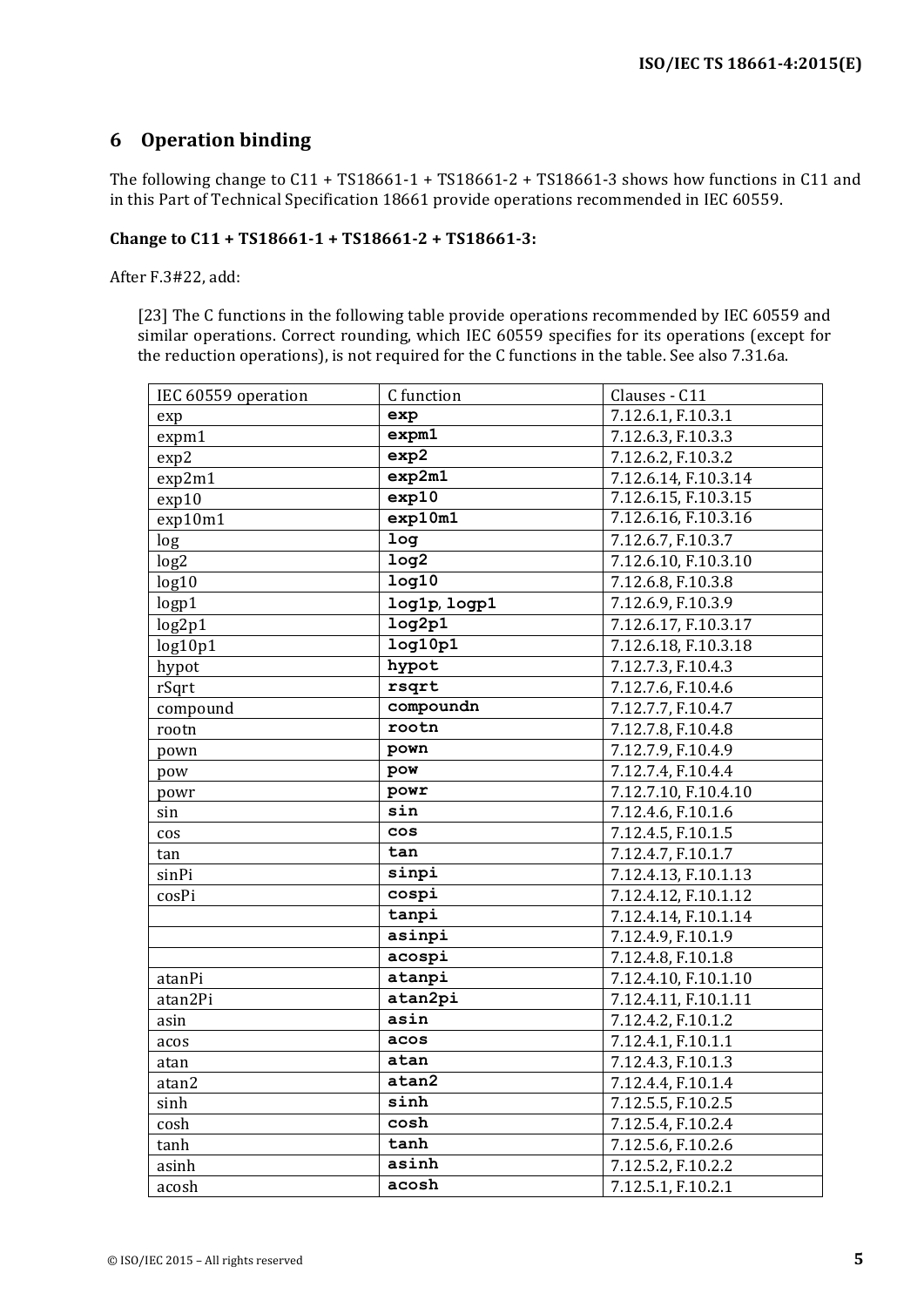| atanh          | atanh           | 7.12.5.3, F.10.2.3     |
|----------------|-----------------|------------------------|
| sum            | reduc sum       | 7.12.13b.1, F.10.10b.1 |
| dot            | reduc sumprod   | 7.12.13b.4, F.10.10b.4 |
| sumSquare      | reduc sumsq     | 7.12.13b.3, F.10.10b.3 |
| sumAbs         | reduc sumabs    | 7.12.13b.2, F.10.13b.2 |
| scaledProd     | scaled prod     | 7.12.13b.5, F.10.10b.5 |
| scaledProdSum  | scaled prodsum  | 7.12.13b.6, F.10.10b.6 |
| scaledProdDiff | scaled proddiff | 7.12.13b.7, F.10.10b.7 |

# **7 Mathematical functions in <math.h>**

This clause specifies changes to  $C11 + TS18661-1 + TS18661-2 + TS18661-3$  to include functions that support mathematical operations recommended by IEC 60559. The changes reserve names for correctly rounded versions of the functions. IEC 60559 recommends support for the correctly rounded functions. The changes also support the symmetry and antisymmetry properties that IEC 60559 specifies for mathematical functions.

After 7.12.4.7, insert the following:

**7.12.4.8 The acospi functions**

#### **Synopsis**

```
[1] #include <math.h>
   double acospi(double x);
   float acospif(float x);
   long double acospil(long double x);
   _FloatN acospifN(_FloatN x);
   _FloatNx acospifNx(_FloatNx x);
   _DecimalN acospidN(_DecimalN x);
   _DecimalNx acospidNx(_DecimalNx x);
```
#### **Description**

[2] The **acospi** functions compute the principal value of the arc cosine of **x**, divided by  $\pi$ , thus measuring the angle in half-revolutions. A domain error occurs for arguments not in the interval  $[-1, +1]$ .

#### **Returns**

[3] The **acospi** functions return  $arccos(\mathbf{x})/\pi$ , in the interval [0, 1].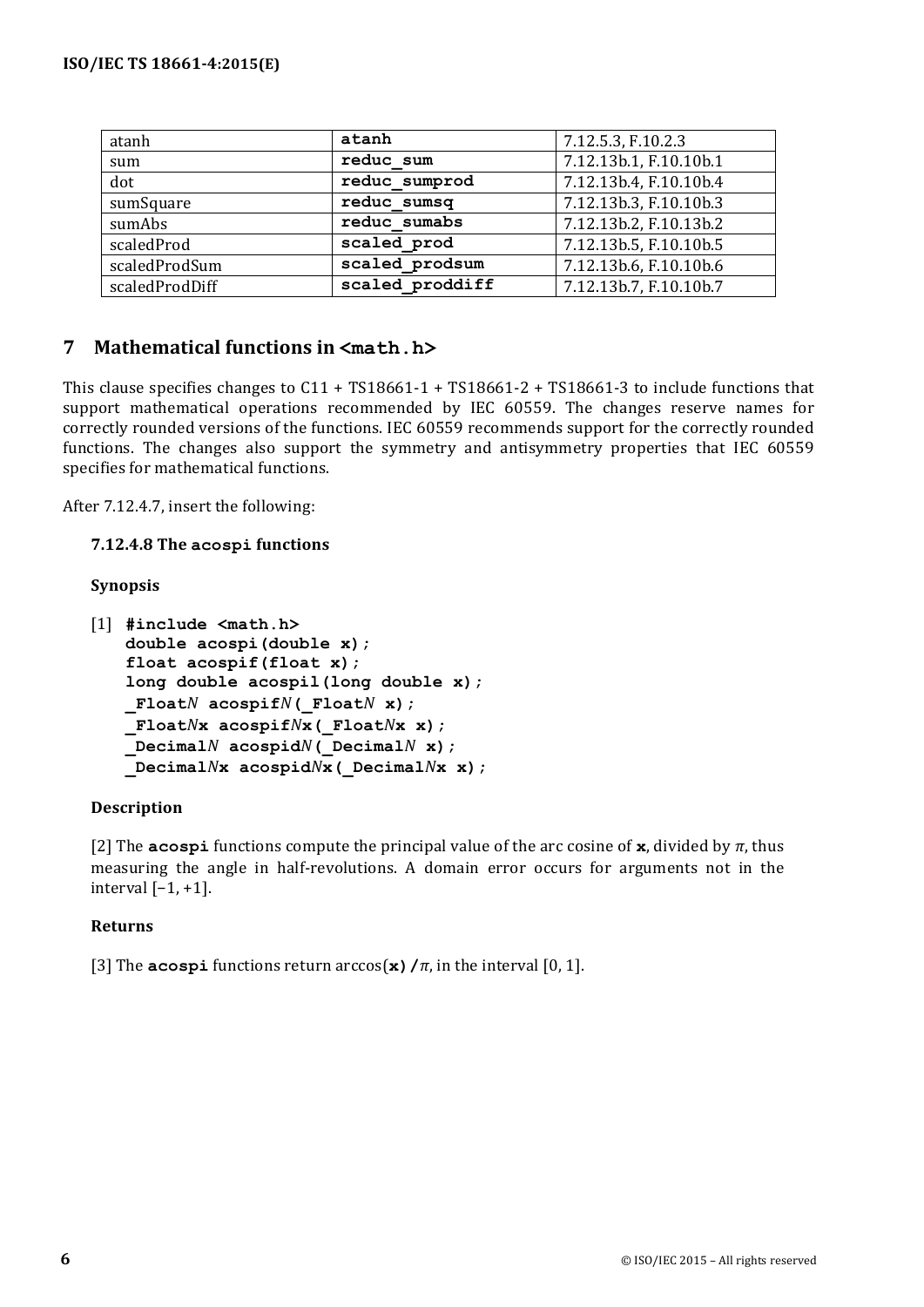#### **7.12.4.9 The asinpi functions**

#### **Synopsis**

```
[1] #include <math.h>
   double asinpi(double x);
   float asinpif(float x);
   long double asinpil(long double x);
   _FloatN asinpifN(_FloatN x);
   _FloatNx asinpifNx(_FloatNx x);
   _DecimalN asinpidN(_DecimalN x);
   _DecimalNx asinpidNx(_DecimalNx x);
```
#### **Description**

[2] The **asinpi** functions compute the principal value of the arc sine of **x**, divided by  $\pi$ , thus measuring the angle in half-revolutions. A domain error occurs for arguments not in the interval  $[-1, +1]$ . A range error occurs if the magnitude of nonzero **x** is too small.

#### **Returns**

[3] The **asinpi** functions return  $arcsin(\mathbf{x}) / \pi$ , in the interval  $[-1/2, +1/2]$ .

#### **7.12.4.10 The atanpi functions**

#### **Synopsis**

```
[1] #include <math.h>
   double atanpi(double x);
   float atanpif(float x);
   long double atanpil(long double x);
   _FloatN atanpifN(_FloatN x);
   _FloatNx atanpifNx(_FloatNx x);
   _DecimalN atanpidN(_DecimalN x);
   _DecimalNx atanpidNx(_DecimalNx x);
```
#### **Description**

[2] The **atanpi** functions compute the principal value of the arc tangent of **x**, divided by  $\pi$ , thus measuring the angle in half-revolutions. A range error occurs if the magnitude of nonzero **x** is too small.

#### **Returns**

[3] The **atanpi** functions return  $arctan(\mathbf{x}) / \pi$ , in the interval  $[-1/2, +1/2]$ .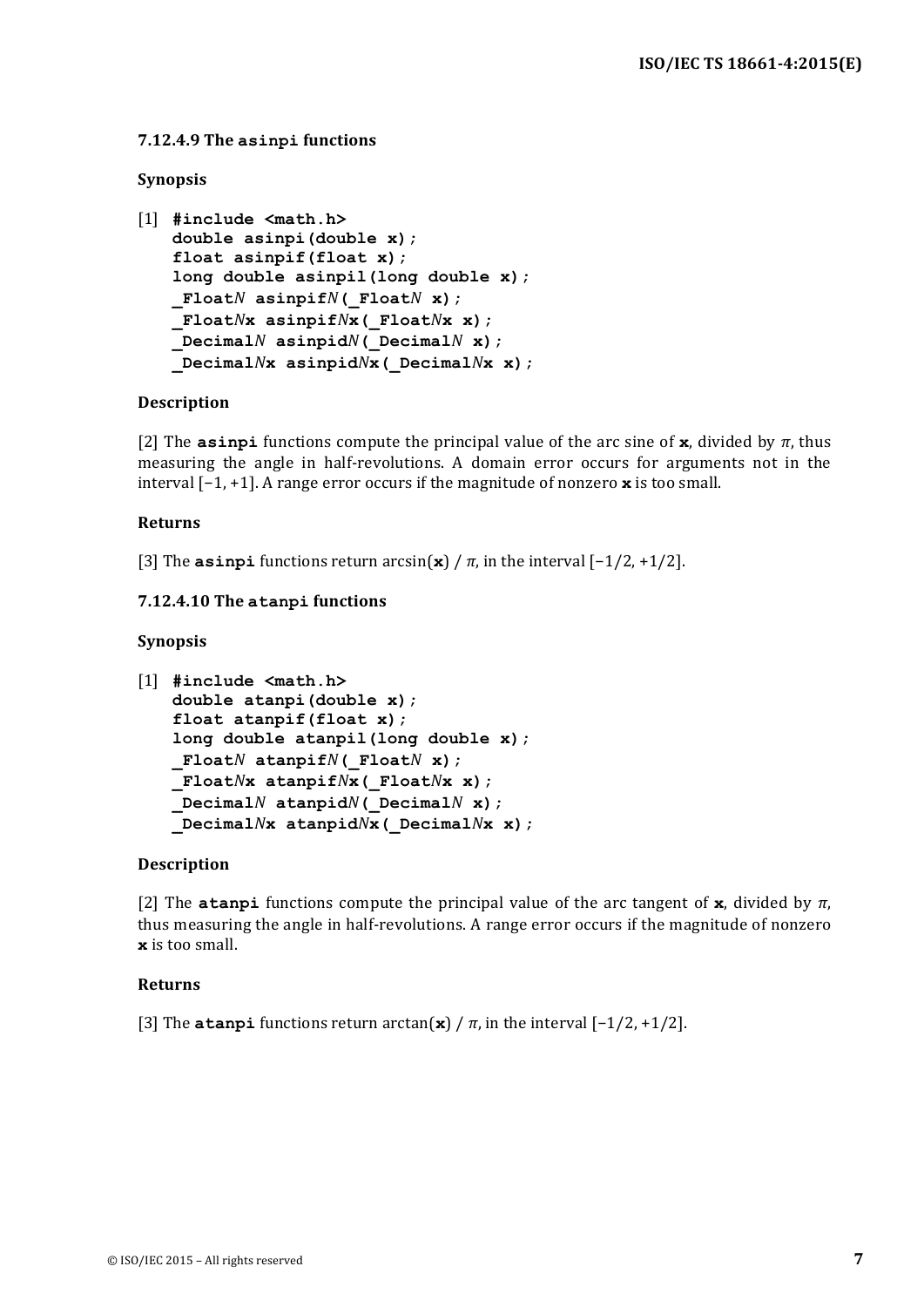### **7.12.4.11 The atan2pi functions**

#### **Synopsis**

```
[1] #include <math.h>
   double atan2pi(double y, double x);
   float atan2pif(float y, float x);
   long double atan2pil(long double y, long double x);
   FloatN atan2pifN( FloatN \mathbf{y}, FloatN x);
   _FloatNx atan2pifNx(_FloatNx y, _FloatNx x);
   _DecimalN atan2pidN(_DecimalN y, _DecimalN x);
   _DecimalNx atan2pidNx(_DecimalNx y, _DecimalNx x);
```
#### **Description**

[2] The **atan2pi** functions compute the angle, measured in half-revolutions, subtended at the origin by the point  $(\mathbf{x}, \mathbf{y})$  and the positive *x*-axis. Thus, **atan2pi** computes arctan $(\mathbf{y}/\mathbf{x})$  /  $\pi$ , in the range  $[-1, +1]$ . A domain error may occur if both arguments are zero. A range error occurs if **x** is positive and the magnitude of nonzero  $\mathbf{y}/\mathbf{x}$  is too small.

#### **Returns**

[3] The **atan2pi** functions return the computed angle, in the interval [−1, +1].

#### **7.12.4.12 The cospi functions**

#### **Synopsis**

```
[1] #include <math.h>
   double cospi(double x);
   float cospif(float x);
   long double cospil(long double x);
   _FloatN cospifN(_FloatN x);
   _FloatNx cospifNx(_FloatNx x);
   DecimalN cospidN( DecimalNx);
   _DecimalNx cospidNx(_DecimalNx x);
```
#### **Description**

[2] The **cospi** functions compute the cosine of  $\pi \times \mathbf{x}$ , thus regarding  $\mathbf{x}$  as a measurement in half-revolutions.

#### **Returns**

[3] The **cospi** functions return  $\cos(\pi \times \mathbf{x})$ .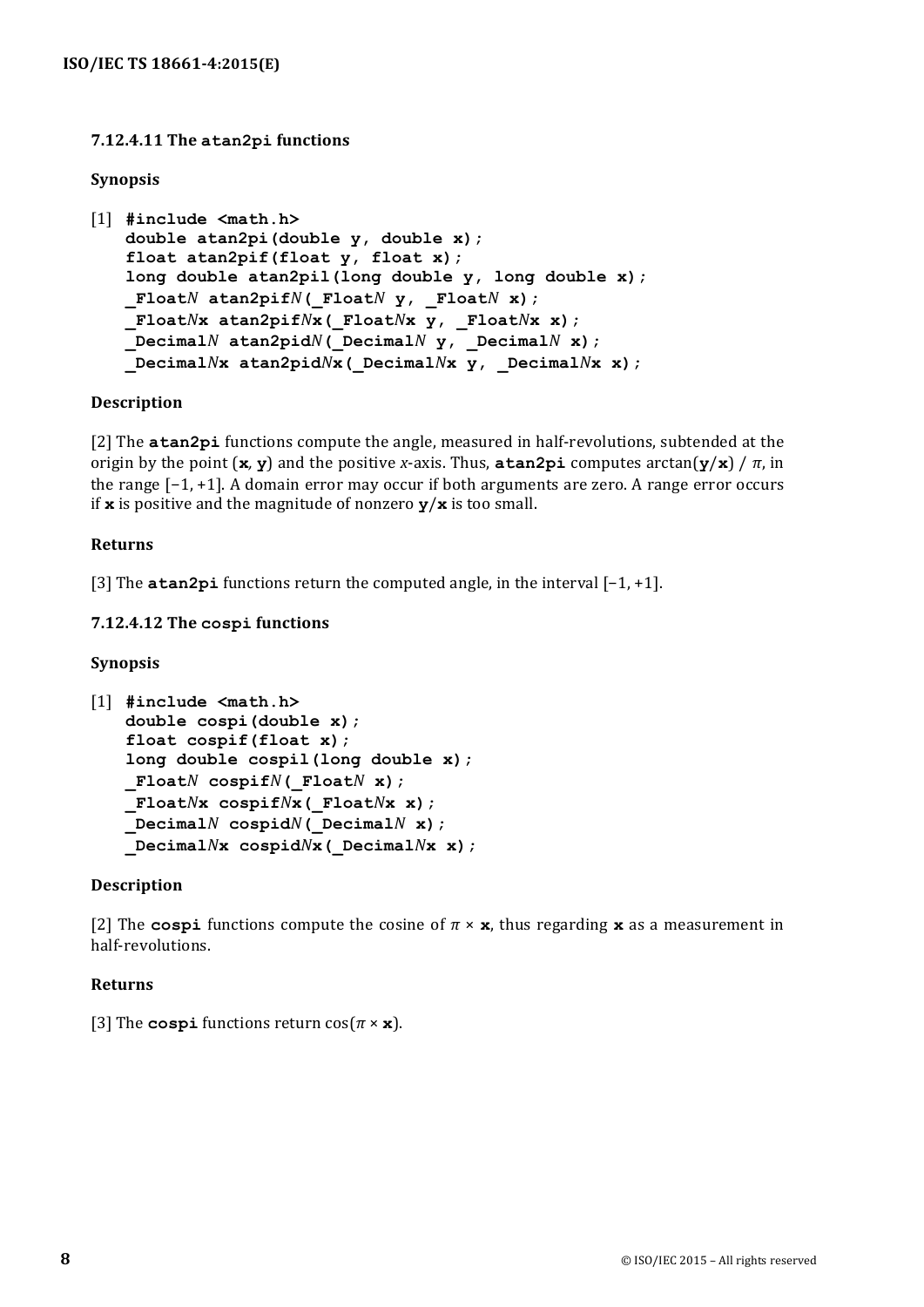#### **7.12.4.13 The sinpi functions**

#### **Synopsis**

```
[1] #include <math.h>
   double sinpi(double x);
   float sinpif(float x);
   long double sinpil(long double x);
   _FloatN sinpifN(_FloatN x);
   _FloatNx sinpifNx(_FloatNx x);
   _DecimalN sinpidN(_DecimalN x);
   _DecimalNx sinpidNx(_DecimalNx x);
```
#### **Description**

[2] The **sinpi** functions compute the sine of  $\pi \times \mathbf{x}$ , thus regarding x as a measurement in halfrevolutions.

#### **Returns**

[3] The **sinpi** functions return  $\sin(\pi \times \mathbf{x})$ .

#### **7.12.4.14 The tanpi functions**

#### **Synopsis**

```
[1] #include <math.h>
   double tanpi(double x);
   float tanpif(float x);
   long double tanpil(long double x);
   _FloatN tanpifN(_FloatN x);
   _FloatNx tanpifNx(_FloatNx x);
   _DecimalN tanpidN(_DecimalN x);
   _DecimalNx tanpidNx(_DecimalNx x);
```
#### **Description**

[2] The **tanpi** functions compute the tangent of  $\pi \times \mathbf{x}$ , thus regarding  $\mathbf{x}$  as a measurement in half-revolutions. A pole error may occur for arguments  $n + \frac{1}{2}$ , for integers *n*.

#### **Returns**

[3] The **tanpi** functions return  $\tan(\pi \times \mathbf{x})$ .

In 7.12.6.9, replace the subclause title:

#### **7.12.6.9 The log1p functions**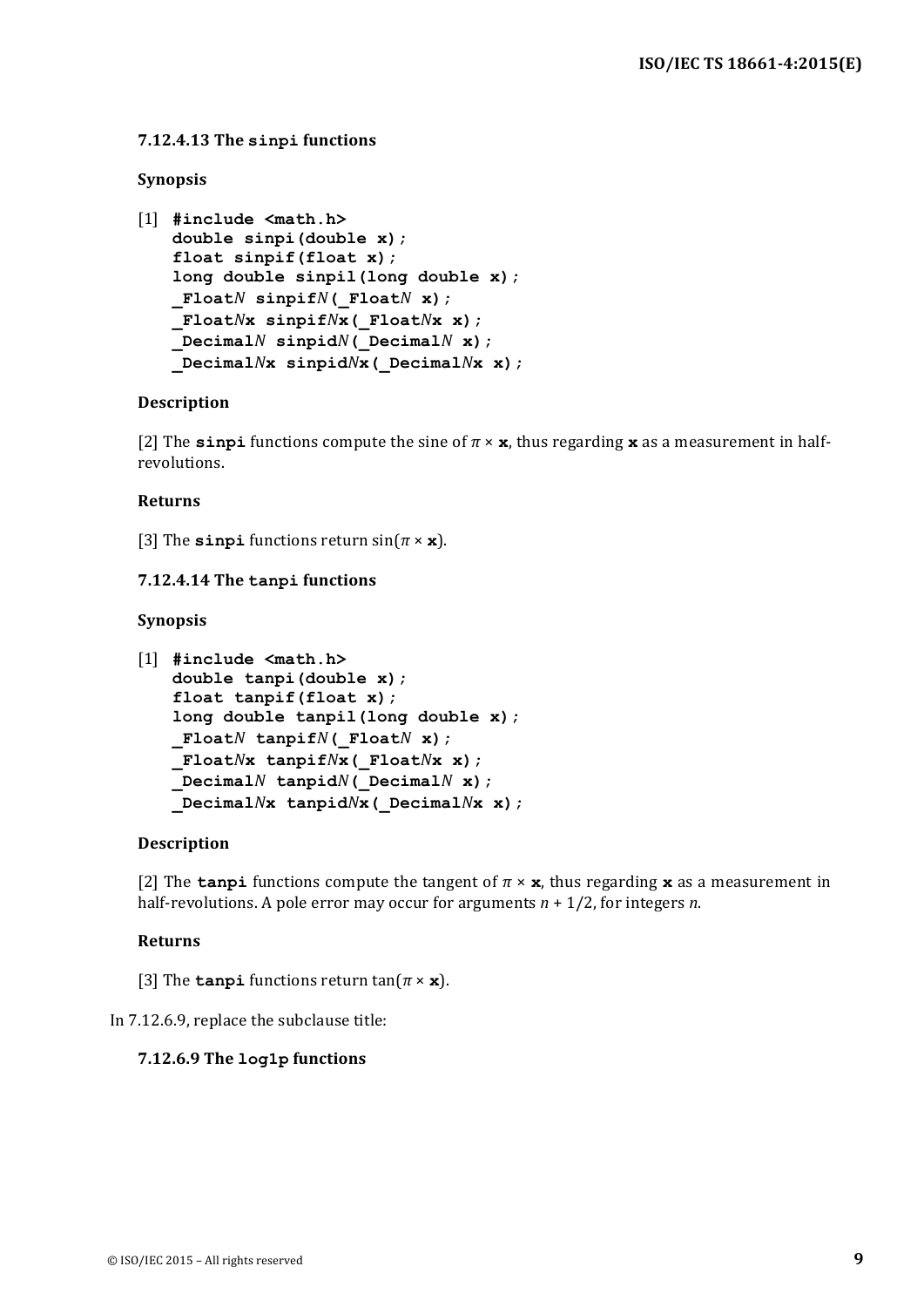### with:

### **7.12.6.9 The log1p and logp1 functions**

In 7.12.6.9#1, append to the Synopsis:

```
double logp1(double x);
float logp1f(float x);
long double logp1l(long double x);
FloatN logp1fN(FloatN x);
_FloatNx logp1fNx(_FloatNx x);
_DecimalN logp1dN(_DecimalN x);
_DecimalNx logp1dNx(_DecimalNx x);
```
In  $7.12.6.9\text{\#}2$ , replace the first sentence:

The **log1p** functions compute the base-*e* (natural) logarithm of 1 plus the argument.

#### with:

The **log1p** functions are equivalent to the **logp1** functions. These functions compute the base-*e* (natural) logarithm of 1 plus the argument.

Replace 7.12.6.9#3:

[3] The  $\text{log1p}$  functions return  $\log_e(1 + \mathbf{x})$ .

with:

[3] These functions return  $log_e(1 + x)$ .

In F.10.3.9, replace the subclause title:

#### **F.10.3.9 The log1p functions**

with:

#### **F.10.3.9 The log1p and logp1 functions**

After 7.12.6.13, insert the following:

#### **7.12.6.14 The exp2m1 functions**

#### **Synopsis**

```
[1] #include <math.h>
   double exp2m1(double x);
   float exp2m1f(float x);
   long double exp2m1l(long double x);
   FloatN exp2m1fN( FloatN x);
   _FloatNx exp2m1fNx(_FloatNx x);
   DecimalN exp2m1dN (DecimalNx);
   _DecimalNx exp2m1dNx(_DecimalNx x);
```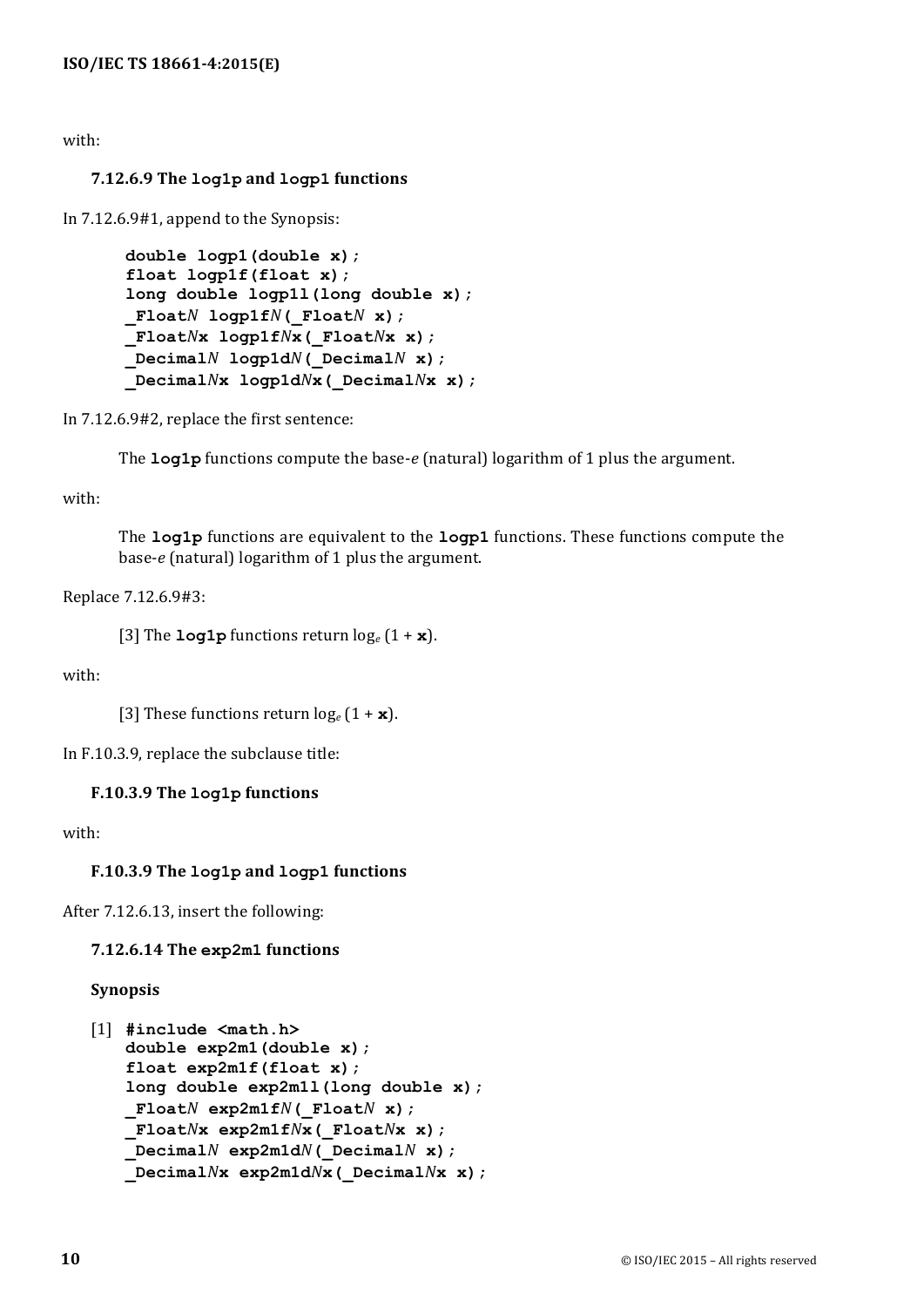### **Description**

[2] The  $exp2m1$  functions compute the base-2 exponential of the argument, minus 1. A range error occurs if finite  $\mathbf x$  is too large or if the magnitude of nonzero  $\mathbf x$  is too small.

#### **Returns**

[3] The  $exp2m1$  functions return  $2<sup>x</sup> - 1$ .

#### **7.12.6.15 The exp10 functions**

#### **Synopsis**

```
[1] #include <math.h>
   double exp10(double x);
   float exp10f(float x);
   long double exp10l(long double x);
   _FloatN exp10fN(_FloatN x);
   _FloatNx exp10fNx(_FloatNx x);
   DecimalN exp10dN (DecimalNx);
   _DecimalNx exp10dNx(_DecimalNx x);
```
#### **Description**

[2] The **exp10** functions compute the base-10 exponential of the argument. A range error occurs if the magnitude of finite **x** is too large.

#### **Returns**

[3] The **exp10** functions return 10<sup>x</sup>.

#### **7.12.6.16 The exp10m1 functions**

**Synopsis**

```
[1] #include <math.h>
   double exp10m1(double x);
   float exp10m1f(float x);
   long double exp10m1l(long double x);
   _FloatN exp10m1fN(_FloatN x);
   _FloatNx exp10m1fNx(_FloatNx x);
   DecimalN exp10m1dN( DecimalNx);
   _DecimalNx exp10m1dNx(_DecimalNx x);
```
#### **Description**

[2] The **exp10m1** functions compute the base-10 exponential of the argument, minus 1. A range error occurs if finite **x** is too large.

#### **Returns**

[3] The **exp10m1** functions return  $10<sup>x</sup>$  − 1.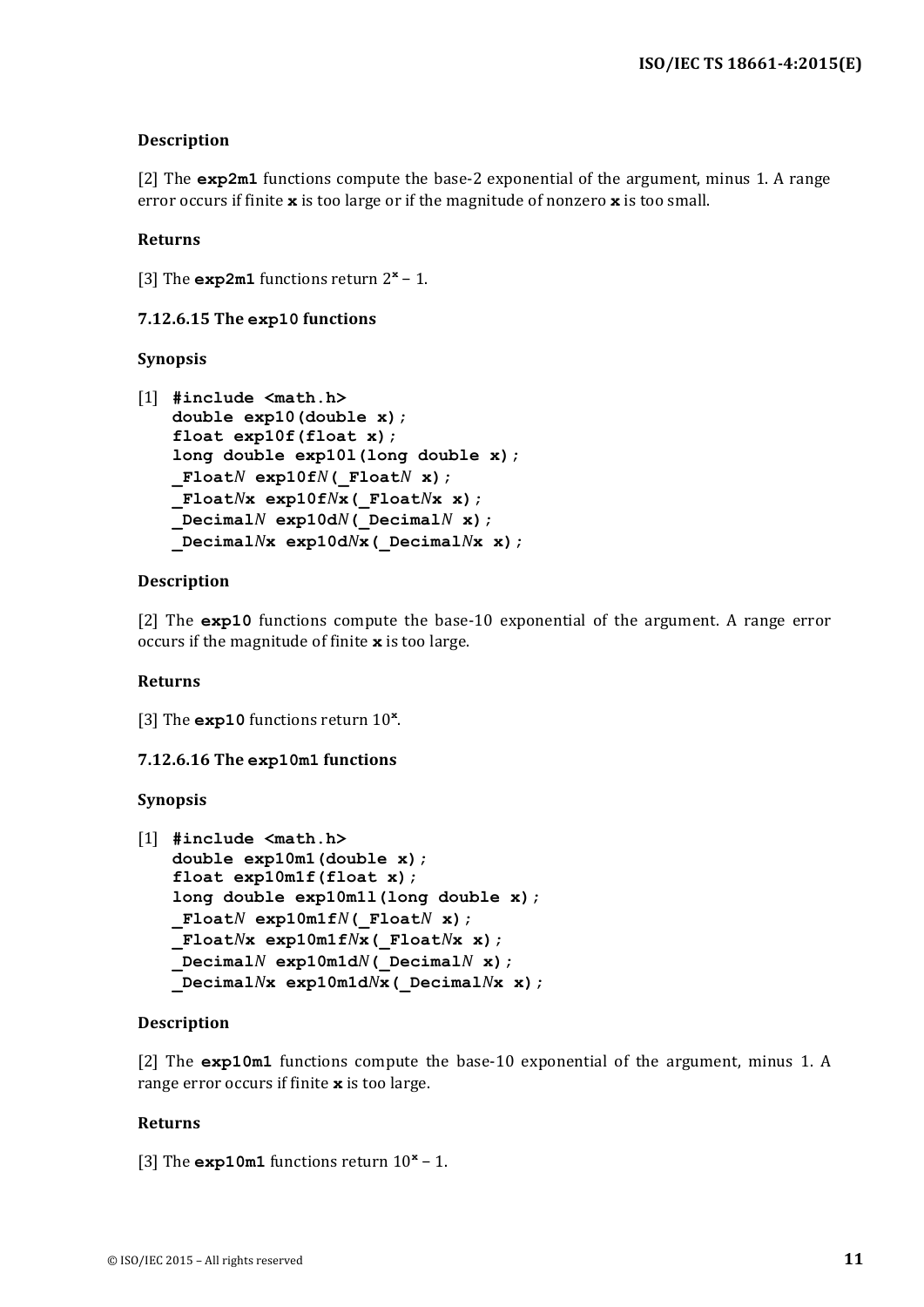### **7.12.6.17 The log2p1 functions**

#### **Synopsis**

```
[1] #include <math.h>
   double log2p1(double x);
   float log2p1f(float x);
   long double log2p1l(long double x);
   _FloatN log2p1fN(_FloatN x);
   _FloatNx log2p1fNx(_FloatNx x);
   _DecimalN log2p1dN(_DecimalN x);
   _DecimalNx log2p1dNx(_DecimalNx x);
```
#### **Description**

[2] The **log2p1** functions compute the base-2 logarithm of 1 plus the argument. A domain error occurs if the argument is less than  $-1$ . A pole error may occur if the argument equals  $-1$ .

#### **Returns**

[3] The  $\text{Log2p1}$  functions return  $\log_2(1 + \mathbf{x})$ .

#### **7.12.6.18 The log10p1 functions**

#### **Synopsis**

```
[1] #include <math.h>
   double log10p1(double x);
   float log10p1f(float x);
   long double log10p1l(long double x);
   _FloatN log10p1fN(_FloatN x);
   _FloatNx log10p1fNx(_FloatNx x);
   DecimalN log10p1dN (DecimalN x);
   _DecimalNx log10p1dNx(_DecimalNx x);
```
#### **Description**

[2] The **log10p1** functions compute the base-10 logarithm of 1 plus the argument. A domain error occurs if the argument is less than  $-1$ . A pole error may occur if the argument equals  $-1$ . A range error occurs if the magnitude of nonzero **x** is too small.

#### **Returns**

```
[3] The \text{log10p1} functions return \log_{10}(1 + \mathbf{x}).
```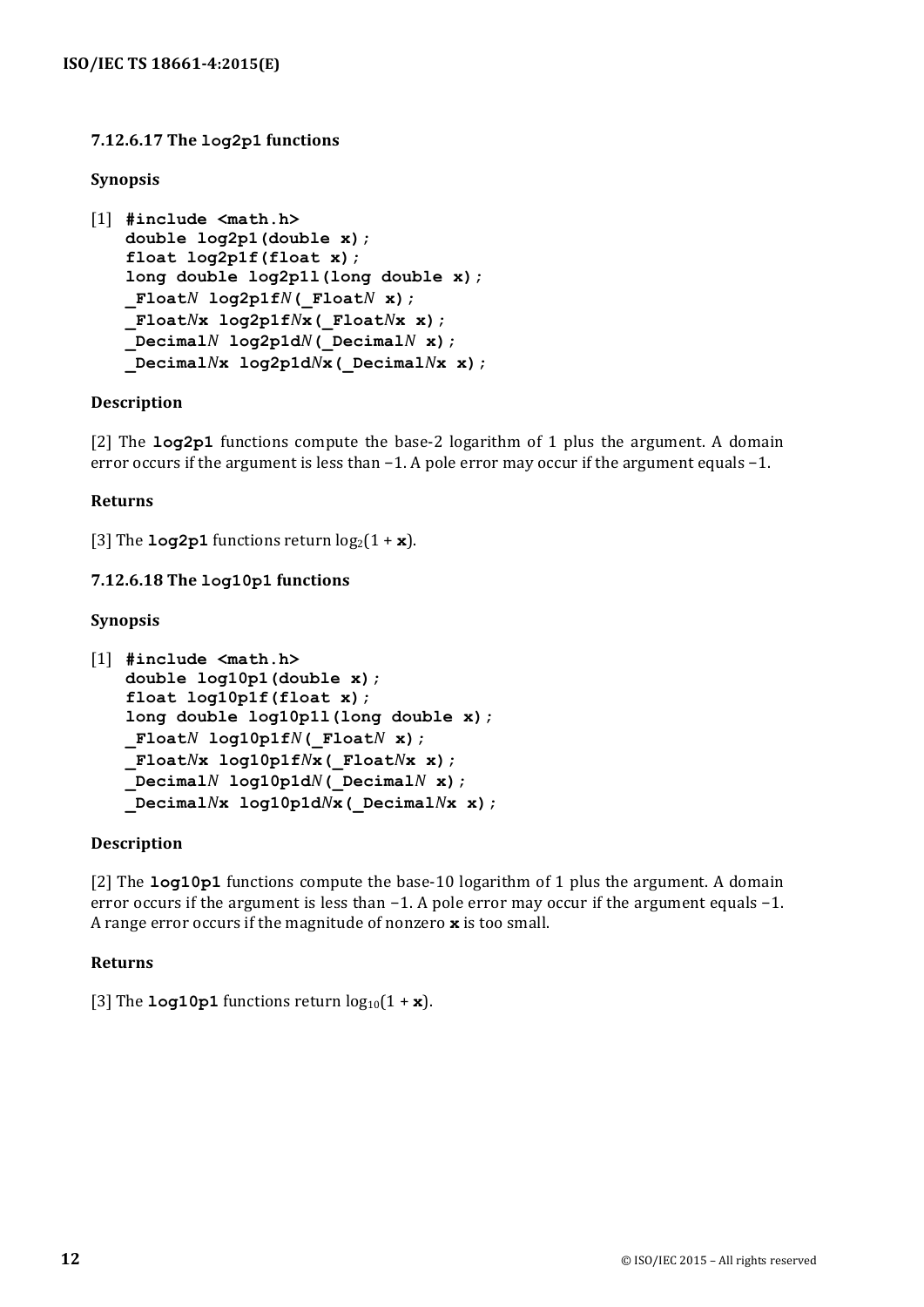#### After 7.12.7.5, insert the following:

#### **7.12.7.6 The rsqrt functions**

#### **Synopsis**

```
[1] #include <math.h>
   double rsqrt(double x);
   float rsqrtf(float x);
   long double rsqrtl(long double x);
   FloatN rsqrtfN( FloatN x);
   _FloatNx rsqrtfNx(_FloatNx x);
   _DecimalN rsqrtdN(_DecimalN x);
   _DecimalNx rsqrtdNx(_DecimalNx x);
```
#### **Description**

[2] The **rsqrt** functions compute the reciprocal of the square root of the argument. A domain error occurs if the argument is less than zero. A pole error may occur if the argument equals zero. 

#### **Returns**

[3] The **rsqrt** functions return  $1/\sqrt{\mathbf{x}}$ .

#### **7.12.7.7** The compoundn functions

#### **Synopsis**

```
[1] #include <math.h>
   #include <stdint.h>
   double compoundn(double x, intmax_t n);
   float compoundnf(float x, intmax_t n);
   long double compoundnl(long double x, intmax_t n);
   _FloatN compoundnfN(_FloatN x, intmax_t n);
   _FloatNx compoundnfNx(_FloatNx x, intmax_t n);
   _DecimalN compoundndN(_DecimalN x, intmax_t n);
   _DecimalNx compoundndNx(_DecimalNx x, intmax_t n);
```
#### **Description**

[2] The **compoundn** functions compute 1 plus **x**, raised to the power **n**. A domain error occurs if **x** < −1. A range error may occur if **n** is too large, depending on **x**. A pole error may occur if **x** equals  $-1$  and  $n < 0$ .

#### **Returns**

[3] The functions return  $(1 + \mathbf{x})^n$ .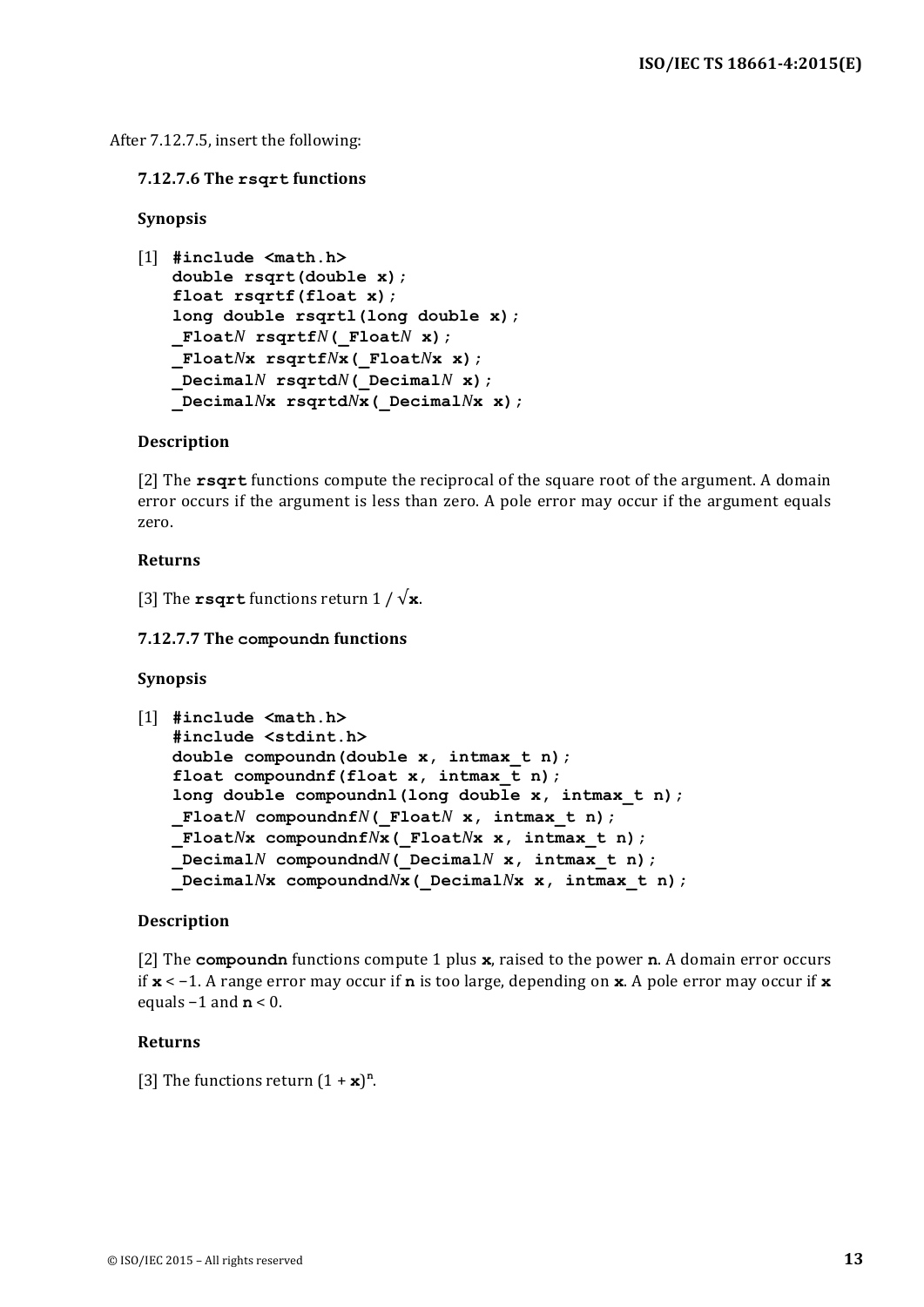#### **7.12.7.8 The rootn functions**

#### **Synopsis**

```
[1] #include <math.h>
   #include <stdint.h>
   double rootn(double x, intmax_t n);
   float rootnf(float x, intmax_t n);
   long double rootnl(long double x, intmax_t n);
   _FloatN rootnfN(_FloatN x, intmax_t n);
   _FloatNx rootnfNx(_FloatNx x, intmax_t n);
   DecimalN rootnd<sup>N</sup> ( DecimalN x, intmax t n);
   _DecimalNx rootndNx(_DecimalNx x, intmax_t n);
```
#### **Description**

[2] The **rootn** functions compute the principal **n**th root of  $\bf{x}$ . A domain error occurs if **n** is 0 or if **x** < 0 and **n** is even. A range error may occur if **n** is -1. A pole error may occur if **x** equals zero and  $\mathbf{n}$  < 0.

#### **Returns**

[3] The **rootn** functions return  $x^{1/n}$ .

#### **7.12.7.9 The pown functions**

#### **Synopsis**

```
[1] #include <math.h>
   #include <stdint.h>
   double pown(double x, intmax_t n);
   float pownf(float x, intmax_t n);
   long double pownl(long double x, intmax_t n);
   _FloatN pownfN(_FloatN x, intmax_t n);
   _FloatNx pownfNx(_FloatNx x, intmax_t n);
    _DecimalN powndN(_DecimalN x, intmax_t n);
   _DecimalNx powndNx(_DecimalNx x, intmax_t n);
```
#### **Description**

[2] The **pown** functions compute **x** raised to the **n**th power. A range error may occur. A pole error may occur if **x** equals zero and  $n < 0$ .

#### **Returns**

[3] The **pown** functions return  $\mathbf{x}^n$ .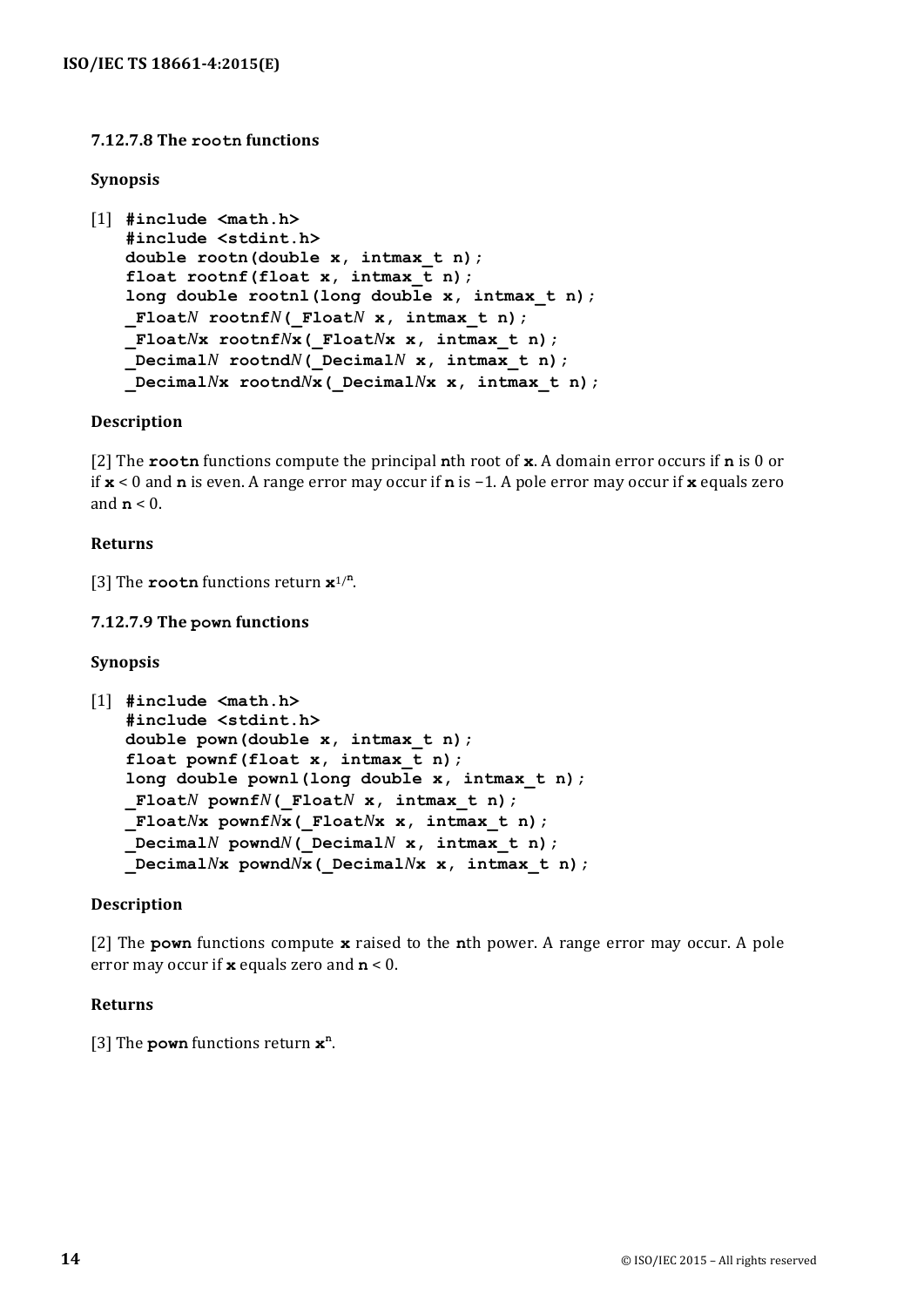#### **7.12.7.10 The powr functions**

#### **Synopsis**

```
[1] #include <math.h>
   double powr(double x, double y);
   float powrf(float x, float y);
   long double powrl(long double x, long double y);
   FloatN powrfN( FloatN x, FloatN y);
   _FloatNx powrfNx(_FloatNx x, _FloatNx y);
   _DecimalN powrdN(_DecimalN x, _DecimalN y);
   _DecimalNx powrdNx(_DecimalNx x, _DecimalNx y);
```
#### **Description**

[2] The **powr** functions compute **x** raised to the power **y** as  $exp(y \times log(x))$ . A domain error occurs if  $\mathbf{x}$  < 0 or if  $\mathbf{x}$  and  $\mathbf{y}$  are both zero. A range error may occur. A pole error may occur if  $\mathbf{x}$ equals zero and finite  $y < 0$ .

#### **Returns**

[3] The **powr** functions return **x**<sup>y</sup>.

After 7.31.6, insert:

#### **7.31.6a Mathematics <math.h>**

With the condition that the macro **STDC IEC 60559 FUNCS** is defined, the function names

| crexp                | crrsqrt     | cracospi  |
|----------------------|-------------|-----------|
| crexpm1              | crcompoundn | cratanpi  |
| crexp2               | crrootn     | cratan2pi |
| crexp2m1             | crpown      | crasin    |
| crexp10              | crpow       | cracos    |
| crexp10m1            | crpowr      | cratan    |
| crlog                | crsin       | cratan2   |
| crlog2               | crcos       | crsinh    |
| crlog10              | crtan       | crcosh    |
| crlog1p              | crsinpi     | crtanh    |
| crlogp1              | crcospi     | crasinh   |
| crlog2p1             | crtanpi     | cracosh   |
| crlog10p1<br>crhypot | crasinpi    | cratanh   |

and the same names suffixed with  $f$ , **l**,  $f$ *N*,  $f$ *N***x**, **d***N*, or **d***N***x** may be added to the  $\text{<}$ math.h> header.

In 7.31.6a, attach a footnote to the wording:

With the condition that the macro **STDC IEC 60559 FUNCS** is defined, the function names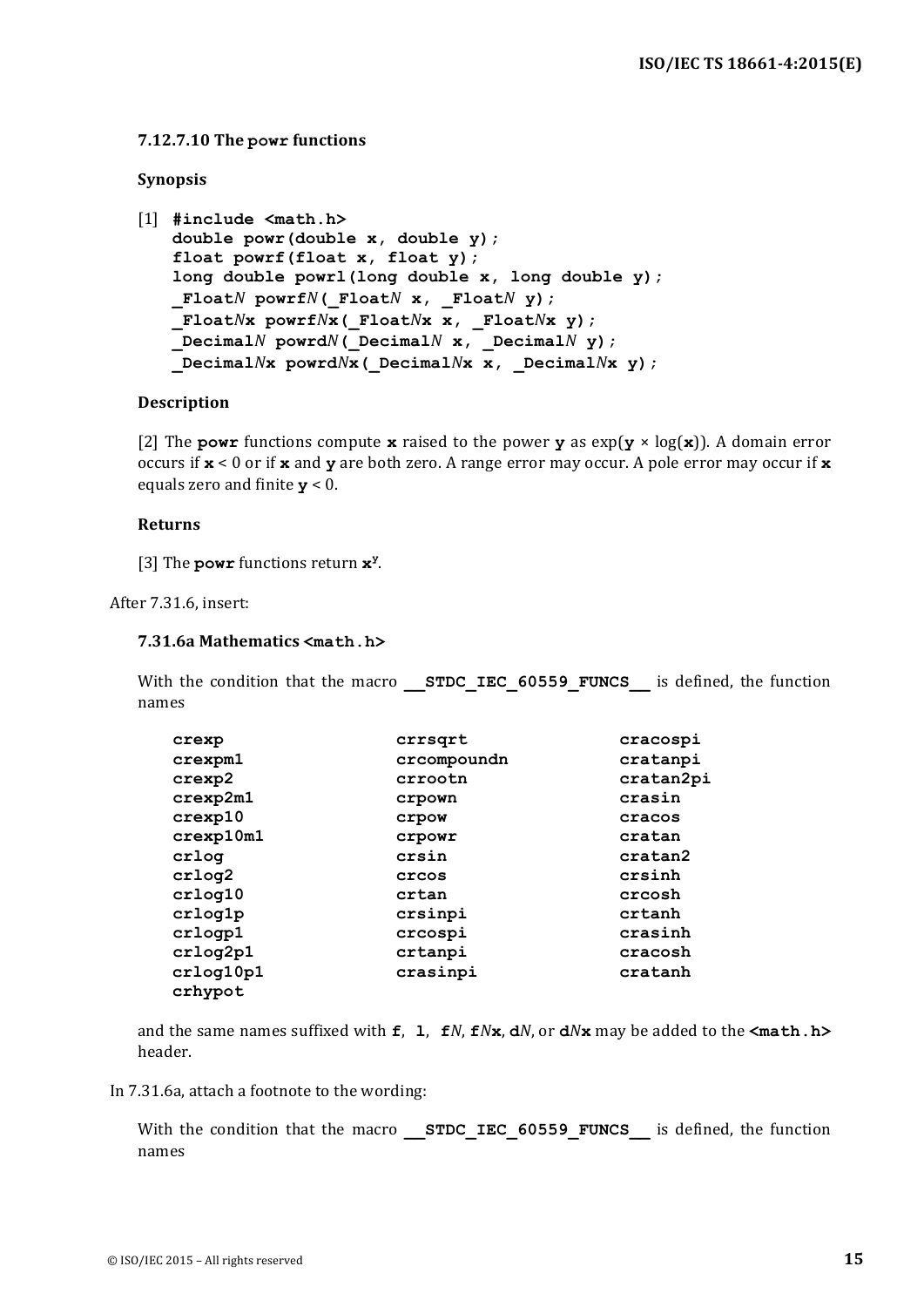#### **ISO/IEC TS 18661-4:2015(E)**

where the footnote is:

\*) The **cr** prefix is intended to indicate a correctly rounded version of the function.

After F.10#2, insert:

[2a] For each single-argument function  $f$  in  $\mathsf{ $math.h\mathsf{>}}$  whose mathematical counterpart is$ symmetric (even), *f*(*x*) is *f*(−*x*) for all rounding modes and for all *x* in the (valid) domain of the function. For each single-argument function *f* in  $\forall$ **math. h>** whose mathematical counterpart is antisymmetric (odd), *f*(−*x*) is –*f*(*x*) for the IEC 60559 rounding modes roundTiesToEven, roundTiesToAway, and roundTowardZero, and for all x in the (valid) domain of the function. The **atan2** and **atan2pi** functions are odd in their first argument.

After F.10.1.7, insert the following:

#### **F.10.1.8 The acospi functions**

- $-$  **acospi (+1)** returns  $+0$ .
- **acospi** (*x*) returns a NaN and raises the "invalid" floating-point exception for  $|x| > 1$ .

#### **F.10.1.9 The asinpi functions**

- $-$  **asinpi** ( $\pm 0$ ) returns  $\pm 0$ .
- **asinpi** (*x*) returns a NaN and raises the "invalid" floating-point exception for  $|x| > 1$ .

#### **F.10.1.10 The atanpi functions**

- $-$  **atanpi** ( $\pm 0$ ) returns  $\pm 0$ .
- **atanpi(**±∞**)** returns ±1/2.

#### **F.10.1.11 The atan2pi functions**

- **atan2pi(**±0, −0**)** returns ±1.
- $-$  **atan2pi** ( $\pm 0, \pm 0$ ) returns  $\pm 0$ .
- $-$  **atan2pi** ( $\pm 0$ , *x*) returns  $\pm 1$  for  $x < 0$ .
- $-$  **atan2pi** ( $\pm 0$ , *x*) returns  $\pm 0$  for  $x > 0$ .
- **atan2pi(***y***,** ±0**)** returns −1/2 for *y* < 0.
- $-$  **atan2pi(***y*,  $\pm 0$ ) returns  $+1/2$  for  $y > 0$ .
- **atan2pi(**±*y***,** −∞**)** returns ±1 for finite *y* > 0.
- **atan2pi** ( $\pm y$ ,  $+\infty$ ) returns  $\pm 0$  for finite *y* > 0.
- **atan2pi(**±∞, *x***)** returns ±1/2 for finite *x*.
- **atan2pi(**±∞, −∞**)** returns ±3/4 for finite *x*.
- **atan2pi** ( $\pm \infty$ ,  $+\infty$ ) returns  $\pm 1/4$  for finite *x*.

#### **F.10.1.12 The cospi functions**

- $-$  **cospi** ( $\pm 0$ ) returns 1.
- $-$  **cospi** ( $n + 1/2$ ) returns +0, for integers  $n$ .
- **cospi (**±∞) returns a NaN and raises the "invalid" floating-point exception.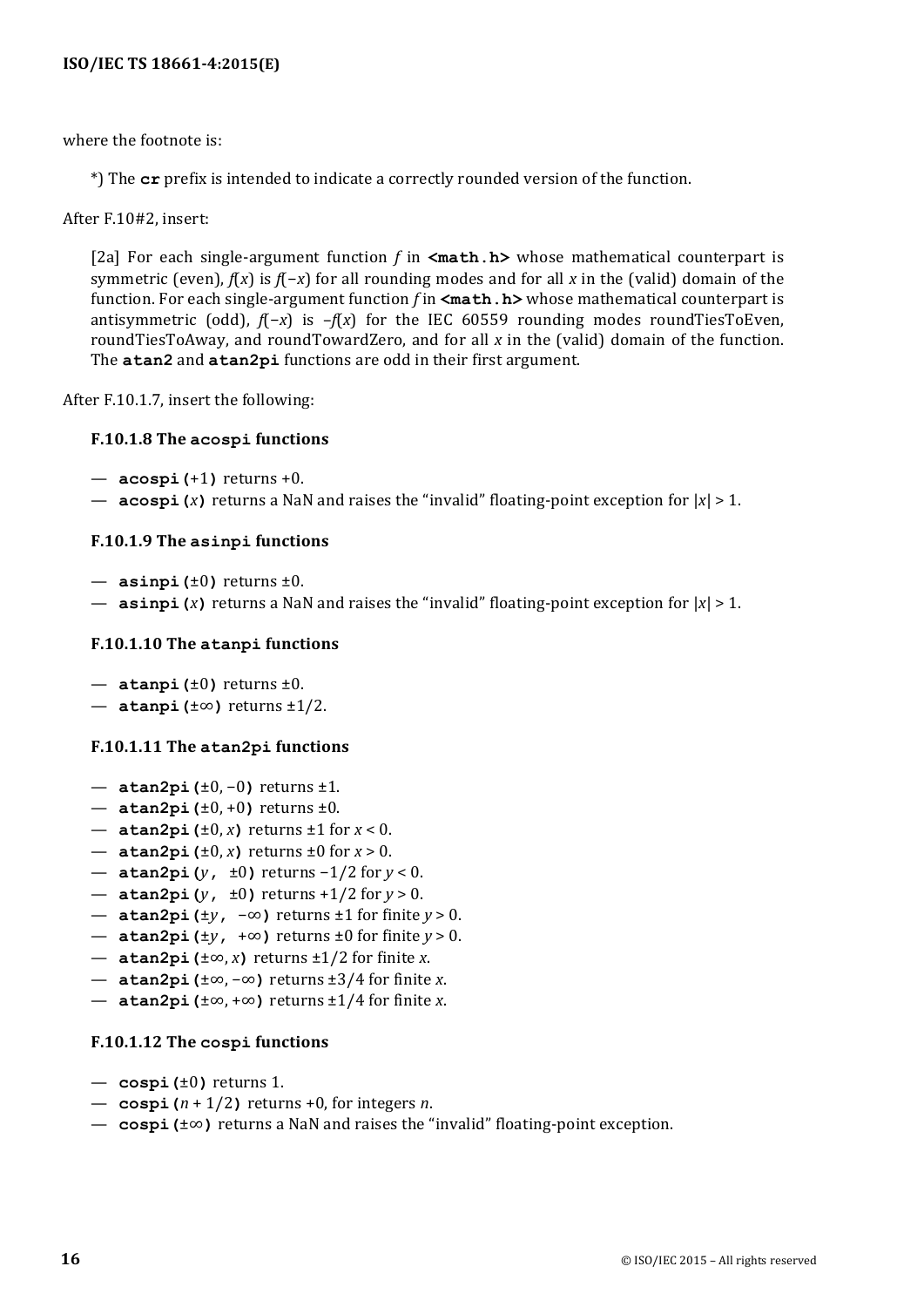#### **F.10.1.13 The sinpi functions**

- $\sin^{-1}(\pm 0)$  returns  $\pm 0$ .
- $-$  **sinpi** ( $\pm n$ ) returns  $\pm 0$ , for positive integers *n*.
- **sinpi** ( $±∞$ ) returns a NaN and raises the "invalid" floating-point exception.

#### **F.10.1.14** The tanpi functions

- $-$  **tanpi** ( $\pm 0$ ) returns  $\pm 0$ .
- $-$  **tanpi** (*n*) returns +0, for positive even and negative odd integers *n*.
- **tanpi(***n***)** returns −0, for positive odd and negative even integers *n*.
- **tanpi** (*n* + 1/2) returns +∞ and raises the "divide-by-zero" floating-point exception, for even integers *n*.
- **tanpi** (*n* + 1/2) returns -∞ and raises the "divide-by-zero" floating-point exception, for odd integers *n*.
- **tanpi(**±∞) returns a NaN and raises the "invalid" floating-point exception.

After F.10.3.13, insert the following:

#### **F.10.3.14 The exp2m1 functions**

- $-$  exp2m1 ( $\pm 0$ ) returns  $\pm 0$ .
- **exp2m1(**−∞**)** returns −1.
- **exp2m1(**+∞**)** returns +∞.

#### **F.10.3.15 The exp10 functions**

- $-$  **exp10(** $\pm$ **0)** returns 1.
- **exp10(**−∞**)** returns +0.
- **exp10(**+∞**)** returns +∞.

#### **F.10.3.16 The exp10m1 functions**

- $-$  exp10m1( $\pm$ 0) returns  $\pm$ 0.
- **exp10m1(**−∞**)** returns −1.
- $-$  **exp10m1(**+∞) returns +∞.

#### **F.10.3.17 The log2p1 functions**

- $-$  **log2p1** ( $\pm$ 0) returns  $\pm$ 0.
- **log2p1(-1)** returns -∞ and raises the "divide-by-zero" floating-point exception.
- **log2p1** (*x*) returns a NaN and raises the "invalid" floating-point exception for *x* < −1.
- **log2p1(**+∞**)** returns +∞.

#### **F.10.3.18 The log10p1 functions**

- $-$  **log10p1(** $\pm$ **0)** returns  $\pm$ 0.
- **log10p1(-1)** returns –∞ and raises the "divide-by-zero" floating-point exception.
- **log10p1** (*x*) returns a NaN and raises the "invalid" floating-point exception for *x* < −1.
- $-$ **log10p1(**+∞) returns +∞.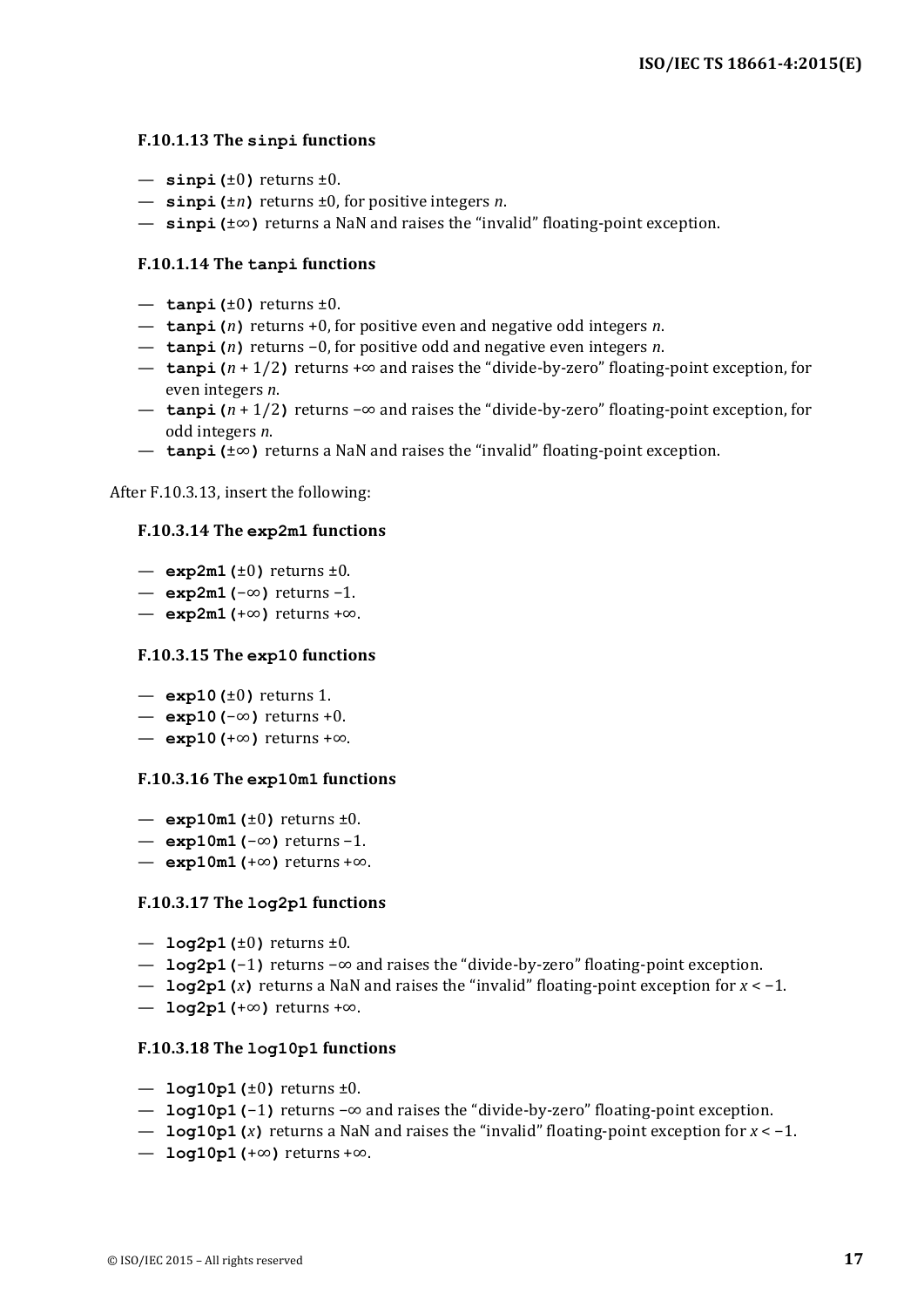After F.10.4.5, insert the following:

#### **F.10.4.6 The rsqrt functions**

- **rsqrt(**±0) returns ±∞ and raises the "divide-by-zero" floating-point exception.
- $-$  **rsqrt(***x*) returns a NaN and raises the "invalid" floating-point exception for  $x < 0$ .
- $-$  **rsqrt(**+∞) returns +0.

#### **F.10.4.7** The compoundn functions

- **compoundn** (*x*, 0) returns 1 for *x* ≥ −1 or *x* a NaN.
- compoundn(*x*, *n*) returns a NaN and raises the "invalid" floating-point exception for  $x < -1$ .
- **compoundn** (−1, *n*) returns +∞ and raises the divide-by-zero floating-point exception for  $n < 0$ .
- **compoundn** (−1, *n*) returns +0 for *n* > 0.

#### **F.10.4.8 The rootn functions**

- **rootn(**±0, *n*) returns ±∞ and raises the "divide-by-zero" floating-point exception for odd  $n < 0$ .
- $\rightarrow$  **rootn** ( $\pm 0$ , *n*) returns  $+\infty$  and raises the "divide-by-zero" floating-point exception for even  $n < 0$ .
- $-$  **rootn** ( $\pm 0$ , *n*) returns  $+0$  for even  $n > 0$ .
- $-$  **rootn**( $\pm 0$ , *n*) returns  $\pm 0$  for odd  $n > 0$ .
- **rootn(**±∞**,** *n***)** is equivalent to **rootn(**±0**,** −*n***)** for *n* not 0, except that the "divide-byzero" floating-point exception is not raised.
- **rootn**(*x*, 0) returns a NaN and raises the "invalid" floating-point exception for all *x* (including NaN).
- **rootn** (*x*, *n*) returns a NaN and raises the "invalid" floating-point exception for *x* < 0 and *n* even.

#### **F.10.4.9 The pown functions**

- $-$  **pown** (*x*, 0) returns 1 for all *x* not a signaling NaN.
- **pown(**±0**,** *n***)** returns ±∞ and raises the "divide-by-zero" floating-point exception for odd  $n < 0$ .
- **pown(**±0**,** *n***)** returns *+*∞ and raises the "divide-by-zero" floating-point exception for even  $n < 0$ .
- $-$  **pown** ( $\pm 0$ , *n*) returns  $+0$  for even  $n > 0$ .
- $\mathbf{pown}(\pm 0, n)$  returns  $\pm 0$  for odd  $n > 0$ .
- **pown(**±∞**,** *n***)** is equivalent to **pown(**±0**,** −*n***)** for *n* not 0, except that the "divide-by-zero" floating-point exception is not raised.

#### **F.10.4.10** The powr functions

- $-$  **powr** (*x*,  $\pm 0$ ) returns 1 for finite *x* > 0.
- $\rightarrow$  **powr** ( $\pm 0$ , *y*) returns + $\infty$  and raises the "divide-by-zero" floating-point exception for finite  $y < 0$ .
- **powr(**±0**,** −∞**)** returns *+*∞.
- $-$  **powr** ( $\pm 0$ , *y*) returns  $+0$  for  $y > 0$ .
- $-$  **powr** (+1, *y*) returns 1 for finite *y*.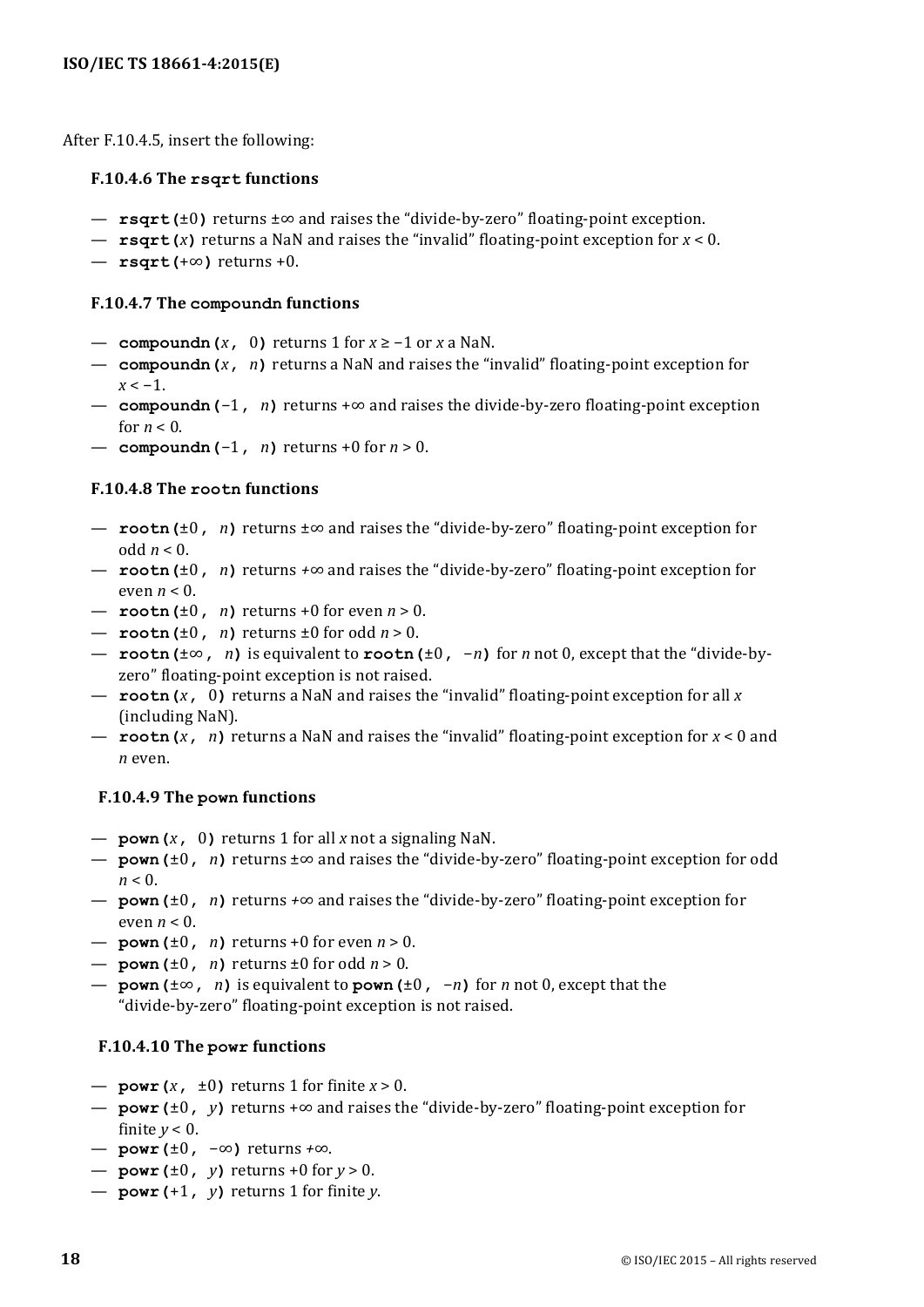- **powr**  $(x, y)$  returns a NaN and raises the "invalid" floating-point exception for  $x < 0$ .
- $\rightarrow$  **powr** ( $\pm 0$ ,  $\pm 0$ ) returns a NaN and raises the "invalid" floating-point exception.
- **powr(**+∞**,** ±0**)** returns a NaN and raises the "invalid" floating-point exception.
- **powr** (1,  $\pm \infty$ ) returns a NaN and raises the "invalid" floating-point exception.

#### **8 Reduction functions in <math.h>**

This clause specifies changes to  $C11 + TS18661-1 + TS18661-2 + TS18661-3$  to include functions that support reduction operations recommended by IEC 60559.

#### Changes to C11 + TS18661-1 + TS18661-2 + TS18661-3:

After 7.12.13a, insert the following:

#### **7.12.13b Reduction functions**

The functions in this subclause should be implemented so that intermediate computations do not overflow or underflow.

Functions computing sums of length  $n = 0$  return the value +0. Functions computing products of length  $\mathbf{n} = 0$  return the value 1 and store the scale factor 0 in the object pointed to by  $\mathbf{sfptr}$ .

#### **7.12.13b.1 The reduc\_sum functions**

#### **Synopsis**

```
[1] #include <math.h>
   #include <stddef.h>
   double reduc_sum(size_t n, const double p[static n]);
   float reduc_sumf(size_t n, const float p[static n]);
   long double reduc_suml(size_t n, 
       const long double p[static n]);
   Float<sup>N</sup> reduc sumf<sup>N</sup>(size t n, const Float<sup>N</sup> p[static n]);
   _FloatNx reduc_sumfNx(size_t n, const _FloatNx p[static n]);
   DecimalN reduc sumdN(size t n, const DecimalN p[static n]);
    _DecimalNx reduc_sumdNx(size_t n, 
       const _DecimalNx p[static n]);
```
#### **Description**

[2] The **reduc\_sum** functions compute the sum of the **n** members of array **p**: Σi=0,**n**−1**p[**i**]**. A range error may occur.

#### **Returns**

[3] The **reduc** sum functions return the computed sum.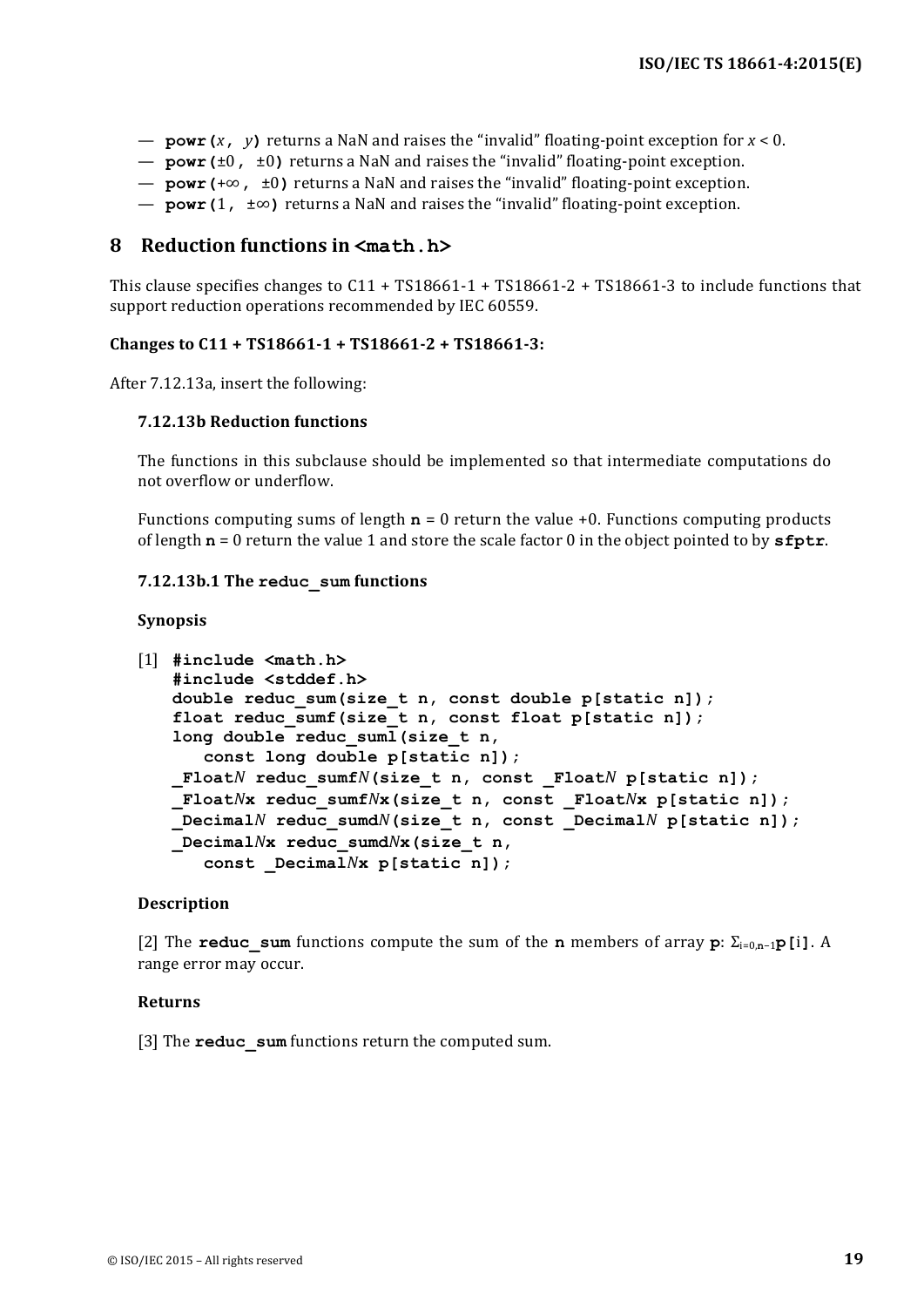#### **7.12.13b.2 The reduc\_sumabs functions**

#### **Synopsis**

```
[1] #include <math.h>
   #include <stddef.h>
   double reduc_sumabs(size_t n, const double p[static n]);
   float reduc sumabsf(size t n, const float p[static n]);
   long double reduc_sumabsl(size_t n, 
      const long double p[static n]);
   _FloatN reduc_sumabsfN(size_t n, const _FloatN p[static n]);
   _FloatNx reduc_sumabsfNx(size_t n, 
      const _FloatNx p[static n]);
   _DecimalN reduc_sumabsdN(size_t n, 
      const _DecimalN p[static n]);
   _DecimalNx reduc_sumabsdNx(size_t n, 
      const _DecimalNx p[static n]);
```
#### **Description**

[2] The **reduc** sumabs functions compute the sum of the absolute values of the **n** members of array **p**: Σi=0,**n**−1|**p[**i**]**|. A range error may occur.

#### **Returns**

[3] The **reduc** sumabs functions return the computed sum.

#### **7.12.13b.3 The reduc\_sumsq functions**

#### **Synopsis**

```
[1] #include <math.h>
   #include <stddef.h>
   double reduc_sumsq(size_t n, const double p[static n]);
   float reduc_sumsqf(size_t n, const float p[static n]);
   long double reduc_sumsql(size_t n, 
       const long double p[static n]);
   Float<sup>N</sup> reduc sumsqf<sup>N</sup>(size t n, const Float<sup>N</sup> p[static n]);
   _FloatNx reduc_sumsqfNx(size_t n, 
       const _FloatNx p[static n]);
   _DecimalN reduc_sumsqdN(size_t n, 
       const _DecimalN p[static n]);
   _DecimalNx reduc_sumsqdNx(size_t n, 
       const _DecimalNx p[static n]);
```
#### **Description**

[2] The **reduc** sumsq functions compute the sum of squares of the values of the **n** members of array **p**: Σi=0,**n**−1 (**p[**i**]** × **p[**i**]**). A range error may occur.

#### **Returns**

[3] The **reduc** sumsq functions return the computed sum.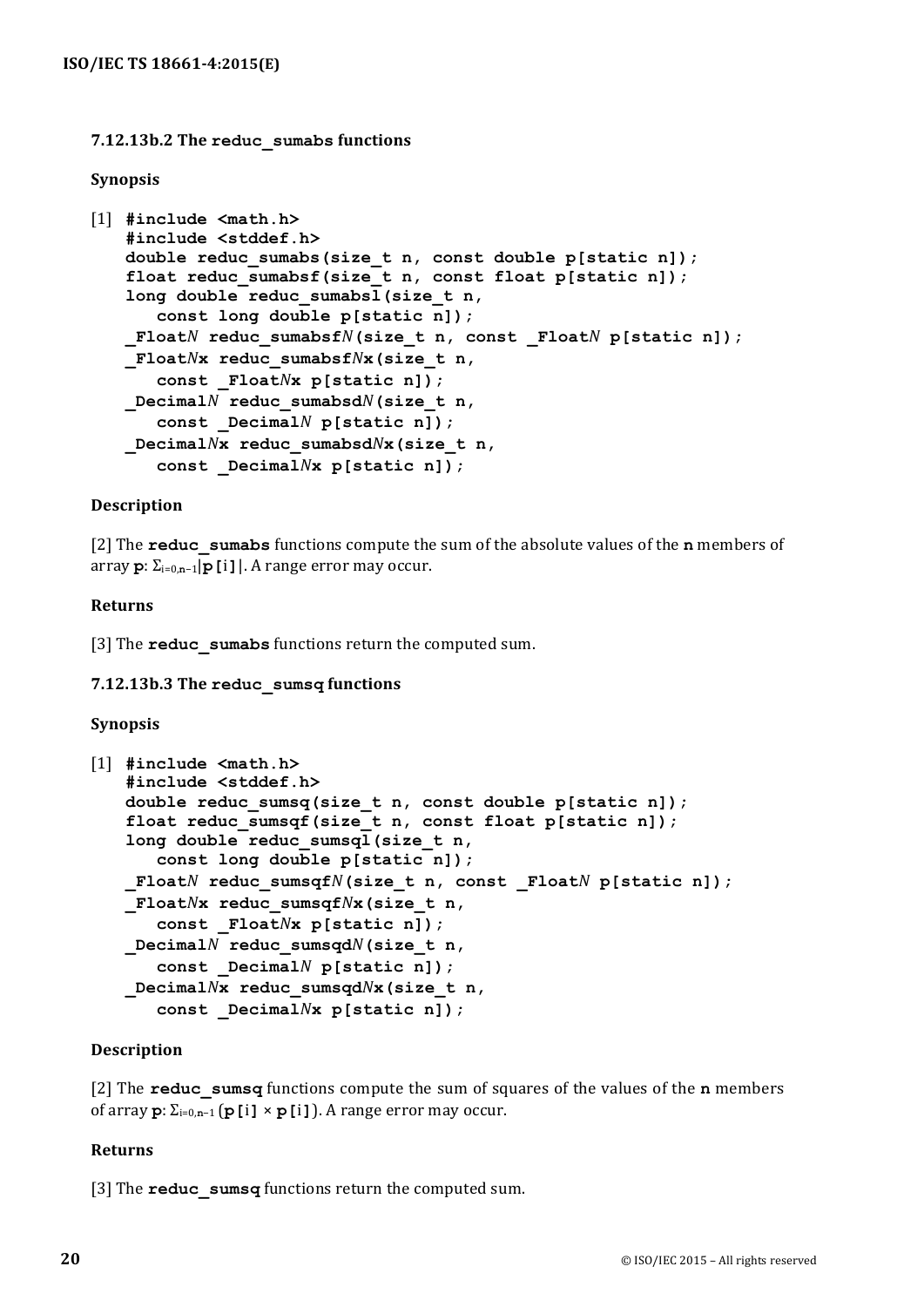```
7.12.13b.4 The	reduc_sumprod functions
```
#### **Synopsis**

```
[1] #include <math.h>
   #include <stddef.h>
   double reduc_sumprod(size_t n, const double p[static n], 
      const double q[static n]);
   float reduc_sumprodf(size_t n, const float p[static n], 
      const float q[static n]);
   long double reduc_sumprodl(size_t n, 
      const long double p[static n], 
      const long double q[static n]);
   _FloatN reduc_sumprodfN(size_t n, const _FloatN p[static n], 
      const _FloatN q[static n]);
   _FloatNx reduc_sumprodfNx(size_t n, 
      const _FloatNx p[static n], 
      const _FloatNx q[static n]);
   _DecimalN reduc_sumproddN(size_t n, 
      const _DecimalN p[static n], 
      const _DecimalN q[static n]);
   _DecimalNx reduc_sumproddNx(size_t n, 
      const _DecimalNx p[static n], 
      const _DecimalNx q[static n]);
```
#### **Description**

[2] The **reduc** sumprod functions compute the dot product of the sequences of members of the arrays **p** and  $\mathbf{q}$ :  $\Sigma_{i=0,n-1}$  (**p[i]**  $\times$   $\mathbf{q}$ [i]). A range error may occur.

#### **Returns**

[3] The **reduc** sumprod functions return the computed sum.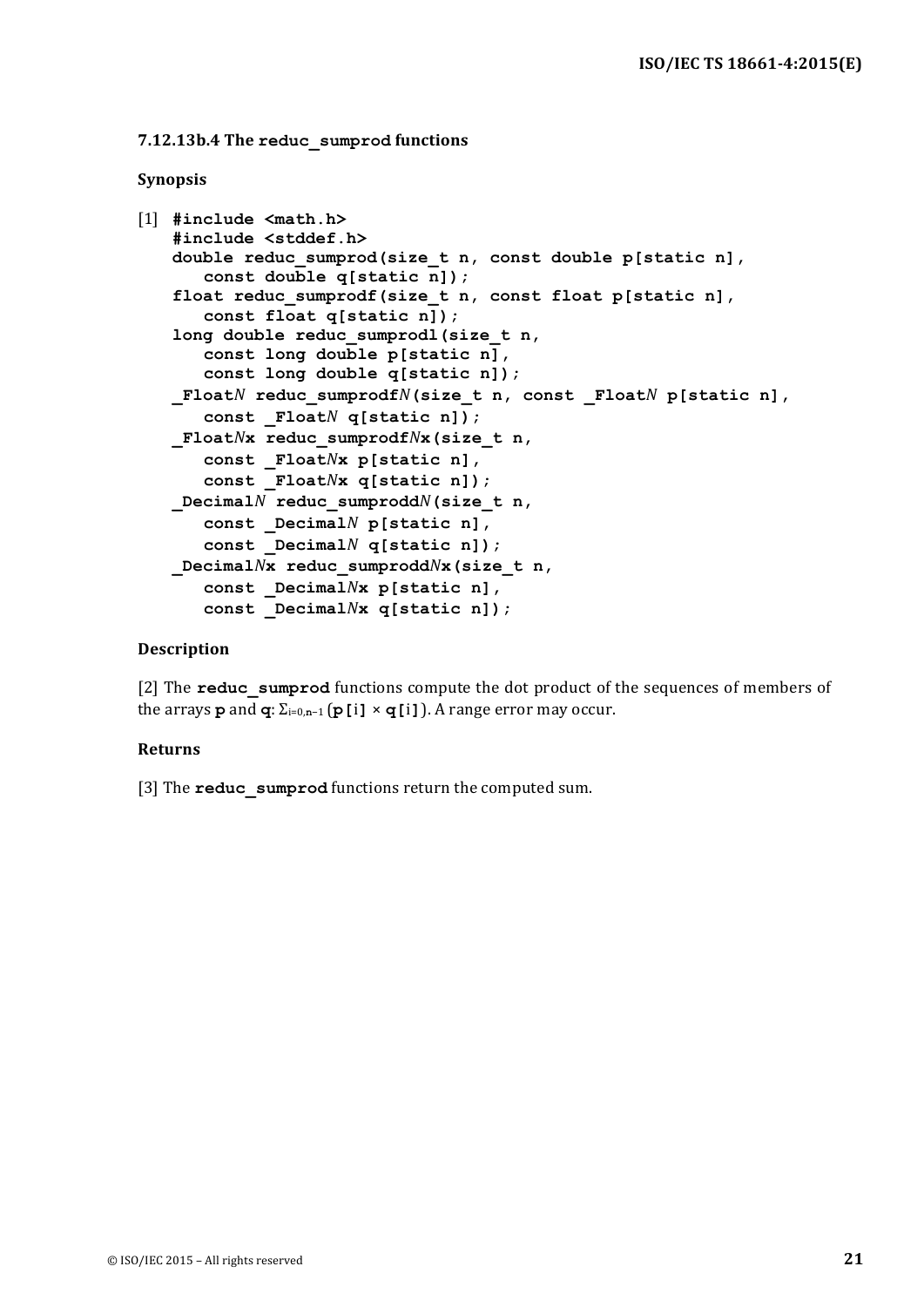#### **7.12.13b.5 The scaled\_prod functions**

#### **Synopsis**

```
[1] #include <math.h>
   #include <stddef.h>
   #include <stdint.h>
   double scaled_prod(size_t n, 
      const double p[static restrict n], 
      intmax_t * restrict sfptr);
   float scaled_prodf(size_t n, 
      const float p[static restrict n], 
      intmax_t * restrict sfptr);
   long double scaled_prodl(size_t n, 
      const long double p[static restrict n],
      intmax_t * restrict sfptr);
   _FloatN scaled_prodfN(size_t n, 
      const _FloatN p[static restrict n], 
      intmax_t * restrict sfptr);
   _FloatNx scaled_prodfNx(size_t n, 
      const _FloatNx p[static restrict n], 
      intmax_t * restrict sfptr);
   _DecimalN scaled_proddN(size_t n, 
      const _DecimalN p[static restrict n],
      intmax_t * restrict sfptr);
   _DecimalNx scaled_proddNx(size_t n, 
      const _DecimalNx p[static restrict n],
      intmax_t * restrict sfptr);
```
#### **Description**

[2] The **scaled** prod functions compute a scaled product *pr* of the **n** members of the array **p** and a scale factor *sf*, such that  $pr \times b^{sf} = \prod_{i=0,n-1}p[i]$ , where *b* is the radix of the type. These functions store the scale factor *sf* in the object pointed to by **sfptr**. A domain error occurs if the scale factor is outside the range of the **intmax t** type. The functions should not cause a range error.

#### **Returns**

[3] The **scaled prod** functions return the computed scaled product *pr*.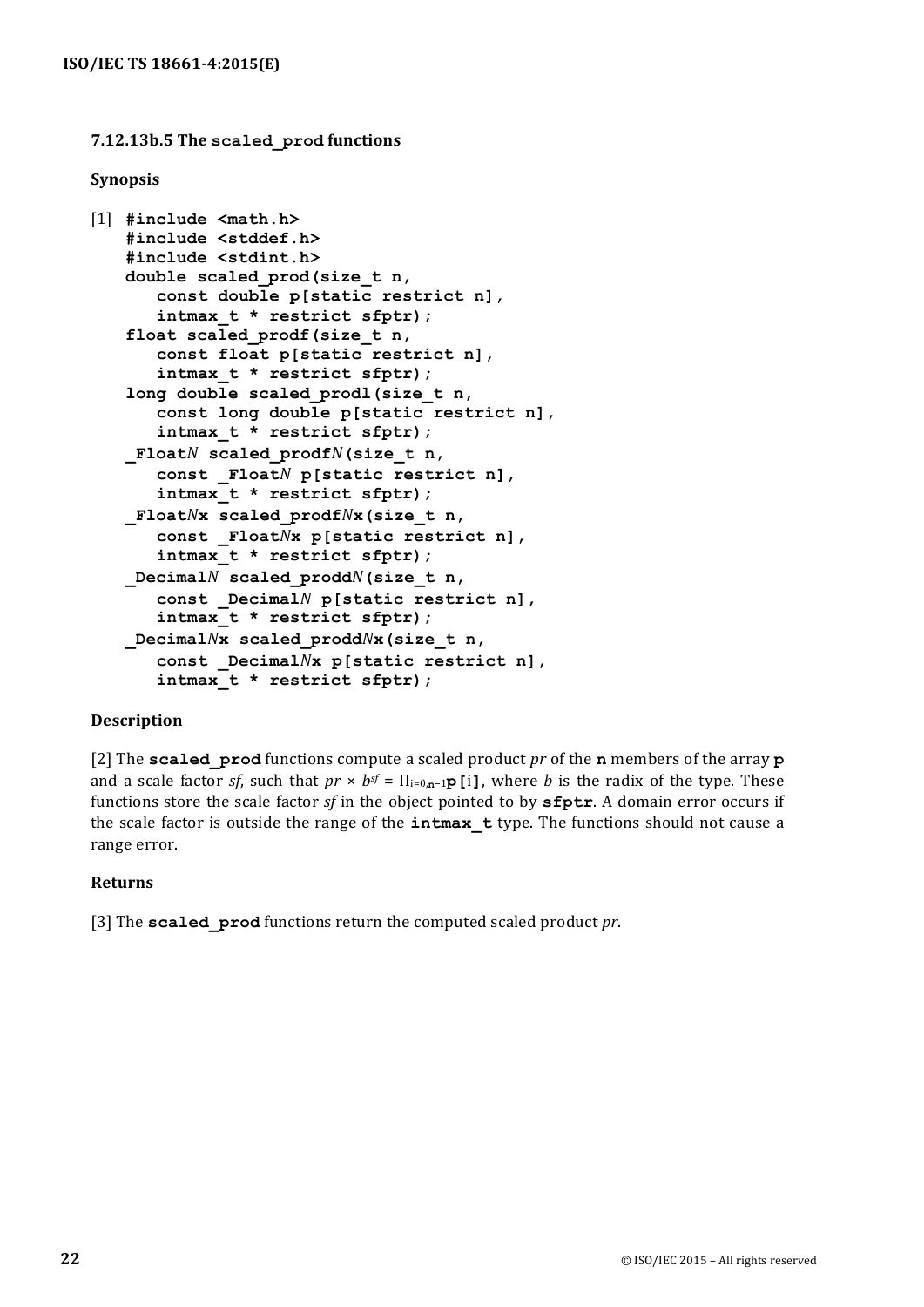```
7.12.13b.6	The	scaled_prodsum functions
```
#### **Synopsis**

```
[1] #include <math.h>
   #include <stddef.h>
   #include <stdint.h>
   double scaled_prodsum(size_t n, 
      const double p[static restrict n], 
      const double q[static restrict n], 
      intmax_t * restrict sfptr);
   float scaled_prodsumf(size_t n, 
      const float p[static restrict n], 
      const float q[static restrict n], 
      intmax_t * restrict sfptr);
   long double scaled_prodsuml(size_t n, 
      const long double p[static restrict n], 
      const long double q[static restrict n], 
      intmax_t * restrict sfptr);
   FloatN scaled prodsumfN(size t n,
      const _FloatN p[static restrict n], 
      const _FloatN q[static restrict n], 
      intmax_t * restrict sfptr);
   _FloatNx scaled_prodsumfNx(size_t n, 
      const _FloatNx p[static restrict n], 
      const _FloatNx q[static restrict n], 
      intmax_t * restrict sfptr);
   _DecimalN scaled_prodsumdN(size_t n, 
      const _DecimalN p[static restrict n], 
      const _DecimalN q[static restrict n], 
      intmax_t * restrict sfptr);
   _DecimalNx scaled_prodsumdNx(size_t n, 
      const _DecimalNx p[static restrict n], 
      const _DecimalNx q[static restrict n], 
      intmax_t * restrict sfptr);
```
#### **Description**

[2] The **scaled prodsum** functions compute a scaled product *pr* of the sums of the corresponding members of the arrays **p** and **q** and a scale factor *sf*, such that  $pr \times bf =$  $\Pi_{i=0,n-1}$ (**p**[i] + **q**[i]), where *b* is the radix of the type. These functions store the scale factor *sf* in the object pointed to by  $\textsf{sfptr}$ . A domain error occurs if the scale factor is outside the range of the **intmax** t type. These functions should not cause a range error.

#### **Returns**

[3] The **scaled prodsum** functions return the computed scaled product *pr*.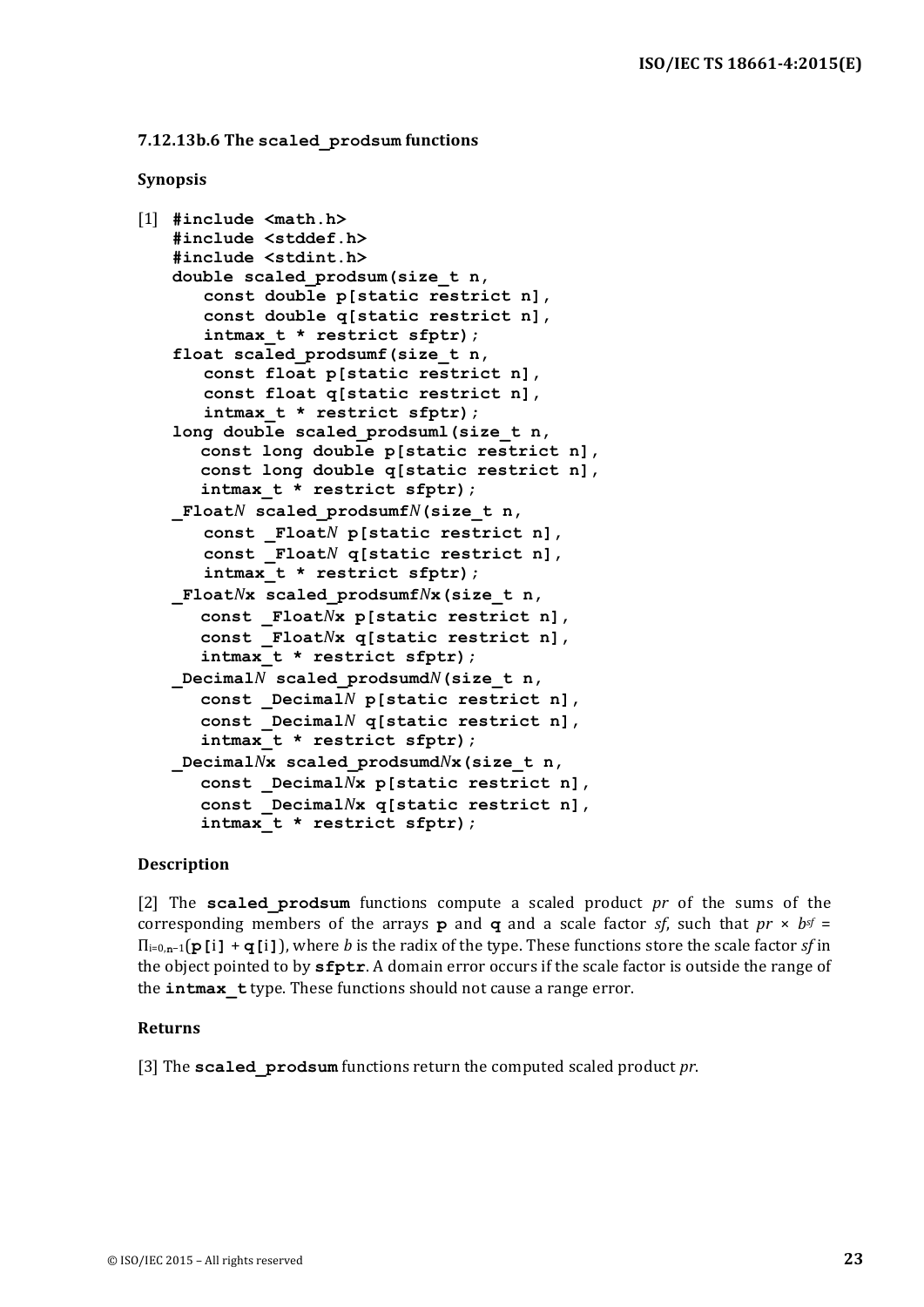#### **7.12.13b.7 The scaled\_proddiff functions**

#### **Synopsis**

```
[1] #include <math.h>
   #include <stddef.h>
   #include <stdint.h>
   double scaled_proddiff(size_t n, 
      const double p[static restrict n], 
      const double q[static restrict n], 
      intmax_t * restrict sfptr);
   float scaled_proddifff(size_t n, 
      const float p[static restrict n], 
      const float q[static restrict n], 
      intmax_t * restrict sfptr);
   long double scaled_proddiffl(size_t n, 
      const long double p[static restrict n], 
      const long double q[static restrict n], 
      intmax_t * restrict sfptr);
   _FloatN scaled_proddifffN(size_t n, 
      const _FloatN p[static restrict n], 
      const _FloatN q[static restrict n], 
      intmax_t * restrict sfptr);
   _FloatNx scaled_proddifffNx(size_t n, 
      const _FloatNx p[static restrict n], 
      const _FloatNx q[static restrict n], 
      intmax_t * restrict sfptr);
   _DecimalN scaled_proddiffdN(size_t n, 
      const _DecimalN p[static restrict n], 
      const _DecimalN q[static restrict n], 
      intmax_t * restrict sfptr);
   _DecimalNx scaled_proddiffdNx(size_t n, 
      const _DecimalNx p[static restrict n], 
      const _DecimalNx q[static restrict n], 
      intmax_t * restrict sfptr);
```
#### **Description**

[2] The **scaled proddiff** functions compute a scaled product *pr* of the differences of the corresponding members of the arrays **p** and **q** and a scale factor *sf*, such that  $pr \times bf =$ Πi=0,**n**−1(**p[**i**]** − **q[**i**]**), where *b* is the radix of the type. These functions store the scale factor *sf* in the object pointed to by  $\texttt{sfptr}$ . A domain error occurs if the scale factor is outside the range of the **intmax** type. These functions should not cause a range error.

#### **Returns**

[3] The **scaled proddiff** functions return the computed scaled product pr.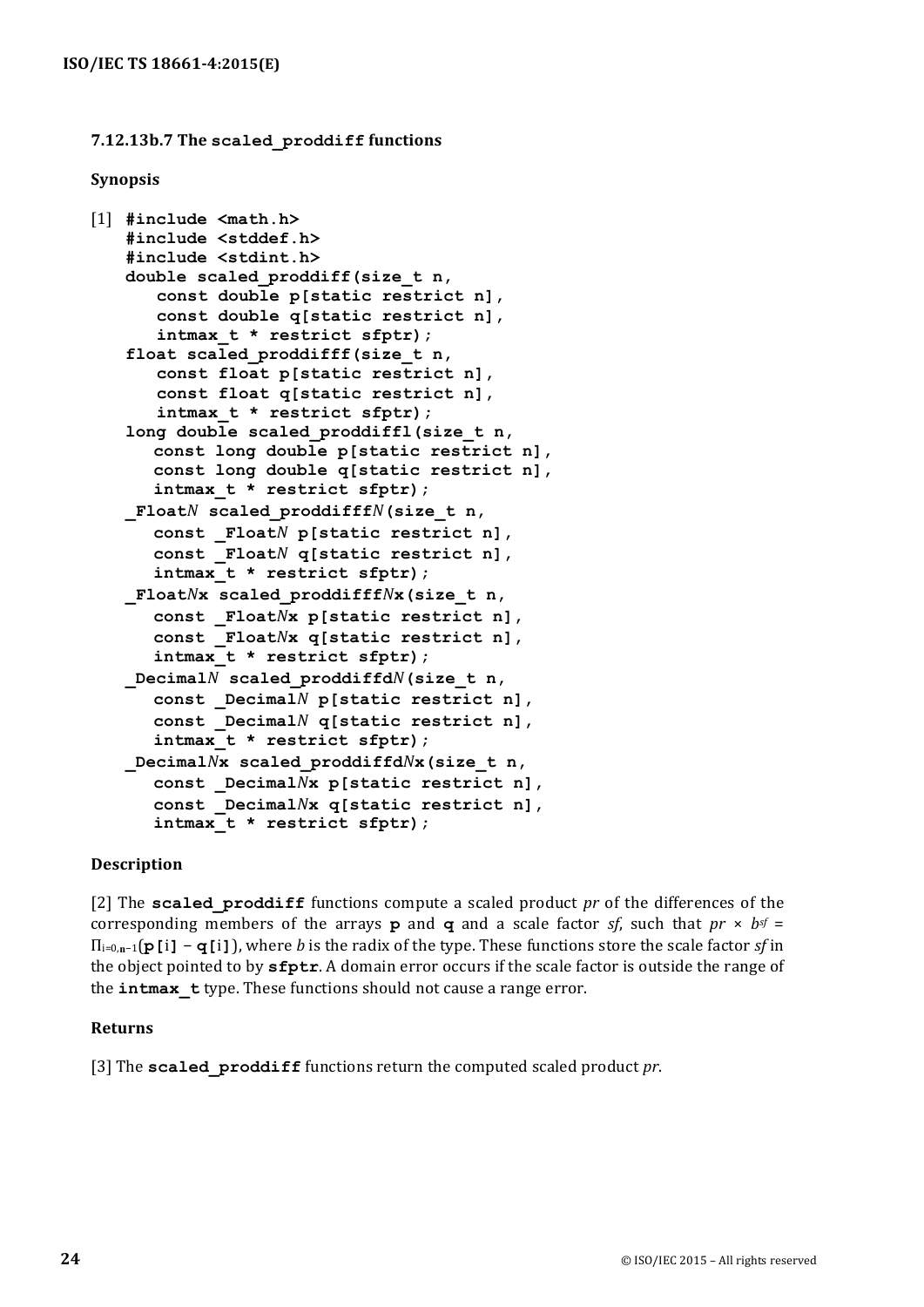After F.10.10a, insert:

#### **F.10.10b Reduction functions**

The functions in this subclause return a NaN if any member of an array argument is a NaN, unless explicitly specified otherwise.

The reduc sum, reduc sumabs, reduc sumsq, and reduc sumprod functions avoid overflow and underflow in intermediate computation. They raise the "overflow" or "underflow" floating-point exception if and only if the determination of the final result overflows or underflows.

The scaled prod, scaled prodsum, and scaled proddiff functions do not raise the "overflow" or "underflow" floating-point exceptions.

The functions in this subclause do not raise the "divide-by-zero" floating-point exception.

#### **F.10.10b.1 The reduc\_sum functions**

- $-$  **reduc** sum(n, p) returns a NaN if any member of array p is a NaN.
- $-$  **reduc** sum(n,  $p)$  returns a NaN and raises the "invalid" floating-point exception if any two members of array **p** are infinities with different signs.
- Otherwise, **reduc** sum(n, **p**) returns  $\pm \infty$  if the members of p include one or more infinities  $±∞$  (with the same sign).

#### **F.10.10b.2 The reduc\_sumabs functions**

- **reduc** sumabs (n, **p**) returns  $+\infty$  if any member of array **p** is an infinity.
- $\sim$  Otherwise, **reduc** sumabs (n, **p**) returns a NaN if any member of array **p** is a NaN.

#### **F.10.10b.3 The reduc\_sumsq functions**

- $-$  **reduc** sumsq(n, **p**) returns  $+\infty$  if any member of array **p** is an infinity.
- Otherwise, **reduc** sumsq(n,  $p)$  returns a NaN if any member of array  $p$  is a NaN.

#### **F.10.10b.4 The reduc\_sumprod functions**

- $-$  **reduc** sumprod (n, p, q) returns a NaN if any member of array p or q is a NaN.
- $-$  **reduc\_sumprod(n, p, q)** returns a NaN and raises the "invalid" floating-point exception if any of the products has a zero and an infinite factor.
- **reduc\_sumprod(n, p, q)** returns a NaN and raises the "invalid" floating-point exception if any two of the products are (exact) infinities with different signs.
- Otherwise, **reduc** sumprod(n,  $p$ , q) returns  $\pm \infty$  if one or more of the products are (exactly)  $\pm \infty$  (with the same sign).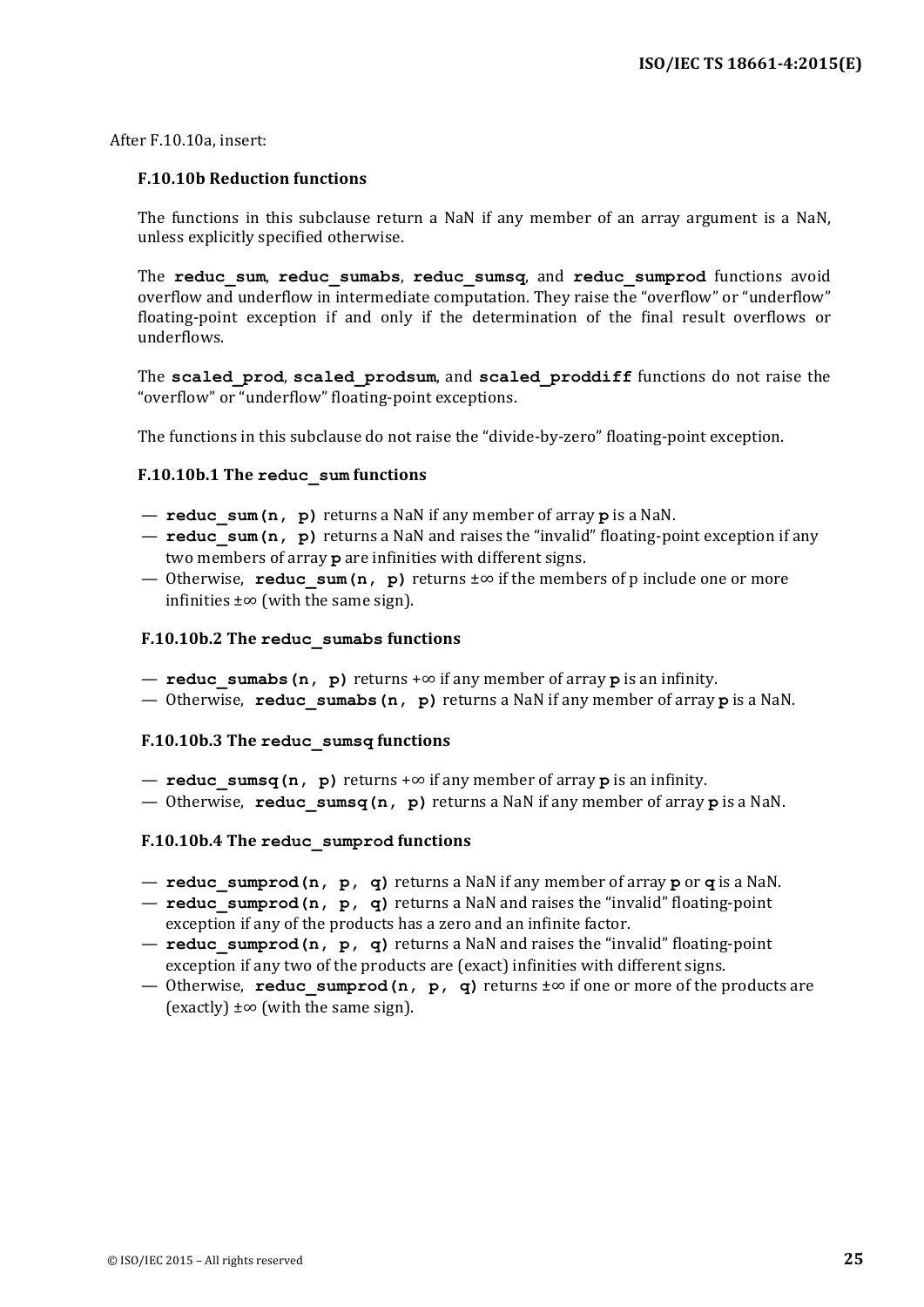### **F.10.10b.5** The scaled prod functions

- $-$  **scaled** prod(n, p, sfptr) returns a NaN if any member of array p is a NaN.
- **scaled** prod(n, p, sfptr) returns a NaN and raises the "invalid" floating-point exception if any two members of array **p** are a zero and an infinity.
- Otherwise, **scaled\_prod(n, p, sfptr)** returns an infinity if any member of array **p** is an infinity.
- $-$  Otherwise, **scaled** prod(n, p, **sfptr)** returns a zero if any member of array p is a zero.
- Otherwise, scaled\_prod(n, p, sfptr) returns a NaN and raises the "invalid" floating-point exception if the scale factor is outside the range of the **intmax** type.

#### **F.10.10b.6** The scaled prodsum functions

- $-$  scaled\_prodsum(n, p, q, sfptr) returns a NaN if any member of por q is a NaN.
- scaled\_prodsum(n, p, q, sfptr) returns a NaN and raises the "invalid" floatingpoint exception if any two factors (each of which is a sum) are zero and infinity (exactly).
- scaled prodsum(n, p, q, sfptr) returns a NaN and raises the "invalid" floatingpoint exception if any of the sums is of two infinities with different signs.
- Otherwise, scaled prodsum(n, p, q, sfptr) returns an infinity if any factor is an exact infinity.
- Otherwise, scaled prodsum(n, p, q, sfptr) returns a zero if any factor is a zero.
- Otherwise, **scaled** prodsum(n, p, q, sfptr) returns a NaN and raises the "invalid" floating-point exception if the scale factor is outside the range of the  $intmax$  t type.

#### **F.10.10b.7** The scaled proddiff functions

- $-$  scaled\_proddiff(n, p, q, sfptr) returns a NaN if any member of por q is a NaN.
- **scaled proddiff(n, p, q, sfptr)** returns a NaN and raises the "invalid" floatingpoint exception if any two factors (each of which is a difference) are zero and infinity (exactly).
- scaled proddiff(n, p, q, sfptr) returns a NaN and raises the "invalid" floatingpoint exception if any of the differences is of two infinities with the same signs.
- Otherwise, **scaled proddiff(n, p, q, sfptr)** returns an infinity if any factor is an exact infinity.
- Otherwise, **scaled proddiff(n, p, q, sfptr)** returns a zero if any factor is a zero.
- $-$  Otherwise, scaled\_proddiff(n, p, q, sfptr) returns a NaN and raises the "invalid" floating-point exception if the scale factor is outside the range of the **intmax** t type.

## **9 Future directions for <complex.h>**

This clause extends the list of function names reserved for future library directions under **<complex.h>** to include complex versions of math functions that this part of Technical Specification 18661 adds to C11.

#### Change to C11 + TS18661-1 + TS18661-2 + TS18661-3:

In 7.31.1, add the following after the list of function names: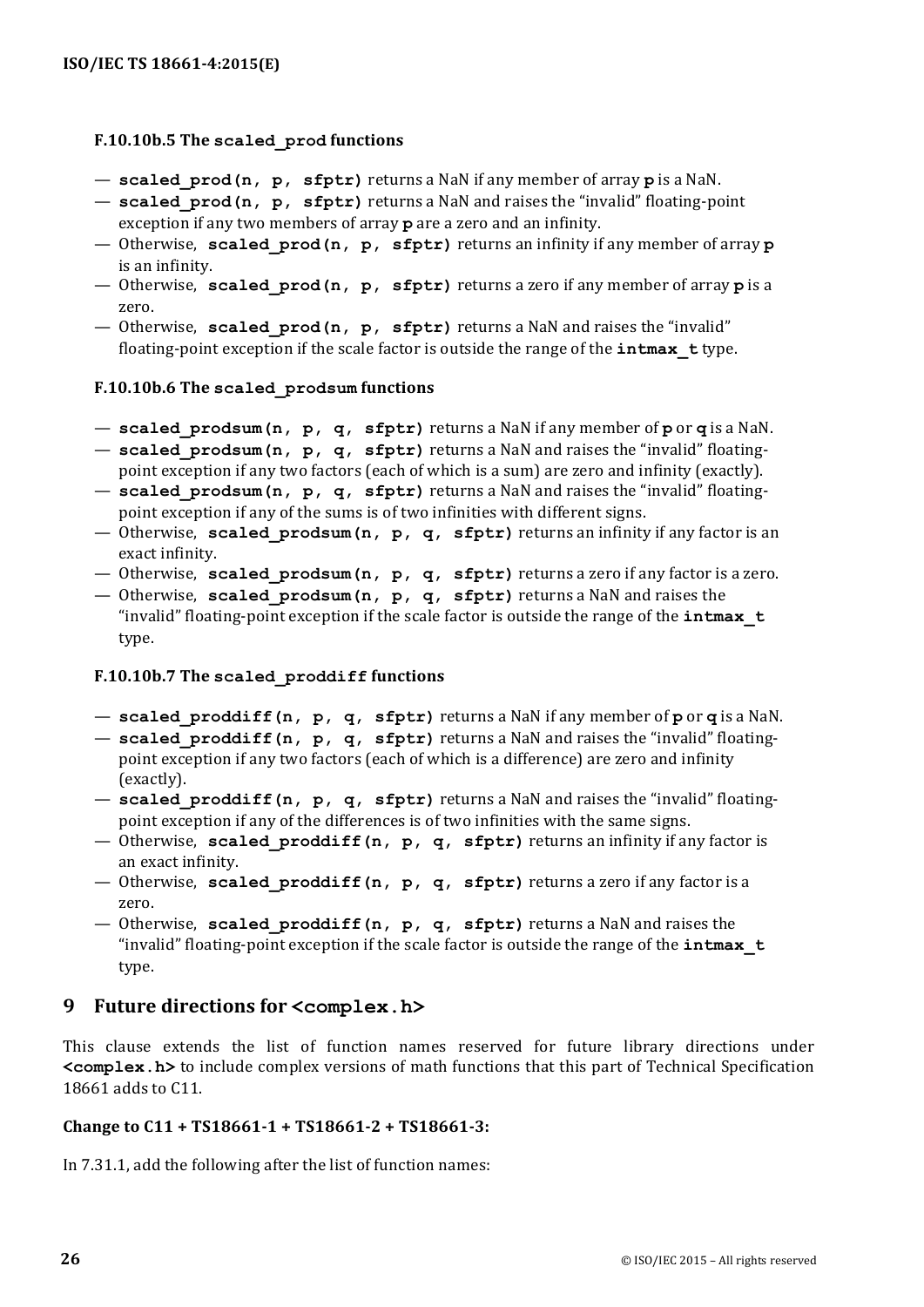and, with the condition that the macro **STDC IEC 60559 FUNCS** is defined, the functions

| cexp2m1  | crsqrt     | casinpi |
|----------|------------|---------|
| cexp10   | ccompoundn | catanpi |
| cexp10m1 | crootn     | ccospi  |
| clogp1   | cpown      | csinpi  |
| clog2p1  | CPOWY      | ctanpi  |
| clog10p1 | cacospi    |         |

#### **10 Type-generic macros <tgmath.h>**

The following changes to  $C11 + TS18661-1 + TS18661-2 + TS18661-3$  enhance the specification of type-generic macros in <tgmath.h> to apply to math functions that this Part of Technical Specification 18661 adds to C11.

#### Changes to C11 + TS18661-1 + TS18661-2 + TS18661-3:

In 7.25#5, change:

For each unsuffixed function in  $\leq$  math.h> without a c-prefixed counterpart in  $\leq$  complex.h> (except **modf**, **setpayload**, **setpayloadsig**, and **canonicalize**) …

to:

For each unsuffixed function in <math.h> without a c-prefixed counterpart in <complex.h> (except **modf**, **setpayload**, **setpayloadsig**, **canonicalize**, and the reduction functions in 7.12.13b) …

In 7.25#5, add the following to the list of type-generic macros:

| exp2m1  | rsqrt     | asinpi  |
|---------|-----------|---------|
| exp10   | compoundn | atanpi  |
| exp10m1 | rootn     | atan2pi |
| logp1   | pown      | cospi   |
| log2p1  | powr      | sinpi   |
| log10p1 | acospi    | tanpi   |

#### 11 **Constant rounding modes** <fenv.h>

As IEC 60559 operations, the **<math.h>** functions introduced in this part of ISO/IEC TS 18661 are subject to IEC 60559 constant rounding-direction attributes. The following changes to  $C_11 + C_2$ TS18661-1 + TS18661-2 + TS18661-3 add these new functions to the set of functions affected by constant rounding modes in **<fenv.h>**.

#### Changes to C11 + TS18661-1 + TS18661-2 + TS18661-3:

In  $7.6.1a\#4$ , replace the table:

| Header     | <b>Function groups</b>  |
|------------|-------------------------|
| $math. h>$ | acos, asin, atan, atan2 |
| $math. h>$ | cos, sin, tan           |
| $math. h>$ | acosh, asinh, atanh     |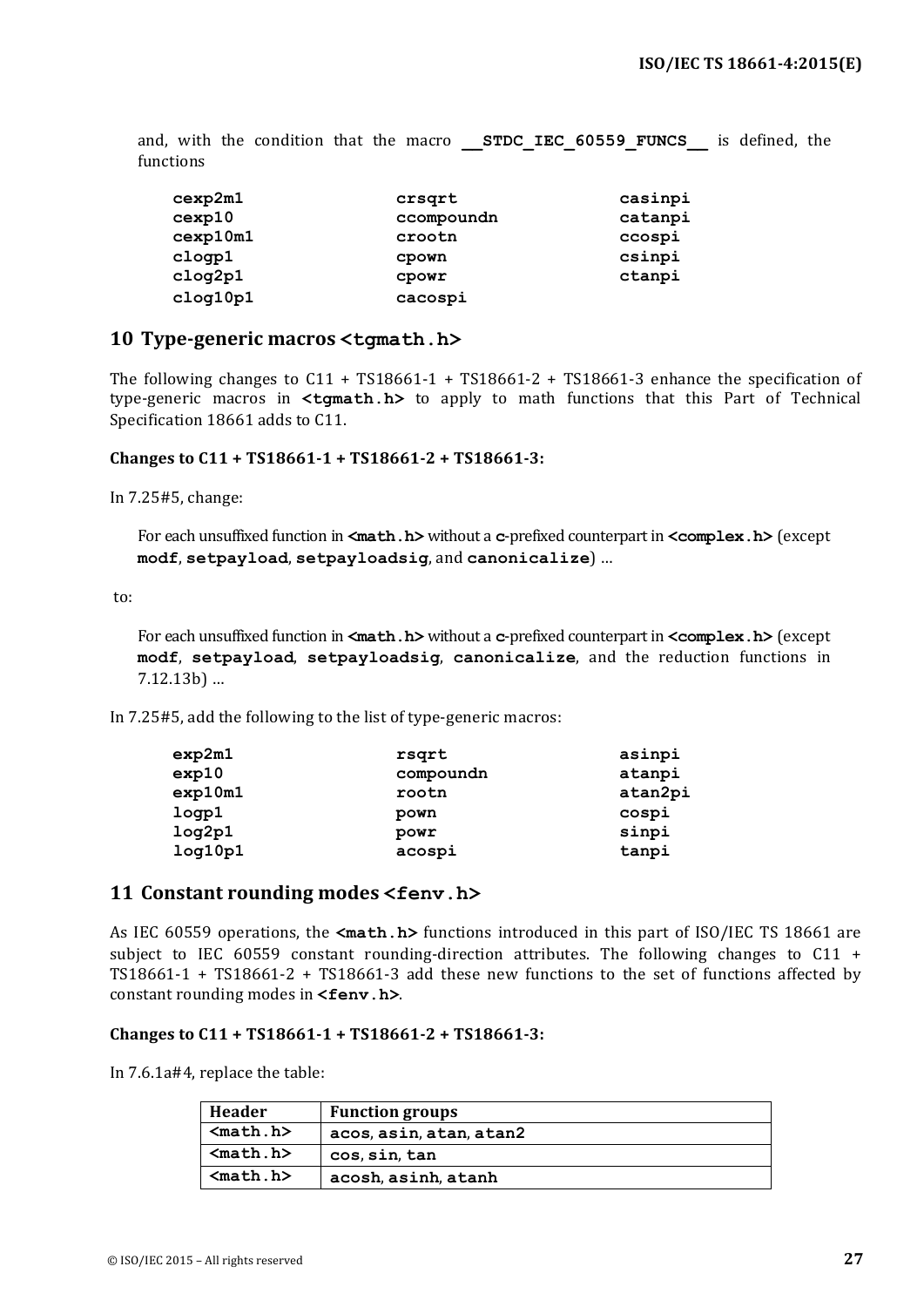| $mathh$             | cosh, sinh, tanh                                    |
|---------------------|-----------------------------------------------------|
| $math. h>$          | exp, exp2, expm1                                    |
| $math. h>$          | log, log10, log1p, log2                             |
| $mathh$             | scalbn, scalbln, ldexp                              |
| $math. h>$          | cbrt, hypot, pow, sqrt                              |
| $math. h>$          | erf, erfc                                           |
| $math. h>$          | lgamma, tgamma                                      |
| $math. h>$          | rint, nearbyint, lrint, llrint                      |
| $math. h>$          | fdim                                                |
| $math. h>$          | fma                                                 |
| $math. h>$          | fadd, daddl, fsub, dsubl, fmul, dmull, fdiv, ddivl, |
|                     | ffma, dfmal, fsqrt, dsqrtl                          |
| $<$ stdlib.h $>$    | atof, strfromd, strfromf, strfroml, strtod,         |
|                     | strtof, strtold                                     |
| $wchar h>$          | wcstod, wcstof, wcstold                             |
| <stdio.h></stdio.h> | printf and scanf families                           |
| $wchar h>$          | wprintf and wscanf families                         |

### with:

| Header                      | <b>Function groups</b>                            |
|-----------------------------|---------------------------------------------------|
| $math. h>$                  | acos, acospi, asin, asinpi, atan, atan2, atan2pi, |
|                             | atanpi                                            |
| $n_1.h>$                    | cos, cospi, sin, sinpi, tan, tanpi                |
| $math. h>$                  | acosh, asinh, atanh                               |
| $n_1.h>$                    | cosh, sinh, tanh                                  |
| $math. h>$                  | exp, exp10, exp10m1, exp2, exp2m1, expm1          |
| $math. h>$                  | log, log10, log10p1, log1p, log2, log2p1, logp1   |
| $math. h>$                  | ldexp, scalbln, scalbn                            |
| $math. h>$                  | cbrt, compoundn, hypot, pow, pown, powr, rootn,   |
|                             | rsqrt, sqrt                                       |
| $math.h>$                   | erf, erfc                                         |
| $math.h>$                   | 1gamma, tgamma                                    |
| $nath.h$                    | llrint, lrint, nearbyint, rint                    |
| $math. h>$                  | fdim                                              |
| $nath.h$                    | fma                                               |
| $math. h>$                  | daddl, ddivl, dfmal, dmull, dsqrtl, dsubl, fadd,  |
|                             | fdiv, ffma, fmul, fsqrt, fsub                     |
| $math. h>$                  | reduc sum, reduc sumabs, reduc sumprod,           |
|                             | reduc sumsq, scaled prod, scaled proddiff,        |
|                             | scaled prodsum                                    |
| $<$ stdlib.h $>$            | atof, strfromd, strfromf, strfroml, strtod,       |
|                             | strtof, strtold                                   |
| $\langle$ wchar.h $\rangle$ | wcstod, wcstof, wcstold                           |
| $<$ stdio.h $>$             | printf and scanf families                         |
| $wchar h>$                  | wprintf and wscanf families                       |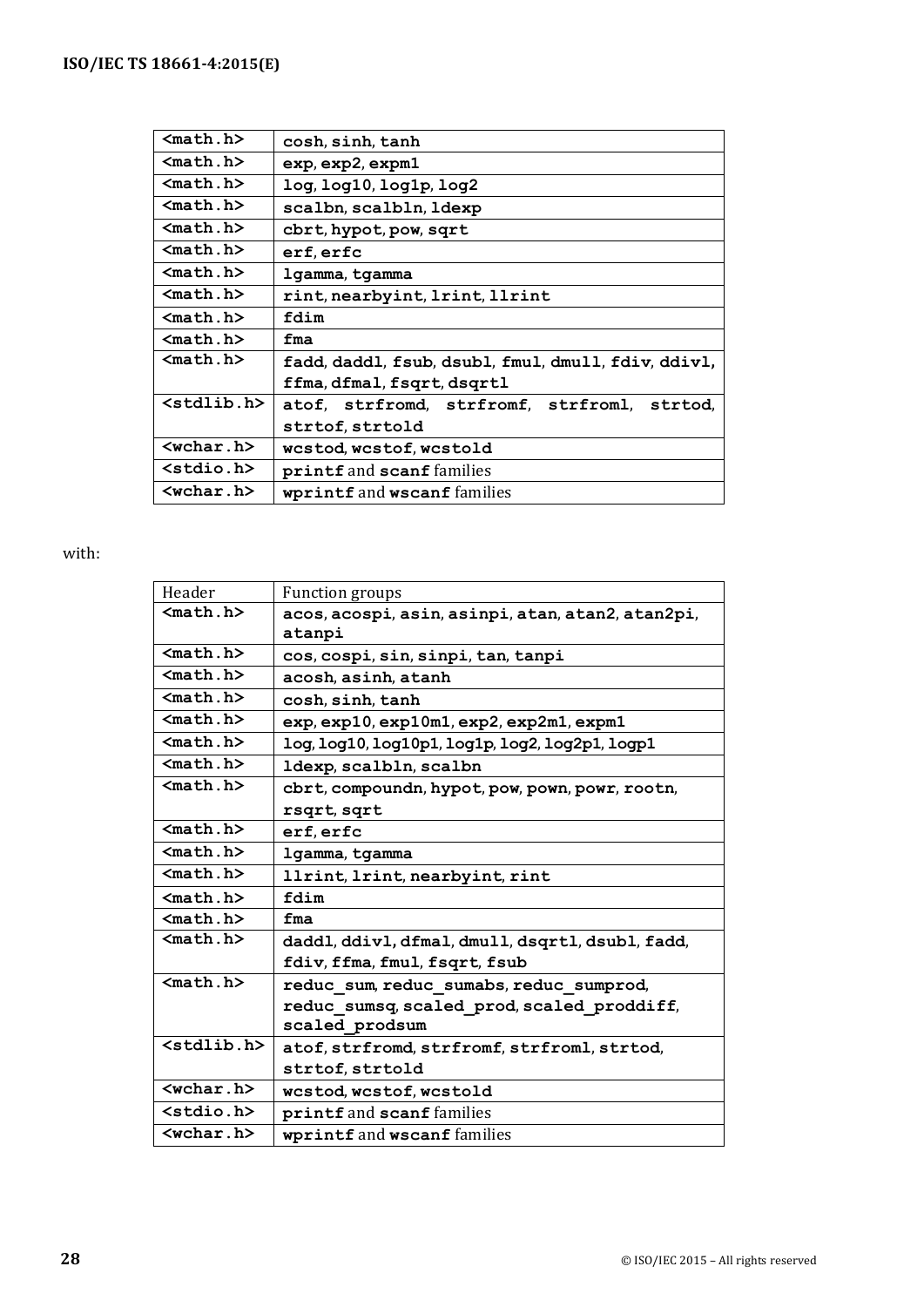In 7.6.1b#2, replace the table:

| Header                | <b>Function groups</b>                             |
|-----------------------|----------------------------------------------------|
| $mathh$               | $acosdN$ , asind $N$ , atand $N$ , atan2d $N$      |
| $math.h>$             | $\cos dN$ , $\sin dN$ , $\tan dN$                  |
| $mathh$               | $acosh dN$ , asinhd $N$ , atanhd $N$               |
| $math.h>$             | $\cosh dN$ , sinhd $N$ , tanhd $N$                 |
| $mathh$               | $expdN$ , $exp2dN$ , $expm1dN$                     |
| $mathh$               | logdN, log10dN, log1pdN, log2dN                    |
| $math. h>$            | $scalbmdN$ , $scalbmdN$ , $1dexpdN$                |
| $mathh$               | ${\tt chrtd}N$ , hypotd $N$ , powd $N$ , sqrtd $N$ |
| $math. h>$            | erfdN, erfcdN                                      |
| $mathh$               | $1$ gammad $N$ , tgammad $N$                       |
| $nath.h$              | rintdN, nearbyintdN, lrintdN, llrintdN             |
| $math. h>$            | quantized <i>N</i>                                 |
| $n_1.h>$              | $fd$ imd $N$                                       |
| $mathh$               | $\pmb{\quad \text{find}} N$                        |
| $math. h>$            | dMadddN, dMsubdN, dMmuldN, dMdivdN, dMfmadN,       |
|                       | $dM$ sqrtd $N$                                     |
| <stdlib.h></stdlib.h> | $\texttt{strfromd}N, \texttt{strtod}N$             |
| $wchar$ .h>           | $w$ cstod $N$                                      |
| <stdio.h></stdio.h>   | printf and scanf families                          |
| $wchar.b>$            | wprintf and wscanf families                        |

#### with:

| Header     | <b>Function groups</b>                                                                                  |
|------------|---------------------------------------------------------------------------------------------------------|
| $math. h>$ | $acosdN$ , $acospidN$ , $asindN$ , $asinpidN$ , $atandN$ ,                                              |
|            | $atan 2dN$ , $atan 2pidN$ , $atan 2dN$                                                                  |
| $math. h>$ | $\cos dN$ , $\cos p \cdot dN$ , $\sin dN$ , $\sin p \cdot dN$ , $\tan dN$ , $\tan p \cdot dN$           |
| $nath.h$   | $acosh dN$ , asinhd $N$ , atanhd $N$                                                                    |
| $mathh$    | $\cosh dN$ , sinhd $N$ , tanhd $N$                                                                      |
| $n_1.h>$   | $expdN$ , $exp10dN$ , $exp10m1dN$ , $exp2dN$ , $exp2m1dN$ ,                                             |
|            | expm1dN                                                                                                 |
| $math. h>$ | $\mathtt{logd}N$ , $\mathtt{log10d}N$ , $\mathtt{log10p1d}N$ , $\mathtt{log1pd}N$ , $\mathtt{log2d}N$ , |
|            | $log2$ p $1dN$ , logp $1dN$                                                                             |
| $mathh$    | $1$ dexpd $N$ , sca $1$ b $1$ nd $N$ , sca $1$ bnd $N$                                                  |
| $math. h>$ | ${\tt chrtd}N$ , compoundnd $N$ , hypotd $N$ , powd $N$ , pownd $N$ ,                                   |
|            | $powrdN$ , $rootndN$ , $rsqrtdN$ , $sqrtN$                                                              |
| $math. h>$ | erfdN, erfcdN                                                                                           |
| $math. h>$ | $1$ gammad $N$ , tgammad $N$                                                                            |
| $math. h>$ | $11$ rintd $N$ , lrintd $N$ , nearbyintd $N$ , rintd $N$                                                |
| $math. h>$ | quantized <i>N</i>                                                                                      |
| $mathh.h>$ | fdimdN                                                                                                  |
| $math. h>$ | $f$ mad $N$                                                                                             |
| $math. h>$ | dMadddN, dMdivdN, dMfmadN, dMmuldN, dMsqrtdN,                                                           |
|            | $dM$ subd $N$                                                                                           |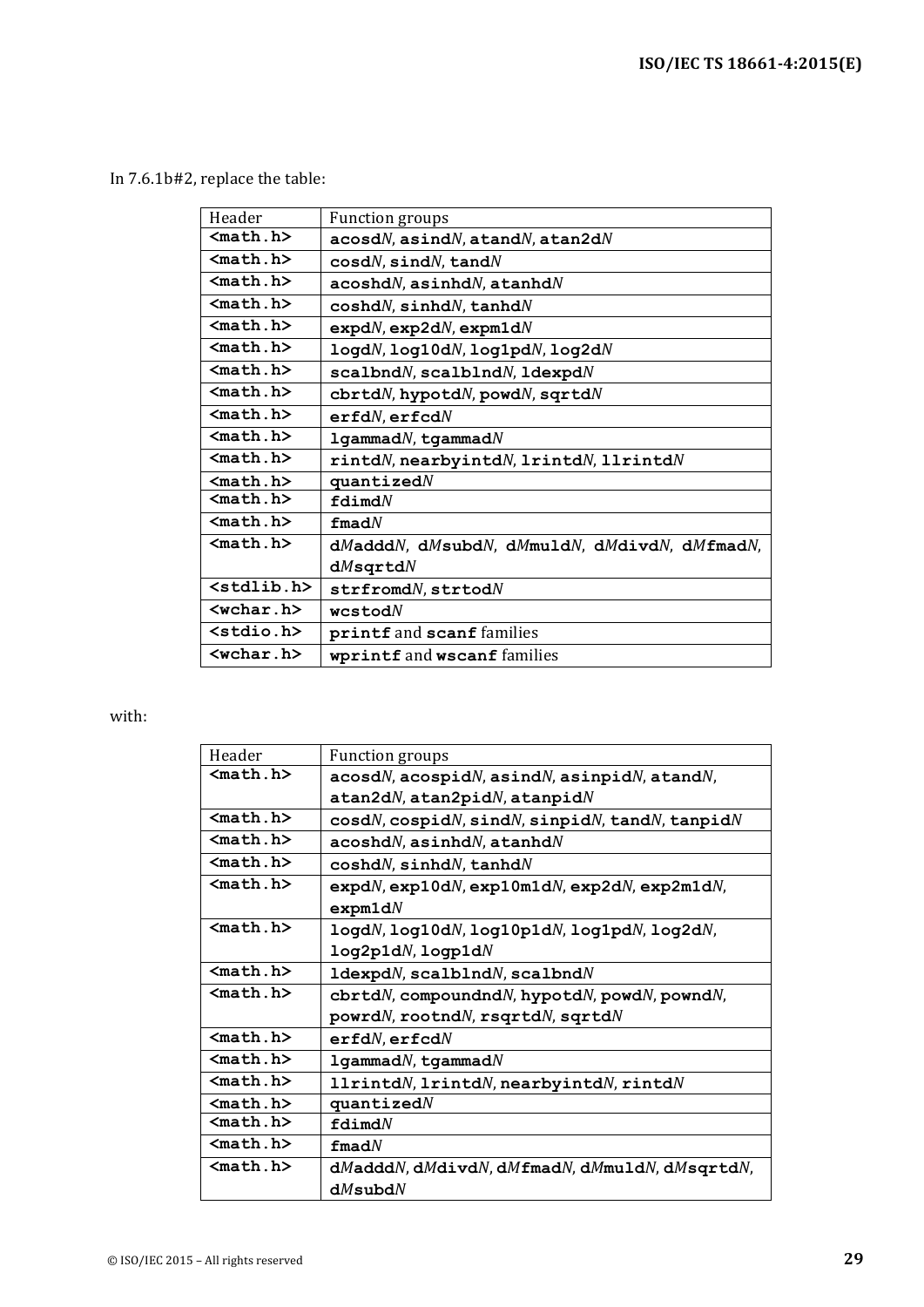| $math. h>$                                  | reduc sumdN, reduc sumabsdN, reduc sumproddN, |
|---------------------------------------------|-----------------------------------------------|
|                                             | reduc sumsqdN, scaled proddN,                 |
|                                             | scaled proddiffdN, scaled prodsumdN           |
| $\left\langle \text{stdlib.h}\right\rangle$ | $\texttt{strfromd}N$ , $\texttt{strtod}N$     |
| $\langle \text{wchar.h}\rangle$             | $w$ cstod $N$                                 |
| $<$ stdio.h $>$                             | printf and scanf families                     |
| $\langle \text{wchar.h}\rangle$             | wprintf and wscanf families                   |